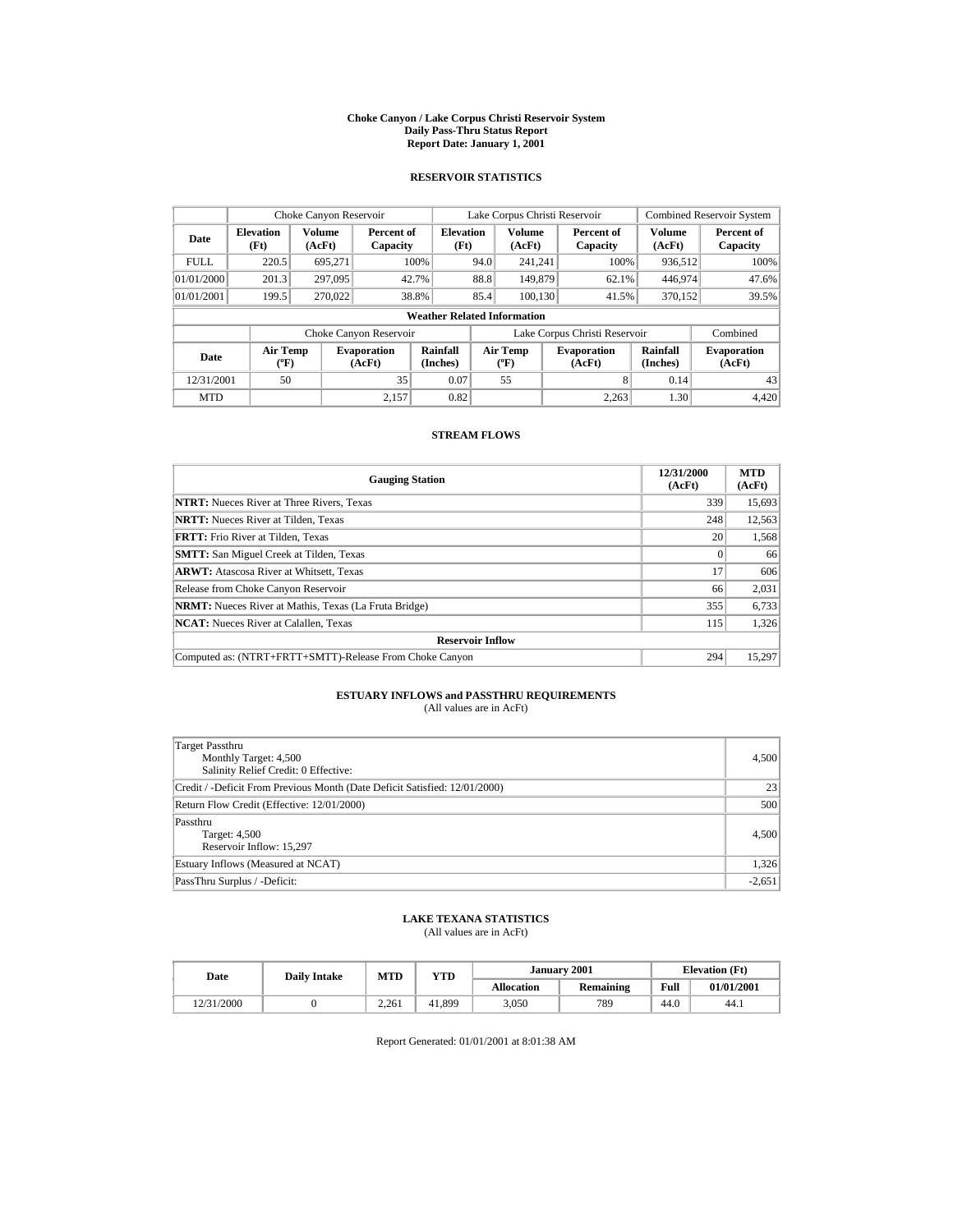#### **Choke Canyon / Lake Corpus Christi Reservoir System Daily Pass-Thru Status Report Report Date: January 2, 2001**

## **RESERVOIR STATISTICS**

|             | Choke Canyon Reservoir                      |                         |                              |                                    |      | Lake Corpus Christi Reservoir            |                                                      |                         | <b>Combined Reservoir System</b> |
|-------------|---------------------------------------------|-------------------------|------------------------------|------------------------------------|------|------------------------------------------|------------------------------------------------------|-------------------------|----------------------------------|
| Date        | <b>Elevation</b><br>(Ft)                    | <b>Volume</b><br>(AcFt) | Percent of<br>Capacity       | <b>Elevation</b><br>(Ft)           |      | <b>Volume</b><br>(AcFt)                  | Percent of<br>Capacity                               | <b>Volume</b><br>(AcFt) | Percent of<br>Capacity           |
| <b>FULL</b> | 220.5                                       | 695,271                 |                              | 100%                               | 94.0 | 241.241                                  | 100%                                                 | 936.512                 | 100%                             |
| 01/02/2000  | 201.3                                       | 279.252                 |                              | 42.8%                              | 88.7 | 148,608                                  | 61.6%                                                | 445,860                 | 47.6%                            |
| 01/02/2001  | 199.5                                       | 268,985                 |                              | 38.7%                              | 85.4 | 100.261                                  | 41.6%                                                | 369,246                 | 39.4%                            |
|             |                                             |                         |                              | <b>Weather Related Information</b> |      |                                          |                                                      |                         |                                  |
|             |                                             |                         | Choke Canyon Reservoir       |                                    |      |                                          | Lake Corpus Christi Reservoir                        |                         | Combined                         |
| Date        | <b>Air Temp</b><br>$({}^{\circ}\mathrm{F})$ |                         | <b>Evaporation</b><br>(AcFt) | Rainfall<br>(Inches)               |      | <b>Air Temp</b><br>$({}^{\circ}{\rm F})$ | Rainfall<br><b>Evaporation</b><br>(Inches)<br>(AcFt) |                         | <b>Evaporation</b><br>(AcFt)     |
| 01/01/2001  | 43                                          |                         | 34                           | 0.00                               |      | 44                                       | 46                                                   | 0.00                    | 80                               |
| <b>MTD</b>  |                                             |                         | 34                           | 0.00                               |      |                                          | 46                                                   | 0.00                    | 80                               |

## **STREAM FLOWS**

| <b>Gauging Station</b>                                       | 01/01/2001<br>(AcFt) | <b>MTD</b><br>(AcFt) |
|--------------------------------------------------------------|----------------------|----------------------|
| <b>NTRT:</b> Nueces River at Three Rivers, Texas             | 339                  | 339                  |
| <b>NRTT:</b> Nueces River at Tilden, Texas                   | 256                  | 256                  |
| <b>FRTT:</b> Frio River at Tilden, Texas                     | 19                   | 19                   |
| <b>SMTT:</b> San Miguel Creek at Tilden, Texas               |                      | $\Omega$             |
| <b>ARWT:</b> Atascosa River at Whitsett, Texas               | 17                   | 17                   |
| Release from Choke Canyon Reservoir                          | 66                   | 66                   |
| <b>NRMT:</b> Nueces River at Mathis, Texas (La Fruta Bridge) | 355                  | 355                  |
| <b>NCAT:</b> Nueces River at Calallen, Texas                 | 135                  | 135                  |
| <b>Reservoir Inflow</b>                                      |                      |                      |
| Computed as: (NTRT+FRTT+SMTT)-Release From Choke Canyon      | 293                  | 293                  |

# **ESTUARY INFLOWS and PASSTHRU REQUIREMENTS**<br>(All values are in AcFt)

| Target Passthru<br>Monthly Target: 2,500<br>Salinity Relief Credit: 0 Effective: | 2,500           |
|----------------------------------------------------------------------------------|-----------------|
| Credit / -Deficit From Previous Month (Date Deficit Satisfied:)                  | $-2,651$        |
| Return Flow Credit (Effective:)                                                  | $\vert 0 \vert$ |
| Passthru<br>Target: 2,500<br>Reservoir Inflow: 293                               | 293             |
| Estuary Inflows (Measured at NCAT)                                               | 135             |
| PassThru Surplus / -Deficit:                                                     | $-2,809$        |

## **LAKE TEXANA STATISTICS**

(All values are in AcFt)

| Date       | <b>Daily Intake</b> | MTD | VTD | January 2001      |                  |      | <b>Elevation</b> (Ft) |  |
|------------|---------------------|-----|-----|-------------------|------------------|------|-----------------------|--|
|            |                     |     |     | <b>Allocation</b> | <b>Remaining</b> | Full | 01/02/2001            |  |
| 01/01/2001 |                     |     |     | 3,050             | 3,050            | 44.0 | 44.1                  |  |

Report Generated: 01/02/2001 at 7:45:27 AM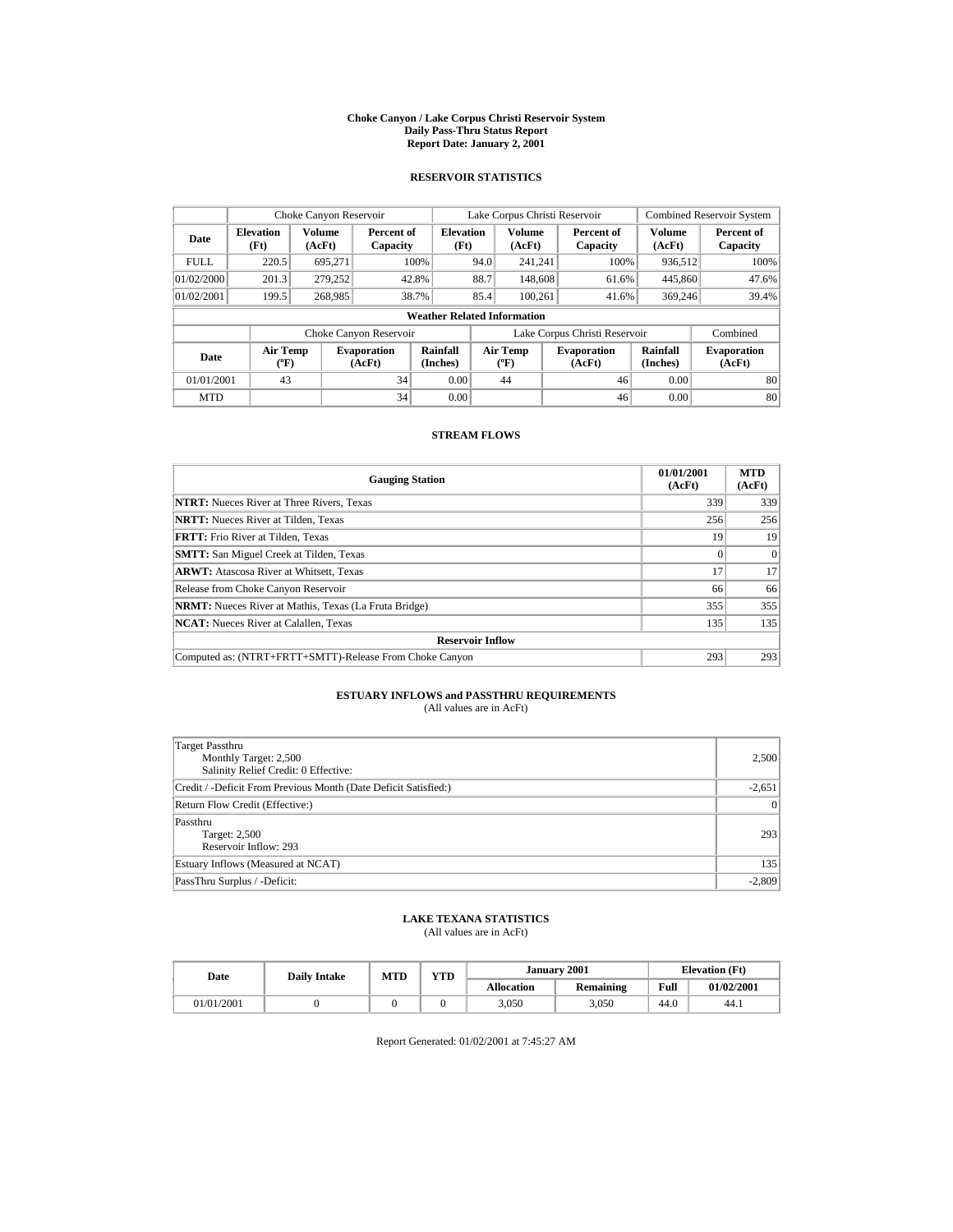#### **Choke Canyon / Lake Corpus Christi Reservoir System Daily Pass-Thru Status Report Report Date: January 3, 2001**

## **RESERVOIR STATISTICS**

| Choke Canyon Reservoir |                                             |                  |                              |                                    |      | Lake Corpus Christi Reservoir            |                               | <b>Combined Reservoir System</b> |                              |
|------------------------|---------------------------------------------|------------------|------------------------------|------------------------------------|------|------------------------------------------|-------------------------------|----------------------------------|------------------------------|
| Date                   | <b>Elevation</b><br>(Ft)                    | Volume<br>(AcFt) | Percent of<br>Capacity       | <b>Elevation</b><br>(Ft)           |      | <b>Volume</b><br>(AcFt)                  | Percent of<br>Capacity        | <b>Volume</b><br>(AcFt)          | Percent of<br>Capacity       |
| <b>FULL</b>            | 220.5                                       | 695,271          |                              | 100%                               | 94.0 | 241.241                                  | 100%                          | 936.512                          | 100%                         |
| 01/03/2000             | 201.3                                       | 297.567          |                              | 42.8%                              | 88.8 | 149,084                                  | 61.8%                         | 446.651                          | 47.7%                        |
| 01/03/2001             | 199.5                                       | 269.281          |                              | 38.7%                              | 85.4 | 99,608                                   | 41.3%                         | 368,889                          | 39.4%                        |
|                        |                                             |                  |                              | <b>Weather Related Information</b> |      |                                          |                               |                                  |                              |
|                        |                                             |                  | Choke Canyon Reservoir       |                                    |      |                                          | Lake Corpus Christi Reservoir |                                  | Combined                     |
| Date                   | <b>Air Temp</b><br>$({}^{\circ}\mathrm{F})$ |                  | <b>Evaporation</b><br>(AcFt) | Rainfall<br>(Inches)               |      | <b>Air Temp</b><br>$({}^{\circ}{\rm F})$ | <b>Evaporation</b><br>(AcFt)  | Rainfall<br>(Inches)             | <b>Evaporation</b><br>(AcFt) |
| 01/02/2001             | 38                                          |                  | 52                           | 0.00                               |      | 44                                       | 38                            | 0.00                             | 90                           |
| <b>MTD</b>             |                                             |                  | 86                           | 0.00                               |      |                                          | 84                            | 0.00                             | 170                          |

## **STREAM FLOWS**

| <b>Gauging Station</b>                                       | 01/02/2001<br>(AcFt) | <b>MTD</b><br>(AcFt) |
|--------------------------------------------------------------|----------------------|----------------------|
| <b>NTRT:</b> Nueces River at Three Rivers, Texas             | 343                  | 683                  |
| <b>NRTT:</b> Nueces River at Tilden, Texas                   | 260                  | 516                  |
| <b>FRTT:</b> Frio River at Tilden, Texas                     | 19                   | 38                   |
| <b>SMTT:</b> San Miguel Creek at Tilden, Texas               |                      | $\Omega$             |
| <b>ARWT:</b> Atascosa River at Whitsett, Texas               | 16                   | 33                   |
| Release from Choke Canyon Reservoir                          | 66                   | 131                  |
| <b>NRMT:</b> Nueces River at Mathis, Texas (La Fruta Bridge) | 445                  | 800                  |
| <b>NCAT:</b> Nueces River at Calallen, Texas                 | 163                  | 298                  |
| <b>Reservoir Inflow</b>                                      |                      |                      |
| Computed as: (NTRT+FRTT+SMTT)-Release From Choke Canyon      | 297                  | 590                  |

# **ESTUARY INFLOWS and PASSTHRU REQUIREMENTS**<br>(All values are in AcFt)

| Target Passthru<br>Monthly Target: 2,500<br>Salinity Relief Credit: 0 Effective: | 2,500    |
|----------------------------------------------------------------------------------|----------|
| Credit / -Deficit From Previous Month (Date Deficit Satisfied:)                  | $-2,651$ |
| Return Flow Credit (Effective:)                                                  | 0        |
| Passthru<br><b>Target: 2,500</b><br>Reservoir Inflow: 590                        | 590      |
| Estuary Inflows (Measured at NCAT)                                               | 298      |
| PassThru Surplus / -Deficit:                                                     | $-2,943$ |

## **LAKE TEXANA STATISTICS**

(All values are in AcFt)

| Date       | <b>Daily Intake</b> | <b>MTD</b> | YTD |                   | January 2001 | <b>Elevation</b> (Ft) |            |
|------------|---------------------|------------|-----|-------------------|--------------|-----------------------|------------|
|            |                     |            |     | <b>Allocation</b> | Remaining    | Full                  | 01/03/2001 |
| 01/02/2001 | 44                  | 44         | 44  | ۔050              | 3.006        | 44.0                  | 44.1       |

Report Generated: 01/03/2001 at 7:46:41 AM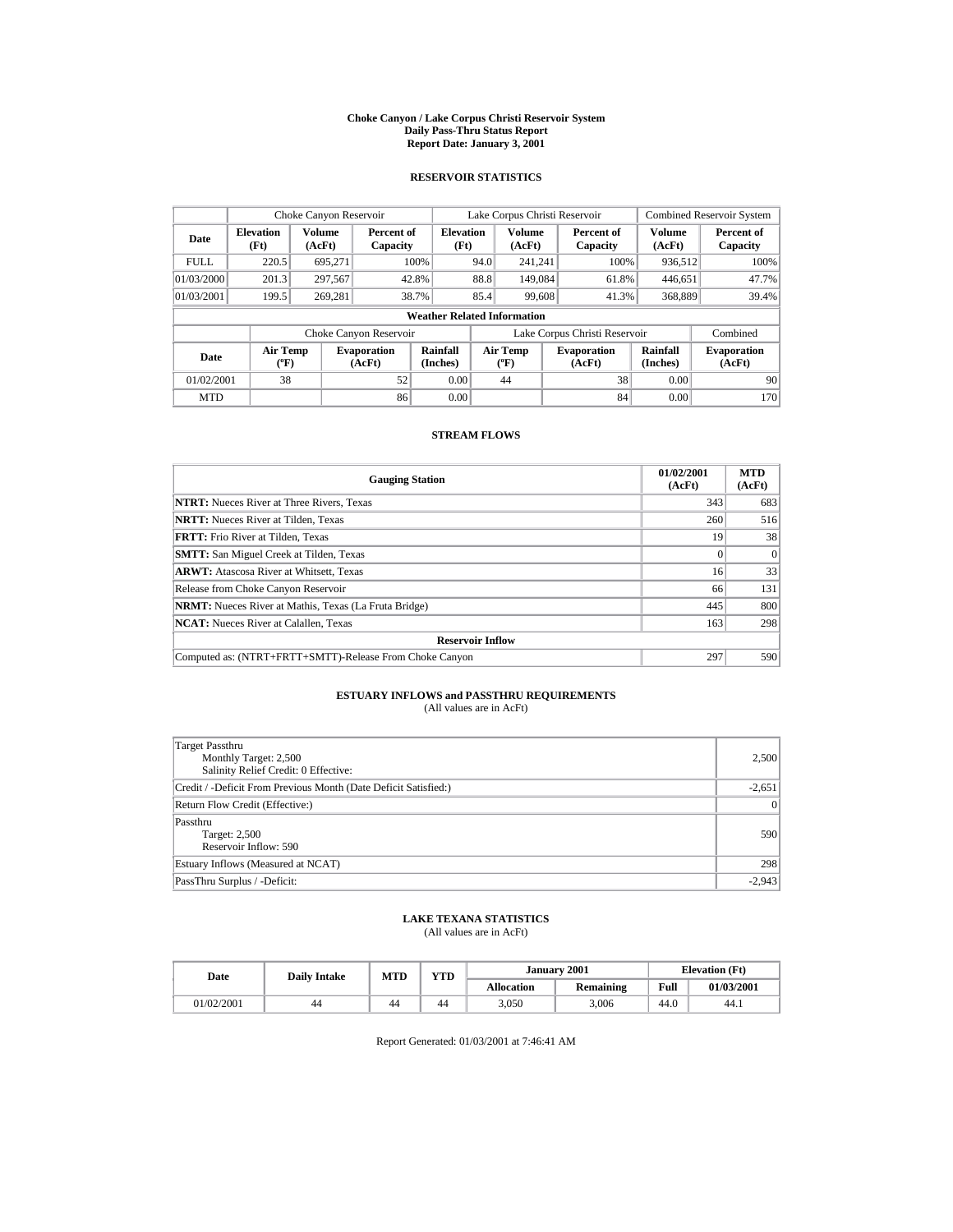#### **Choke Canyon / Lake Corpus Christi Reservoir System Daily Pass-Thru Status Report Report Date: January 4, 2001**

## **RESERVOIR STATISTICS**

| Choke Canyon Reservoir                                                                   |       |         |                        |                                    |                                           |                              | Lake Corpus Christi Reservoir |                      |                              | <b>Combined Reservoir System</b> |
|------------------------------------------------------------------------------------------|-------|---------|------------------------|------------------------------------|-------------------------------------------|------------------------------|-------------------------------|----------------------|------------------------------|----------------------------------|
| <b>Volume</b><br><b>Elevation</b><br>Date<br>(AcFt)<br>(Ft)                              |       |         | Percent of<br>Capacity | <b>Elevation</b><br>(Ft)           |                                           | <b>Volume</b><br>(AcFt)      | Percent of<br>Capacity        |                      | <b>Volume</b><br>(AcFt)      | Percent of<br>Capacity           |
| <b>FULL</b>                                                                              | 220.5 | 695.271 |                        | 100%                               | 94.0                                      | 241.241                      |                               | 100%                 | 936.512                      | 100%                             |
| 01/04/2000                                                                               | 201.3 | 297.410 |                        | 42.8%                              | 88.8                                      | 148,767                      |                               | 61.7%                | 446.177                      | 47.6%                            |
| 01/04/2001                                                                               | 199.5 | 269,578 |                        | 38.8%                              | 85.4                                      | 99,348                       |                               | 41.2%                | 368,926                      | 39.4%                            |
|                                                                                          |       |         |                        | <b>Weather Related Information</b> |                                           |                              |                               |                      |                              |                                  |
|                                                                                          |       |         | Choke Canyon Reservoir |                                    | Lake Corpus Christi Reservoir             |                              |                               |                      |                              | Combined                         |
| <b>Air Temp</b><br><b>Evaporation</b><br>Date<br>(AcFt)<br>$({}^{\mathrm{o}}\mathbf{F})$ |       |         | Rainfall<br>(Inches)   |                                    | Air Temp<br>$({}^{\mathrm{o}}\mathrm{F})$ | <b>Evaporation</b><br>(AcFt) |                               | Rainfall<br>(Inches) | <b>Evaporation</b><br>(AcFt) |                                  |
| 01/03/2001<br>50<br>60                                                                   |       |         | 0.00                   |                                    | 50                                        |                              | 45                            | 0.00                 | 105                          |                                  |
| <b>MTD</b>                                                                               |       |         | 146                    | 0.00                               |                                           |                              |                               | 129                  | 0.00                         | 275                              |

## **STREAM FLOWS**

| <b>Gauging Station</b>                                       | 01/03/2001<br>(AcFt) | <b>MTD</b><br>(AcFt) |
|--------------------------------------------------------------|----------------------|----------------------|
| <b>NTRT:</b> Nueces River at Three Rivers, Texas             | 345                  | 1,028                |
| <b>NRTT:</b> Nueces River at Tilden. Texas                   | 258                  | 774                  |
| <b>FRTT:</b> Frio River at Tilden. Texas                     | 34                   | 72                   |
| <b>SMTT:</b> San Miguel Creek at Tilden, Texas               |                      | $\Omega$             |
| <b>ARWT:</b> Atascosa River at Whitsett, Texas               | 15                   | 49                   |
| Release from Choke Canyon Reservoir                          | 66                   | 197                  |
| <b>NRMT:</b> Nueces River at Mathis, Texas (La Fruta Bridge) | 538                  | 1,338                |
| <b>NCAT:</b> Nueces River at Calallen, Texas                 | 278                  | 576                  |
| <b>Reservoir Inflow</b>                                      |                      |                      |
| Computed as: (NTRT+FRTT+SMTT)-Release From Choke Canyon      | 314                  | 904                  |

# **ESTUARY INFLOWS and PASSTHRU REQUIREMENTS**<br>(All values are in AcFt)

| Target Passthru<br>Monthly Target: 2,500<br>Salinity Relief Credit: 0 Effective: | 2,500    |
|----------------------------------------------------------------------------------|----------|
| Credit / -Deficit From Previous Month (Date Deficit Satisfied:)                  | $-2,651$ |
| Return Flow Credit (Effective:)                                                  | 0        |
| Passthru<br><b>Target: 2,500</b><br>Reservoir Inflow: 904                        | 904      |
| Estuary Inflows (Measured at NCAT)                                               | 576      |
| PassThru Surplus / -Deficit:                                                     | $-2.979$ |

## **LAKE TEXANA STATISTICS**

(All values are in AcFt)

| Date       | <b>Daily Intake</b> | <b>MTD</b> | YTD |                   | January 2001     |      | <b>Elevation</b> (Ft) |
|------------|---------------------|------------|-----|-------------------|------------------|------|-----------------------|
|            |                     |            |     | <b>Allocation</b> | <b>Remaining</b> | Full | 01/04/2001            |
| 01/03/2001 | ገግ                  | 141        | 141 | 3,050             | 2,909            | 44.0 | 44.0                  |

Report Generated: 01/04/2001 at 7:29:14 AM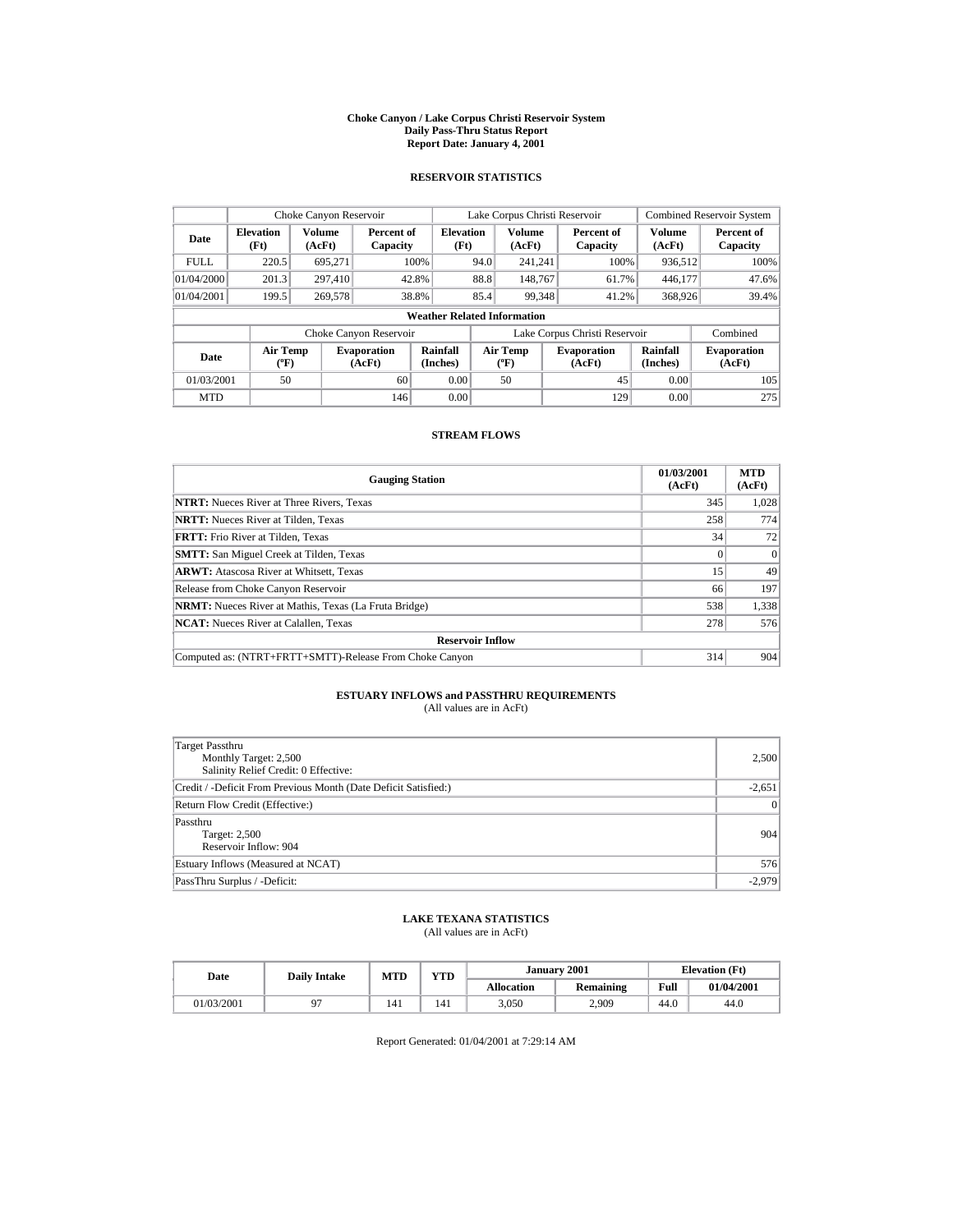#### **Choke Canyon / Lake Corpus Christi Reservoir System Daily Pass-Thru Status Report Report Date: January 5, 2001**

## **RESERVOIR STATISTICS**

| Choke Canyon Reservoir                                                              |       |                         |                        |                                    |                                          | Lake Corpus Christi Reservoir |                               |                              | <b>Combined Reservoir System</b> |
|-------------------------------------------------------------------------------------|-------|-------------------------|------------------------|------------------------------------|------------------------------------------|-------------------------------|-------------------------------|------------------------------|----------------------------------|
| <b>Elevation</b><br>Date<br>(Ft)                                                    |       | <b>Volume</b><br>(AcFt) | Percent of<br>Capacity | <b>Elevation</b><br>(Ft)           |                                          | Volume<br>(AcFt)              | Percent of<br>Capacity        | <b>Volume</b><br>(AcFt)      | Percent of<br>Capacity           |
| <b>FULL</b>                                                                         | 220.5 | 695,271                 |                        | 100%                               | 94.0                                     | 241.241                       | 100%                          | 936.512                      | 100%                             |
| 01/05/2000                                                                          | 201.3 | 296,466                 |                        | 42.6%                              | 88.7                                     | 148.291                       | 61.5%                         | 444,757                      | 47.5%                            |
| 01/05/2001                                                                          | 199.5 | 269,429                 |                        | 38.8%                              | 85.3                                     | 98.829                        | 41.0%                         | 368,258                      | 39.3%                            |
|                                                                                     |       |                         |                        | <b>Weather Related Information</b> |                                          |                               |                               |                              |                                  |
|                                                                                     |       |                         | Choke Canyon Reservoir |                                    |                                          |                               | Lake Corpus Christi Reservoir |                              | Combined                         |
| <b>Air Temp</b><br><b>Evaporation</b><br>Date<br>$({}^{\circ}\mathrm{F})$<br>(AcFt) |       |                         | Rainfall<br>(Inches)   |                                    | <b>Air Temp</b><br>$({}^{\circ}{\rm F})$ | <b>Evaporation</b><br>(AcFt)  | Rainfall<br>(Inches)          | <b>Evaporation</b><br>(AcFt) |                                  |
| 70<br>78<br>01/04/2001                                                              |       |                         | 0.00                   |                                    | 69                                       | 83                            | 0.00                          | 161                          |                                  |
| <b>MTD</b>                                                                          |       |                         | 224                    | 0.00                               |                                          |                               | 212                           | 0.00                         | 436                              |

## **STREAM FLOWS**

| <b>Gauging Station</b>                                       | 01/04/2001<br>(AcFt) | <b>MTD</b><br>(AcFt) |
|--------------------------------------------------------------|----------------------|----------------------|
| <b>NTRT:</b> Nueces River at Three Rivers, Texas             | 343                  | 1,372                |
| <b>NRTT:</b> Nueces River at Tilden, Texas                   | 256                  | 1.030                |
| <b>FRTT:</b> Frio River at Tilden, Texas                     | 36                   | 108                  |
| <b>SMTT:</b> San Miguel Creek at Tilden, Texas               |                      | $\Omega$             |
| <b>ARWT:</b> Atascosa River at Whitsett, Texas               | 14                   | 63                   |
| Release from Choke Canyon Reservoir                          | 66                   | 262                  |
| <b>NRMT:</b> Nueces River at Mathis, Texas (La Fruta Bridge) | 560                  | 1,898                |
| <b>NCAT:</b> Nueces River at Calallen, Texas                 | 453                  | 1.028                |
| <b>Reservoir Inflow</b>                                      |                      |                      |
| Computed as: (NTRT+FRTT+SMTT)-Release From Choke Canyon      | 314                  | 1.217                |

# **ESTUARY INFLOWS and PASSTHRU REQUIREMENTS**<br>(All values are in AcFt)

| Target Passthru<br>Monthly Target: 2,500<br>Salinity Relief Credit: 0 Effective: | 2,500           |
|----------------------------------------------------------------------------------|-----------------|
| Credit / -Deficit From Previous Month (Date Deficit Satisfied:)                  | $-2,651$        |
| Return Flow Credit (Effective:)                                                  | $\vert 0 \vert$ |
| Passthru<br>Target: 2,500<br>Reservoir Inflow: 1,217                             | 1,217           |
| Estuary Inflows (Measured at NCAT)                                               | 1,028           |
| PassThru Surplus / -Deficit:                                                     | $-2,840$        |

## **LAKE TEXANA STATISTICS**

(All values are in AcFt)

| Date       | <b>Daily Intake</b> | <b>MTD</b> | YTD |                   | January 2001 | <b>Elevation</b> (Ft) |            |
|------------|---------------------|------------|-----|-------------------|--------------|-----------------------|------------|
|            |                     |            |     | <b>Allocation</b> | Remaining    | Full                  | 01/05/2001 |
| 01/04/2001 | gg                  | 240        | 240 | 3,050             | 2.810        | 44.0                  | 44.0       |

Report Generated: 02/05/2001 at 07:37:15 AM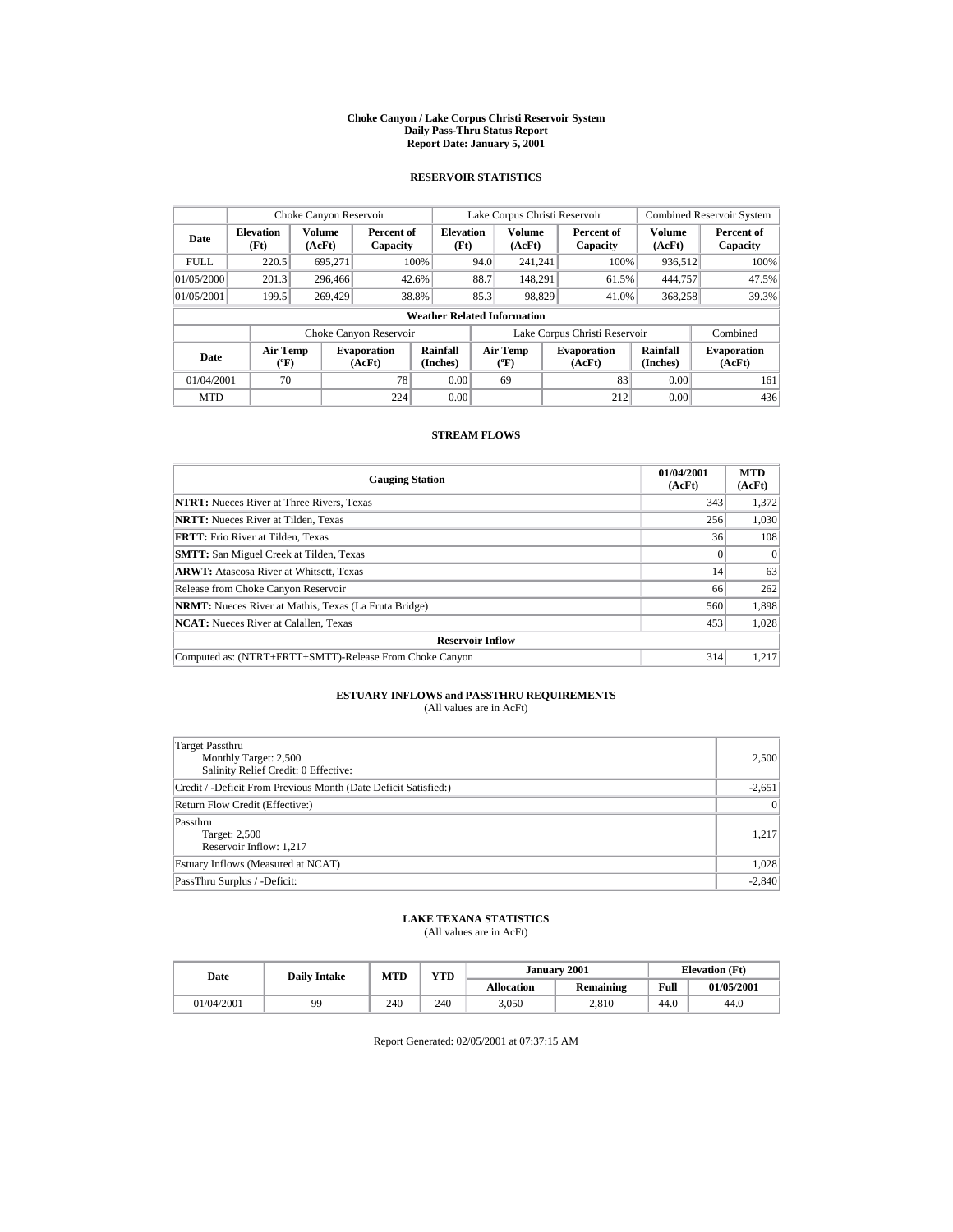#### **Choke Canyon / Lake Corpus Christi Reservoir System Daily Pass-Thru Status Report Report Date: January 6, 2001**

## **RESERVOIR STATISTICS**

| Choke Canyon Reservoir                                                              |                          |                         |                        |                                    |                                          | Lake Corpus Christi Reservoir |                               |                              | <b>Combined Reservoir System</b> |
|-------------------------------------------------------------------------------------|--------------------------|-------------------------|------------------------|------------------------------------|------------------------------------------|-------------------------------|-------------------------------|------------------------------|----------------------------------|
| Date                                                                                | <b>Elevation</b><br>(Ft) | <b>Volume</b><br>(AcFt) | Percent of<br>Capacity | <b>Elevation</b><br>(Ft)           |                                          | Volume<br>(AcFt)              | Percent of<br>Capacity        | <b>Volume</b><br>(AcFt)      | Percent of<br>Capacity           |
| <b>FULL</b>                                                                         | 220.5                    | 695.271                 |                        | 100%                               | 94.0                                     | 241.241                       | 100%                          | 936.512                      | 100%                             |
| 01/06/2000                                                                          | 201.3                    | 296,308                 |                        | 42.6%                              | 88.7                                     | 148.291                       | 61.5%                         | 444.599                      | 47.5%                            |
| 01/06/2001                                                                          | 199.5                    | 269.281                 |                        | 38.7%                              | 85.3                                     | 98.441                        | 40.8%                         | 367,722                      | 39.3%                            |
|                                                                                     |                          |                         |                        | <b>Weather Related Information</b> |                                          |                               |                               |                              |                                  |
|                                                                                     |                          |                         | Choke Canyon Reservoir |                                    |                                          |                               | Lake Corpus Christi Reservoir |                              | Combined                         |
| <b>Air Temp</b><br><b>Evaporation</b><br>Date<br>$({}^{\circ}\mathrm{F})$<br>(AcFt) |                          |                         | Rainfall<br>(Inches)   |                                    | <b>Air Temp</b><br>$({}^{\circ}{\rm F})$ | <b>Evaporation</b><br>(AcFt)  | Rainfall<br>(Inches)          | <b>Evaporation</b><br>(AcFt) |                                  |
| 75<br>01/05/2001<br>86                                                              |                          |                         |                        | 0.00                               |                                          | 77                            | 75                            | 0.00                         | 161                              |
| <b>MTD</b>                                                                          |                          |                         | 310                    | 0.00                               |                                          |                               | 287                           | 0.00                         | 597                              |

## **STREAM FLOWS**

| <b>Gauging Station</b>                                       | 01/05/2001<br>(AcFt) | <b>MTD</b><br>(AcFt) |
|--------------------------------------------------------------|----------------------|----------------------|
| <b>NTRT:</b> Nueces River at Three Rivers, Texas             | 341                  | 1,713                |
| <b>NRTT:</b> Nueces River at Tilden. Texas                   | 258                  | 1,288                |
| <b>FRTT:</b> Frio River at Tilden. Texas                     | 36                   | 143                  |
| <b>SMTT:</b> San Miguel Creek at Tilden, Texas               |                      | $\Omega$             |
| <b>ARWT:</b> Atascosa River at Whitsett, Texas               | 14                   | 77                   |
| Release from Choke Canyon Reservoir                          | 66                   | 328                  |
| <b>NRMT:</b> Nueces River at Mathis, Texas (La Fruta Bridge) | 560                  | 2,457                |
| <b>NCAT:</b> Nueces River at Calallen, Texas                 | 508                  | 1,536                |
| <b>Reservoir Inflow</b>                                      |                      |                      |
| Computed as: (NTRT+FRTT+SMTT)-Release From Choke Canyon      | 312                  | 1,529                |

# **ESTUARY INFLOWS and PASSTHRU REQUIREMENTS**<br>(All values are in AcFt)

| Target Passthru<br>Monthly Target: 2,500<br>Salinity Relief Credit: 0 Effective: | 2,500    |
|----------------------------------------------------------------------------------|----------|
| Credit / -Deficit From Previous Month (Date Deficit Satisfied:)                  | $-2,651$ |
| Return Flow Credit (Effective:)                                                  | 0        |
| Passthru<br>Target: 2,500<br>Reservoir Inflow: 1,529                             | 1,529    |
| Estuary Inflows (Measured at NCAT)                                               | 1,536    |
| PassThru Surplus / -Deficit:                                                     | $-2,643$ |

## **LAKE TEXANA STATISTICS**

(All values are in AcFt)

| Date       | <b>Daily Intake</b> | <b>MTD</b> | YTD |                   | January 2001     | <b>Elevation</b> (Ft) |            |
|------------|---------------------|------------|-----|-------------------|------------------|-----------------------|------------|
|            |                     |            |     | <b>Allocation</b> | <b>Remaining</b> | Full                  | 01/06/2001 |
| 01/05/2001 | 100                 | 340        | 340 | 3,050             | 2.710            | 44.0                  | 44.0       |

Report Generated: 01/06/2001 at 7:39:17 AM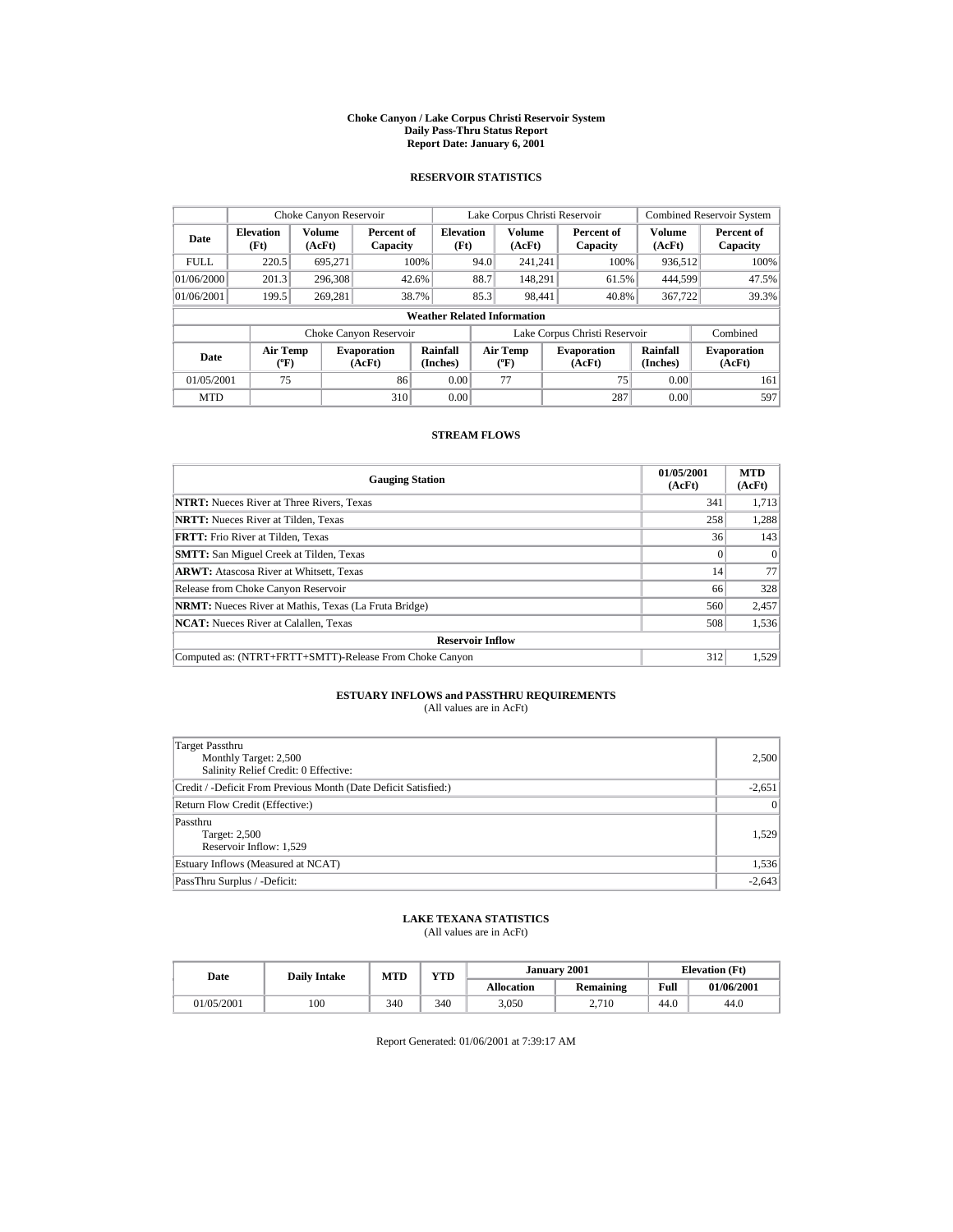#### **Choke Canyon / Lake Corpus Christi Reservoir System Daily Pass-Thru Status Report Report Date: January 7, 2001**

## **RESERVOIR STATISTICS**

| Choke Canyon Reservoir |                                             |                  |                              |                                    |      | Lake Corpus Christi Reservoir            |                               |                         | <b>Combined Reservoir System</b> |
|------------------------|---------------------------------------------|------------------|------------------------------|------------------------------------|------|------------------------------------------|-------------------------------|-------------------------|----------------------------------|
| Date                   | <b>Elevation</b><br>(Ft)                    | Volume<br>(AcFt) | Percent of<br>Capacity       | <b>Elevation</b><br>(Ft)           |      | Volume<br>(AcFt)                         | Percent of<br>Capacity        | <b>Volume</b><br>(AcFt) | Percent of<br>Capacity           |
| <b>FULL</b>            | 220.5                                       | 695,271          |                              | 100%                               | 94.0 | 241.241                                  | 100%                          | 936.512                 | 100%                             |
| 01/07/2000             | 201.3                                       | 296,308          |                              | 42.6%                              | 88.7 | 147.974                                  | 61.3%                         | 444.282                 | 47.4%                            |
| 01/07/2001             | 199.5                                       | 268,985          |                              | 38.7%                              | 85.3 | 98,312                                   | 40.8%                         | 367,297                 | 39.2%                            |
|                        |                                             |                  |                              | <b>Weather Related Information</b> |      |                                          |                               |                         |                                  |
|                        |                                             |                  | Choke Canyon Reservoir       |                                    |      |                                          | Lake Corpus Christi Reservoir |                         | Combined                         |
| Date                   | <b>Air Temp</b><br>$({}^{\circ}\mathrm{F})$ |                  | <b>Evaporation</b><br>(AcFt) | Rainfall<br>(Inches)               |      | <b>Air Temp</b><br>$({}^{\circ}{\rm F})$ | <b>Evaporation</b><br>(AcFt)  | Rainfall<br>(Inches)    | <b>Evaporation</b><br>(AcFt)     |
| 01/06/2001             | 78                                          |                  | 112                          | 0.00                               |      | 77                                       | 38                            | 0.00                    | 150                              |
| <b>MTD</b>             |                                             |                  | 422                          | 0.00                               |      |                                          | 325                           | 0.00                    | 747                              |

## **STREAM FLOWS**

| <b>Gauging Station</b>                                       | 01/06/2001<br>(AcFt) | <b>MTD</b><br>(AcFt) |
|--------------------------------------------------------------|----------------------|----------------------|
| <b>NTRT:</b> Nueces River at Three Rivers, Texas             | 341                  | 2.054                |
| <b>NRTT:</b> Nueces River at Tilden, Texas                   | 262                  | 1,550                |
| <b>FRTT:</b> Frio River at Tilden, Texas                     | 36                   | 179                  |
| <b>SMTT:</b> San Miguel Creek at Tilden, Texas               |                      | $\Omega$             |
| <b>ARWT:</b> Atascosa River at Whitsett, Texas               | 14                   | 92                   |
| Release from Choke Canyon Reservoir                          | 66                   | 393                  |
| <b>NRMT:</b> Nueces River at Mathis, Texas (La Fruta Bridge) | 560                  | 3,017                |
| <b>NCAT:</b> Nueces River at Calallen, Texas                 | 421                  | 1,957                |
| <b>Reservoir Inflow</b>                                      |                      |                      |
| Computed as: (NTRT+FRTT+SMTT)-Release From Choke Canyon      | 312                  | 1,840                |

# **ESTUARY INFLOWS and PASSTHRU REQUIREMENTS**<br>(All values are in AcFt)

| Target Passthru<br>Monthly Target: 2,500<br>Salinity Relief Credit: 0 Effective: | 2,500    |
|----------------------------------------------------------------------------------|----------|
| Credit / -Deficit From Previous Month (Date Deficit Satisfied:)                  | $-2,651$ |
| Return Flow Credit (Effective:)                                                  | 0        |
| Passthru<br>Target: 2,500<br>Reservoir Inflow: 1,840                             | 1,840    |
| Estuary Inflows (Measured at NCAT)                                               | 1,957    |
| PassThru Surplus / -Deficit:                                                     | $-2,534$ |

## **LAKE TEXANA STATISTICS**

(All values are in AcFt)

| Date       | MTD<br><b>Daily Intake</b> |     | YTD |                   | January 2001     | <b>Elevation</b> (Ft) |            |  |
|------------|----------------------------|-----|-----|-------------------|------------------|-----------------------|------------|--|
|            |                            |     |     | <b>Allocation</b> | <b>Remaining</b> | Full                  | 01/07/2001 |  |
| 01/06/2001 | 100                        | 439 | 439 | 3,050             | 2.611            | 44.0                  | 44.0       |  |

Report Generated: 01/07/2001 at 7:46:00 AM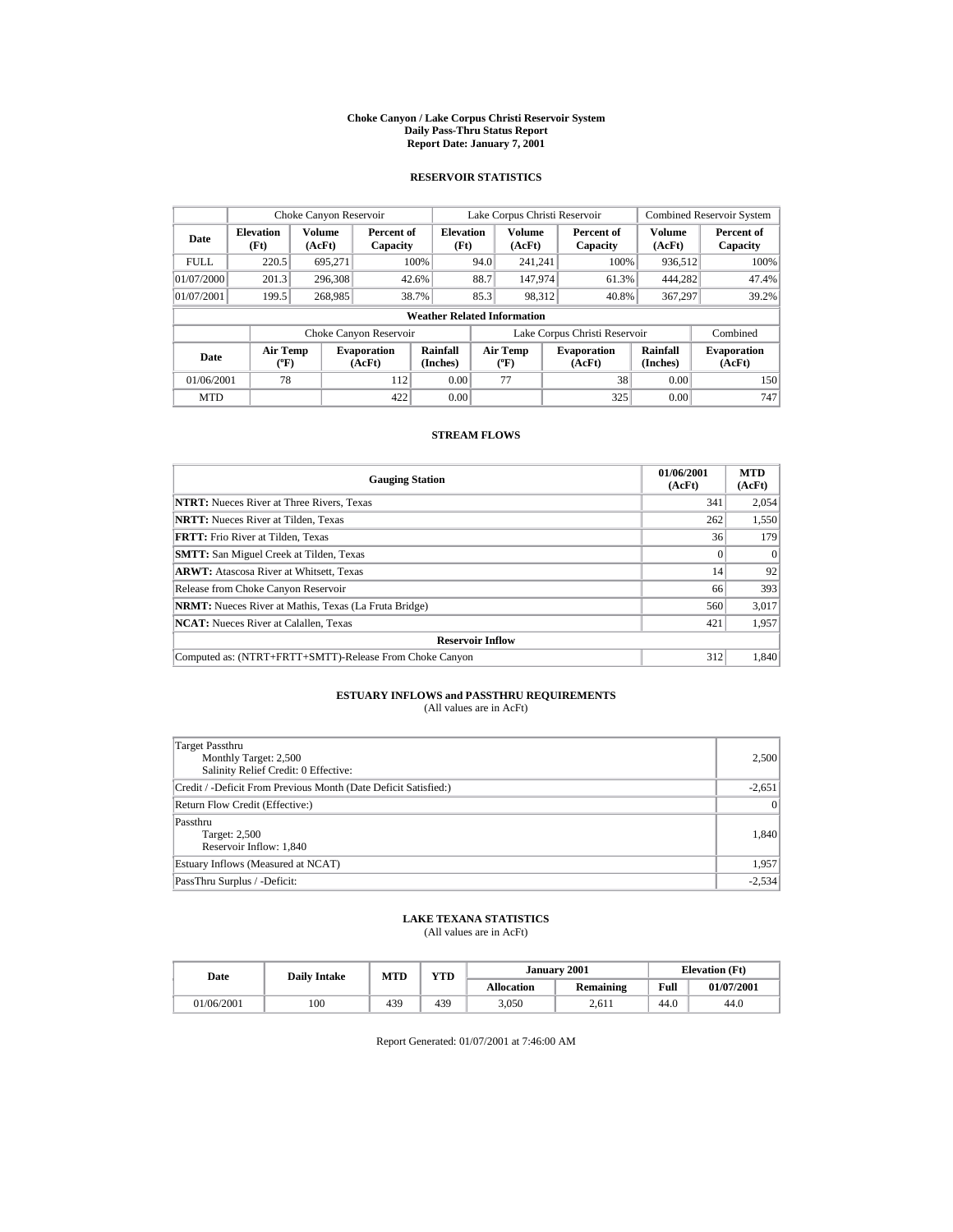#### **Choke Canyon / Lake Corpus Christi Reservoir System Daily Pass-Thru Status Report Report Date: January 8, 2001**

## **RESERVOIR STATISTICS**

| Choke Canyon Reservoir |                                             |                  |                              |                                    |      | Lake Corpus Christi Reservoir            |                               |                         | <b>Combined Reservoir System</b> |
|------------------------|---------------------------------------------|------------------|------------------------------|------------------------------------|------|------------------------------------------|-------------------------------|-------------------------|----------------------------------|
| Date                   | <b>Elevation</b><br>(Ft)                    | Volume<br>(AcFt) | Percent of<br>Capacity       | <b>Elevation</b><br>(Ft)           |      | <b>Volume</b><br>(AcFt)                  | Percent of<br>Capacity        | <b>Volume</b><br>(AcFt) | Percent of<br>Capacity           |
| <b>FULL</b>            | 220.5                                       | 695,271          |                              | 100%                               | 94.0 | 241.241                                  | 100%                          | 936.512                 | 100%                             |
| 01/08/2000             | 201.3                                       | 297.725          |                              | 42.8%                              | 88.8 | 149.243                                  | 61.9%                         | 446,968                 | 47.7%                            |
| 01/08/2001             | 199.5                                       | 269,429          |                              | 38.8%                              | 85.3 | 98.183                                   | 40.7%                         | 367,612                 | 39.3%                            |
|                        |                                             |                  |                              | <b>Weather Related Information</b> |      |                                          |                               |                         |                                  |
|                        |                                             |                  | Choke Canyon Reservoir       |                                    |      |                                          | Lake Corpus Christi Reservoir |                         | Combined                         |
| Date                   | <b>Air Temp</b><br>$({}^{\circ}\mathrm{F})$ |                  | <b>Evaporation</b><br>(AcFt) | Rainfall<br>(Inches)               |      | <b>Air Temp</b><br>$({}^{\circ}{\rm F})$ | <b>Evaporation</b><br>(AcFt)  | Rainfall<br>(Inches)    | <b>Evaporation</b><br>(AcFt)     |
| 01/07/2001             | 71                                          |                  | 112                          | 0.00                               |      | 71                                       | 75                            | 0.00                    | 187                              |
| <b>MTD</b>             |                                             |                  | 534                          | 0.00                               |      |                                          | 400                           | 0.00                    | 934                              |

## **STREAM FLOWS**

| <b>Gauging Station</b>                                       | 01/07/2001<br>(AcFt) | <b>MTD</b><br>(AcFt) |
|--------------------------------------------------------------|----------------------|----------------------|
| <b>NTRT:</b> Nueces River at Three Rivers, Texas             | 345                  | 2,400                |
| <b>NRTT:</b> Nueces River at Tilden. Texas                   | 262                  | 1,812                |
| <b>FRTT:</b> Frio River at Tilden. Texas                     | 36                   | 215                  |
| <b>SMTT:</b> San Miguel Creek at Tilden, Texas               |                      | $\Omega$             |
| <b>ARWT:</b> Atascosa River at Whitsett, Texas               | 14                   | 106                  |
| Release from Choke Canyon Reservoir                          | 66                   | 459                  |
| <b>NRMT:</b> Nueces River at Mathis, Texas (La Fruta Bridge) | 421                  | 3,438                |
| <b>NCAT:</b> Nueces River at Calallen, Texas                 | 488                  | 2,446                |
| <b>Reservoir Inflow</b>                                      |                      |                      |
| Computed as: (NTRT+FRTT+SMTT)-Release From Choke Canyon      | 316                  | 2,156                |

# **ESTUARY INFLOWS and PASSTHRU REQUIREMENTS**<br>(All values are in AcFt)

| Target Passthru<br>Monthly Target: 2,500<br>Salinity Relief Credit: 0 Effective: | 2,500           |
|----------------------------------------------------------------------------------|-----------------|
| Credit / -Deficit From Previous Month (Date Deficit Satisfied:)                  | $-2,651$        |
| Return Flow Credit (Effective:)                                                  | $\vert 0 \vert$ |
| Passthru<br>Target: 2,500<br>Reservoir Inflow: 2,156                             | 2,156           |
| Estuary Inflows (Measured at NCAT)                                               | 2,446           |
| PassThru Surplus / -Deficit:                                                     | $-2,362$        |

## **LAKE TEXANA STATISTICS**

(All values are in AcFt)

| Date       | <b>Daily Intake</b> | <b>MTD</b> | YTD |                   | January 2001     | <b>Elevation</b> (Ft) |            |
|------------|---------------------|------------|-----|-------------------|------------------|-----------------------|------------|
|            |                     |            |     | <b>Allocation</b> | <b>Remaining</b> | Full                  | 01/08/2001 |
| 01/07/2001 | 99                  | 539        | 539 | 3,050             | 2.511            | 44.0                  | 44.0       |

Report Generated: 01/08/2001 at 7:46:57 AM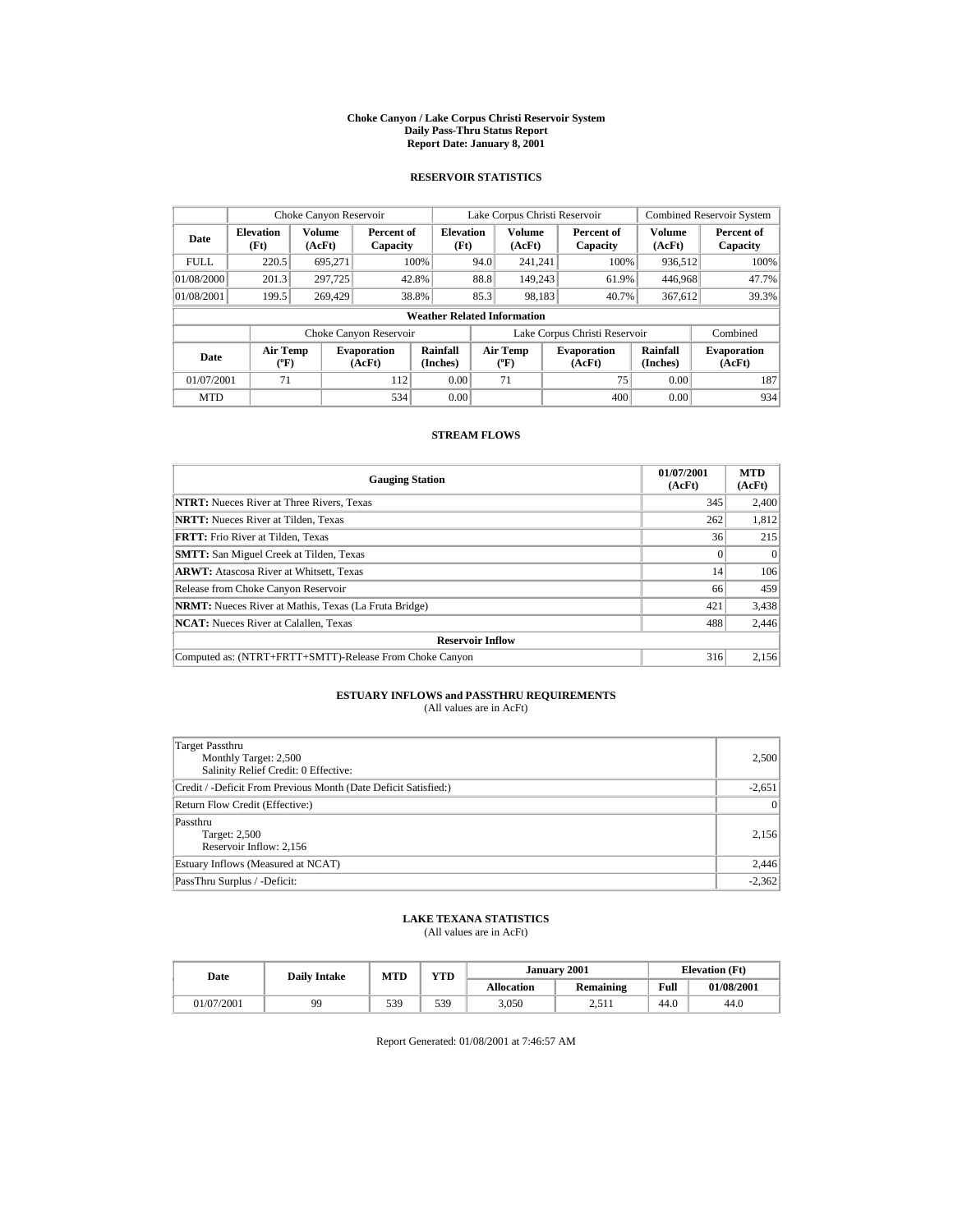#### **Choke Canyon / Lake Corpus Christi Reservoir System Daily Pass-Thru Status Report Report Date: January 9, 2001**

## **RESERVOIR STATISTICS**

| Choke Canyon Reservoir |                                       |                         |                              |                          |      | Lake Corpus Christi Reservoir             |  |                               |                         | <b>Combined Reservoir System</b> |
|------------------------|---------------------------------------|-------------------------|------------------------------|--------------------------|------|-------------------------------------------|--|-------------------------------|-------------------------|----------------------------------|
| Date                   | <b>Elevation</b><br>(Ft)              | <b>Volume</b><br>(AcFt) | Percent of<br>Capacity       | <b>Elevation</b><br>(Ft) |      | Volume<br>(AcFt)                          |  | Percent of<br>Capacity        | <b>Volume</b><br>(AcFt) | Percent of<br>Capacity           |
| <b>FULL</b>            | 220.5                                 | 695.271                 |                              | 100%                     | 94.0 | 241.241                                   |  | 100%                          | 936.512                 | 100%                             |
| 01/09/2000             | 201.3                                 | 297.410                 |                              | 42.8%                    | 88.8 | 150,038                                   |  | 62.2%                         | 447,448                 | 47.8%                            |
| 01/09/2001             | 199.5                                 | 269.133                 |                              | 38.7%                    | 85.3 | 98.183                                    |  | 40.7%                         | 367,316                 | 39.2%                            |
|                        | <b>Weather Related Information</b>    |                         |                              |                          |      |                                           |  |                               |                         |                                  |
|                        |                                       |                         | Choke Canyon Reservoir       |                          |      |                                           |  | Lake Corpus Christi Reservoir |                         | Combined                         |
| Date                   | <b>Air Temp</b><br>$({}^o\mathrm{F})$ |                         | <b>Evaporation</b><br>(AcFt) | Rainfall<br>(Inches)     |      | Air Temp<br>$({}^{\mathrm{o}}\mathrm{F})$ |  | <b>Evaporation</b><br>(AcFt)  | Rainfall<br>(Inches)    | <b>Evaporation</b><br>(AcFt)     |
| 01/08/2001             | 71                                    |                         | 69                           | 0.00                     |      | 58                                        |  | 83                            | 0.00                    | 152                              |
| <b>MTD</b>             |                                       |                         | 603                          | 0.00                     |      |                                           |  | 483                           | 0.00                    | 1.086                            |

## **STREAM FLOWS**

| <b>Gauging Station</b>                                       | 01/08/2001<br>(AcFt) | <b>MTD</b><br>(AcFt) |
|--------------------------------------------------------------|----------------------|----------------------|
| <b>NTRT:</b> Nueces River at Three Rivers, Texas             | 345                  | 2,745                |
| <b>NRTT:</b> Nueces River at Tilden, Texas                   | 254                  | 2.066                |
| <b>FRTT:</b> Frio River at Tilden, Texas                     | 36                   | 251                  |
| <b>SMTT:</b> San Miguel Creek at Tilden, Texas               |                      | $\Omega$             |
| <b>ARWT:</b> Atascosa River at Whitsett, Texas               | 14                   | 120                  |
| Release from Choke Canyon Reservoir                          | 66                   | 524                  |
| <b>NRMT:</b> Nueces River at Mathis, Texas (La Fruta Bridge) | 208                  | 3,646                |
| <b>NCAT:</b> Nueces River at Calallen, Texas                 | 353                  | 2.799                |
| <b>Reservoir Inflow</b>                                      |                      |                      |
| Computed as: (NTRT+FRTT+SMTT)-Release From Choke Canyon      | 316                  | 2.472                |

# **ESTUARY INFLOWS and PASSTHRU REQUIREMENTS**<br>(All values are in AcFt)

| Target Passthru<br>Monthly Target: 2,500<br>Salinity Relief Credit: 0 Effective: | 2,500    |
|----------------------------------------------------------------------------------|----------|
| Credit / -Deficit From Previous Month (Date Deficit Satisfied:01/09/2001)        | $-2,651$ |
| Return Flow Credit (Effective:01/09/2001)                                        | 500      |
| Passthru<br>Target: 2,500<br>Reservoir Inflow: 2,472                             | 2.472    |
| Estuary Inflows (Measured at NCAT)                                               | 2,799    |
| PassThru Surplus / -Deficit:                                                     | $-1,824$ |

## **LAKE TEXANA STATISTICS**

(All values are in AcFt)

| Date       | <b>Daily Intake</b> | <b>MTD</b> | YTD | January           | $\cdot$ 2001     | <b>Elevation</b> (Ft) |            |
|------------|---------------------|------------|-----|-------------------|------------------|-----------------------|------------|
|            |                     |            |     | <b>Allocation</b> | <b>Remaining</b> | Full                  | 01/09/2001 |
| 01/08/2001 | 100                 | 639        | 639 | 3,050             | 2,411            | $\Omega$<br>44.0      | 44.0       |

Report Generated: 01/09/2001 at 8:14:11 AM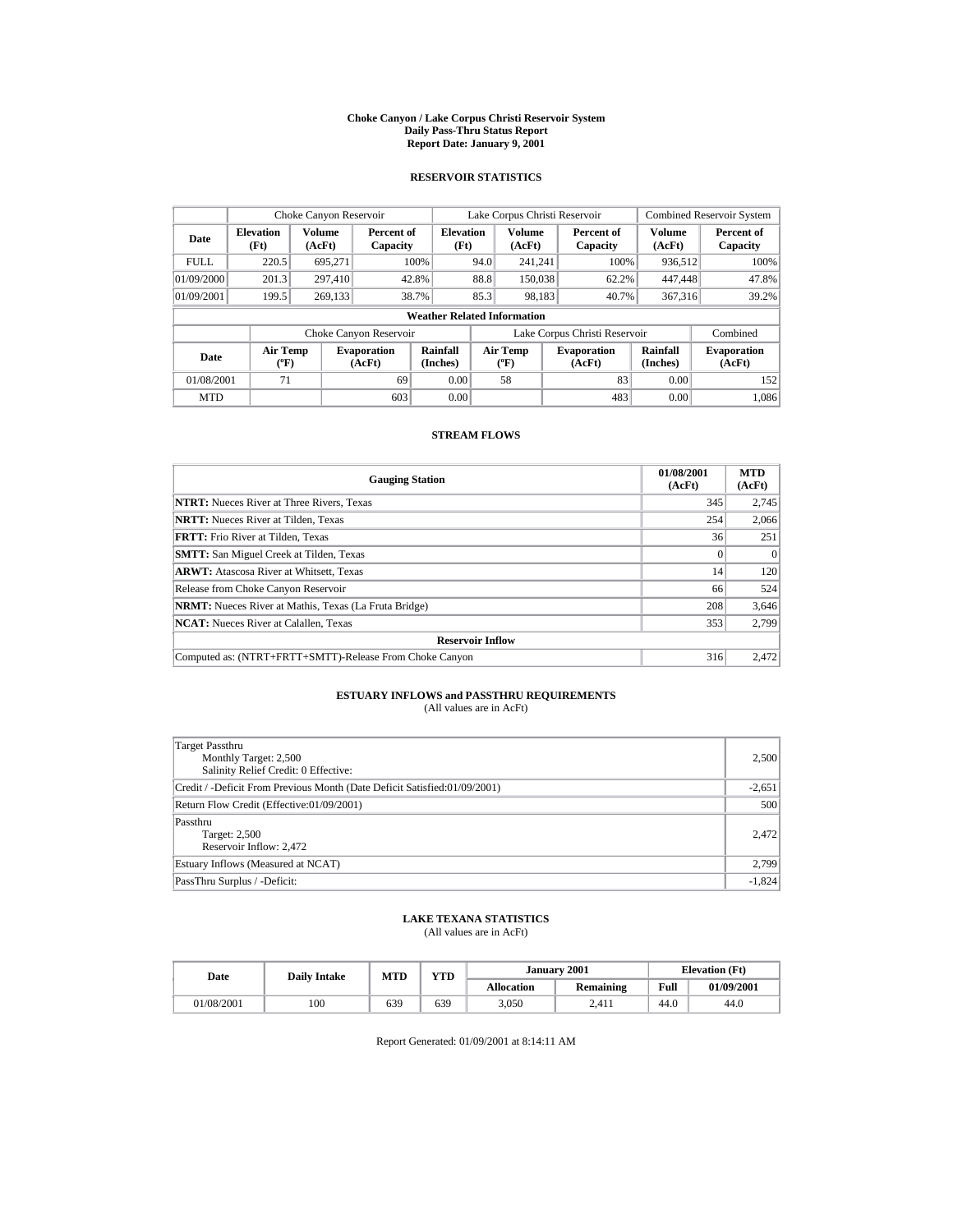#### **Choke Canyon / Lake Corpus Christi Reservoir System Daily Pass-Thru Status Report Report Date: January 10, 2001**

## **RESERVOIR STATISTICS**

|             | Choke Canyon Reservoir                      |                  |                              |                          | Lake Corpus Christi Reservoir |                                          |  |                               | <b>Combined Reservoir System</b> |                              |  |  |
|-------------|---------------------------------------------|------------------|------------------------------|--------------------------|-------------------------------|------------------------------------------|--|-------------------------------|----------------------------------|------------------------------|--|--|
| Date        | <b>Elevation</b><br>(Ft)                    | Volume<br>(AcFt) | Percent of<br>Capacity       | <b>Elevation</b><br>(Ft) |                               | <b>Volume</b><br>(AcFt)                  |  | Percent of<br>Capacity        | <b>Volume</b><br>(AcFt)          | Percent of<br>Capacity       |  |  |
| <b>FULL</b> | 220.5                                       | 695.271          |                              | 100%                     | 94.0                          | 241.241                                  |  | 100%                          | 936.512                          | 100%                         |  |  |
| 01/10/2000  | 201.3                                       | 297.252          |                              | 42.8%                    | 88.8                          | 150.197                                  |  | 62.3%                         | 447,449                          | 47.8%                        |  |  |
| 01/10/2001  | 199.5                                       | 269.133          |                              | 38.7%                    | 85.3                          | 98,183                                   |  | 40.7%                         | 367,316                          | 39.2%                        |  |  |
|             | <b>Weather Related Information</b>          |                  |                              |                          |                               |                                          |  |                               |                                  |                              |  |  |
|             |                                             |                  | Choke Canyon Reservoir       |                          |                               |                                          |  | Lake Corpus Christi Reservoir |                                  | Combined                     |  |  |
| Date        | <b>Air Temp</b><br>$({}^{\circ}\mathrm{F})$ |                  | <b>Evaporation</b><br>(AcFt) | Rainfall<br>(Inches)     |                               | <b>Air Temp</b><br>$({}^{\circ}{\rm F})$ |  | <b>Evaporation</b><br>(AcFt)  | Rainfall<br>(Inches)             | <b>Evaporation</b><br>(AcFt) |  |  |
| 01/09/2001  | 56                                          |                  | 69                           | 0.15                     |                               | 58                                       |  | 53                            | 0.02                             | 122                          |  |  |
| <b>MTD</b>  |                                             |                  | 672                          | 0.15                     |                               |                                          |  | 536                           | 0.02                             | 1.208                        |  |  |

## **STREAM FLOWS**

| <b>Gauging Station</b>                                       | 01/09/2001<br>(AcFt) | <b>MTD</b><br>(AcFt) |
|--------------------------------------------------------------|----------------------|----------------------|
| <b>NTRT:</b> Nueces River at Three Rivers, Texas             | 337                  | 3,083                |
| <b>NRTT:</b> Nueces River at Tilden, Texas                   | 242                  | 2,309                |
| <b>FRTT:</b> Frio River at Tilden, Texas                     | 36                   | 286                  |
| <b>SMTT:</b> San Miguel Creek at Tilden, Texas               |                      | $\Omega$             |
| <b>ARWT:</b> Atascosa River at Whitsett, Texas               | 11                   | 131                  |
| Release from Choke Canyon Reservoir                          | 66                   | 590                  |
| <b>NRMT:</b> Nueces River at Mathis, Texas (La Fruta Bridge) | 187                  | 3,833                |
| <b>NCAT:</b> Nueces River at Calallen, Texas                 | 123                  | 2,922                |
| <b>Reservoir Inflow</b>                                      |                      |                      |
| Computed as: (NTRT+FRTT+SMTT)-Release From Choke Canyon      | 308                  | 2.779                |

# **ESTUARY INFLOWS and PASSTHRU REQUIREMENTS**<br>(All values are in AcFt)

| Target Passthru<br>Monthly Target: 2,500<br>Salinity Relief Credit: 0 Effective: | 2,500    |
|----------------------------------------------------------------------------------|----------|
| Credit / -Deficit From Previous Month (Date Deficit Satisfied:01/09/2001)        | $-2,651$ |
| Return Flow Credit (Effective:01/09/2001)                                        | 500      |
| Passthru<br>Target: 2,500<br>Reservoir Inflow: 2,779                             | 2,500    |
| Estuary Inflows (Measured at NCAT)                                               | 2,922    |
| PassThru Surplus / -Deficit:                                                     | $-1,729$ |

## **LAKE TEXANA STATISTICS**

(All values are in AcFt)

| Date       | Dailv Intake | <b>MTD</b> | YTD |                   | January 2001 | <b>Elevation</b> (Ft) |            |
|------------|--------------|------------|-----|-------------------|--------------|-----------------------|------------|
|            |              |            |     | <b>Allocation</b> | Remaining    | Full                  | 01/10/2001 |
| 01/09/2001 | 100          | 740        | 740 | 3,050             | 2.310        | 44.0                  | 44.0       |

Report Generated: 01/10/2001 at 7:49:39 AM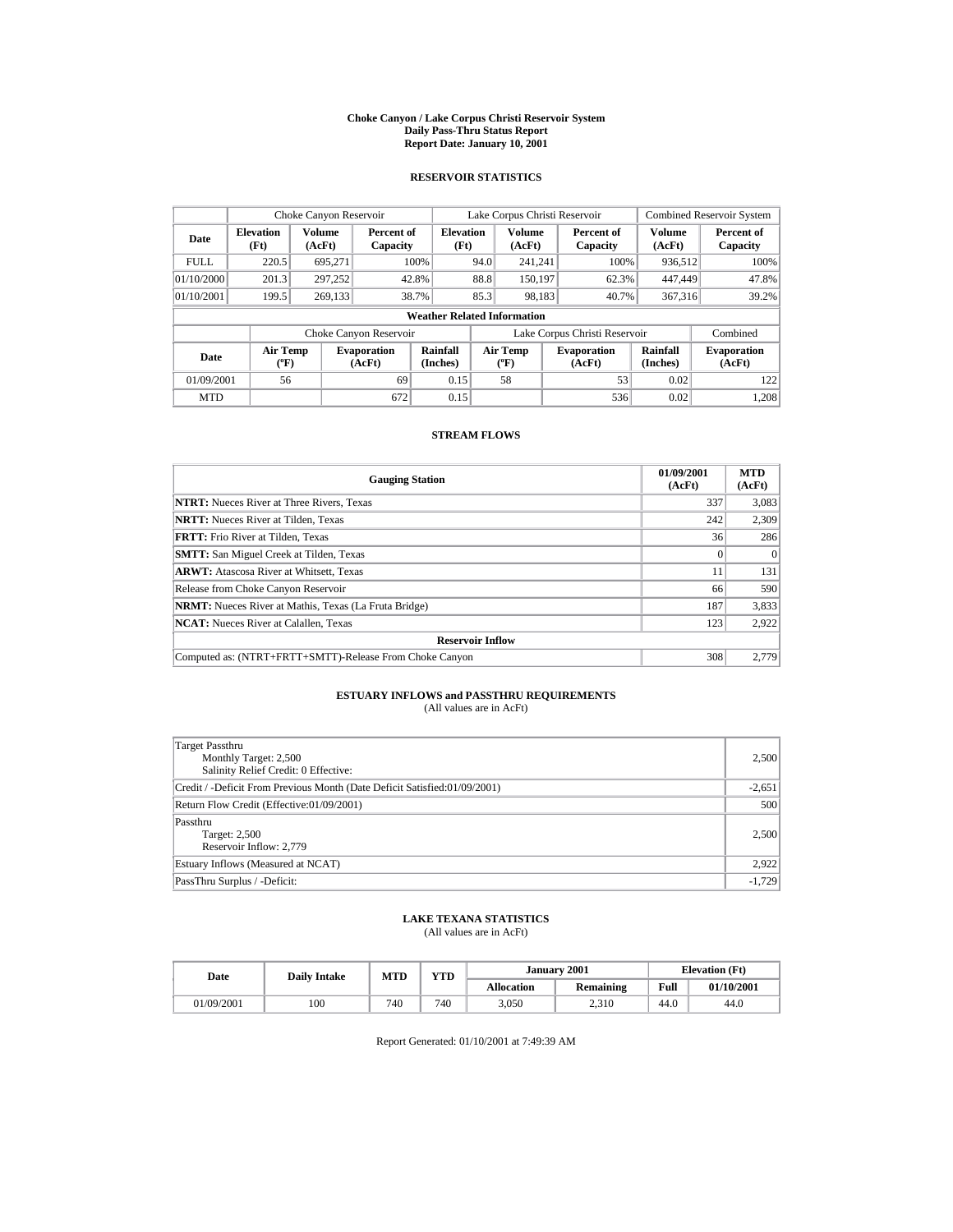#### **Choke Canyon / Lake Corpus Christi Reservoir System Daily Pass-Thru Status Report Report Date: January 11, 2001**

## **RESERVOIR STATISTICS**

|             | Choke Canyon Reservoir                      |                  |                              |                          | Lake Corpus Christi Reservoir |                                          |  |                               | <b>Combined Reservoir System</b> |                              |  |  |
|-------------|---------------------------------------------|------------------|------------------------------|--------------------------|-------------------------------|------------------------------------------|--|-------------------------------|----------------------------------|------------------------------|--|--|
| Date        | <b>Elevation</b><br>(Ft)                    | Volume<br>(AcFt) | Percent of<br>Capacity       | <b>Elevation</b><br>(Ft) |                               | <b>Volume</b><br>(AcFt)                  |  | Percent of<br>Capacity        | <b>Volume</b><br>(AcFt)          | Percent of<br>Capacity       |  |  |
| <b>FULL</b> | 220.5                                       | 695.271          |                              | 100%                     | 94.0                          | 241.241                                  |  | 100%                          | 936.512                          | 100%                         |  |  |
| 01/11/2000  | 201.3                                       | 296.937          |                              | 42.7%                    | 88.8                          | 149,720                                  |  | 62.1%                         | 446,657                          | 47.7%                        |  |  |
| 01/11/2001  | 199.5                                       | 269.281          |                              | 38.7%                    | 85.3                          | 98.699                                   |  | 40.9%                         | 367,980                          | 39.3%                        |  |  |
|             | <b>Weather Related Information</b>          |                  |                              |                          |                               |                                          |  |                               |                                  |                              |  |  |
|             |                                             |                  | Choke Canyon Reservoir       |                          |                               |                                          |  | Lake Corpus Christi Reservoir |                                  | Combined                     |  |  |
| Date        | <b>Air Temp</b><br>$({}^{\circ}\mathrm{F})$ |                  | <b>Evaporation</b><br>(AcFt) | Rainfall<br>(Inches)     |                               | <b>Air Temp</b><br>$({}^{\circ}{\rm F})$ |  | <b>Evaporation</b><br>(AcFt)  | Rainfall<br>(Inches)             | <b>Evaporation</b><br>(AcFt) |  |  |
| 01/10/2001  | 54                                          |                  | 35                           | 0.98                     |                               | 65                                       |  | 83                            | 0.82                             | 118                          |  |  |
| <b>MTD</b>  |                                             |                  | 707                          | 1.13                     |                               |                                          |  | 619                           | 0.84                             | 1.326                        |  |  |

## **STREAM FLOWS**

| <b>Gauging Station</b>                                       | 01/10/2001<br>(AcFt) | <b>MTD</b><br>(AcFt) |
|--------------------------------------------------------------|----------------------|----------------------|
| <b>NTRT:</b> Nueces River at Three Rivers, Texas             | 377                  | 3,460                |
| <b>NRTT:</b> Nueces River at Tilden. Texas                   | 238                  | 2,547                |
| <b>FRTT:</b> Frio River at Tilden. Texas                     | 38                   | 324                  |
| <b>SMTT:</b> San Miguel Creek at Tilden, Texas               |                      | 4                    |
| <b>ARWT:</b> Atascosa River at Whitsett, Texas               | 12                   | 143                  |
| Release from Choke Canyon Reservoir                          | 66                   | 655                  |
| <b>NRMT:</b> Nueces River at Mathis, Texas (La Fruta Bridge) | 179                  | 4,012                |
| <b>NCAT:</b> Nueces River at Calallen, Texas                 | 119                  | 3,041                |
| <b>Reservoir Inflow</b>                                      |                      |                      |
| Computed as: (NTRT+FRTT+SMTT)-Release From Choke Canyon      | 353                  | 3,133                |

# **ESTUARY INFLOWS and PASSTHRU REQUIREMENTS**<br>(All values are in AcFt)

| Target Passthru<br>Monthly Target: 2,500<br>Salinity Relief Credit: 0 Effective: | 2,500    |
|----------------------------------------------------------------------------------|----------|
| Credit / -Deficit From Previous Month (Date Deficit Satisfied:01/09/2001)        | $-2,651$ |
| Return Flow Credit (Effective:01/09/2001)                                        | 500      |
| Passthru<br>Target: 2,500<br>Reservoir Inflow: 3,133                             | 2,500    |
| Estuary Inflows (Measured at NCAT)                                               | 3,041    |
| PassThru Surplus / -Deficit:                                                     | $-1,610$ |

## **LAKE TEXANA STATISTICS**

(All values are in AcFt)

| Date       | <b>Daily Intake</b> | <b>MTD</b> | YTD |                   | January 2001 | <b>Elevation</b> (Ft) |            |
|------------|---------------------|------------|-----|-------------------|--------------|-----------------------|------------|
|            |                     |            |     | <b>Allocation</b> | Remaining    | Full                  | 01/11/2001 |
| 01/10/2001 | 99                  | 839        | 839 | 3,050             | 2.211        | 44.0                  | 44.0       |

Report Generated: 01/11/2001 at 8:20:53 AM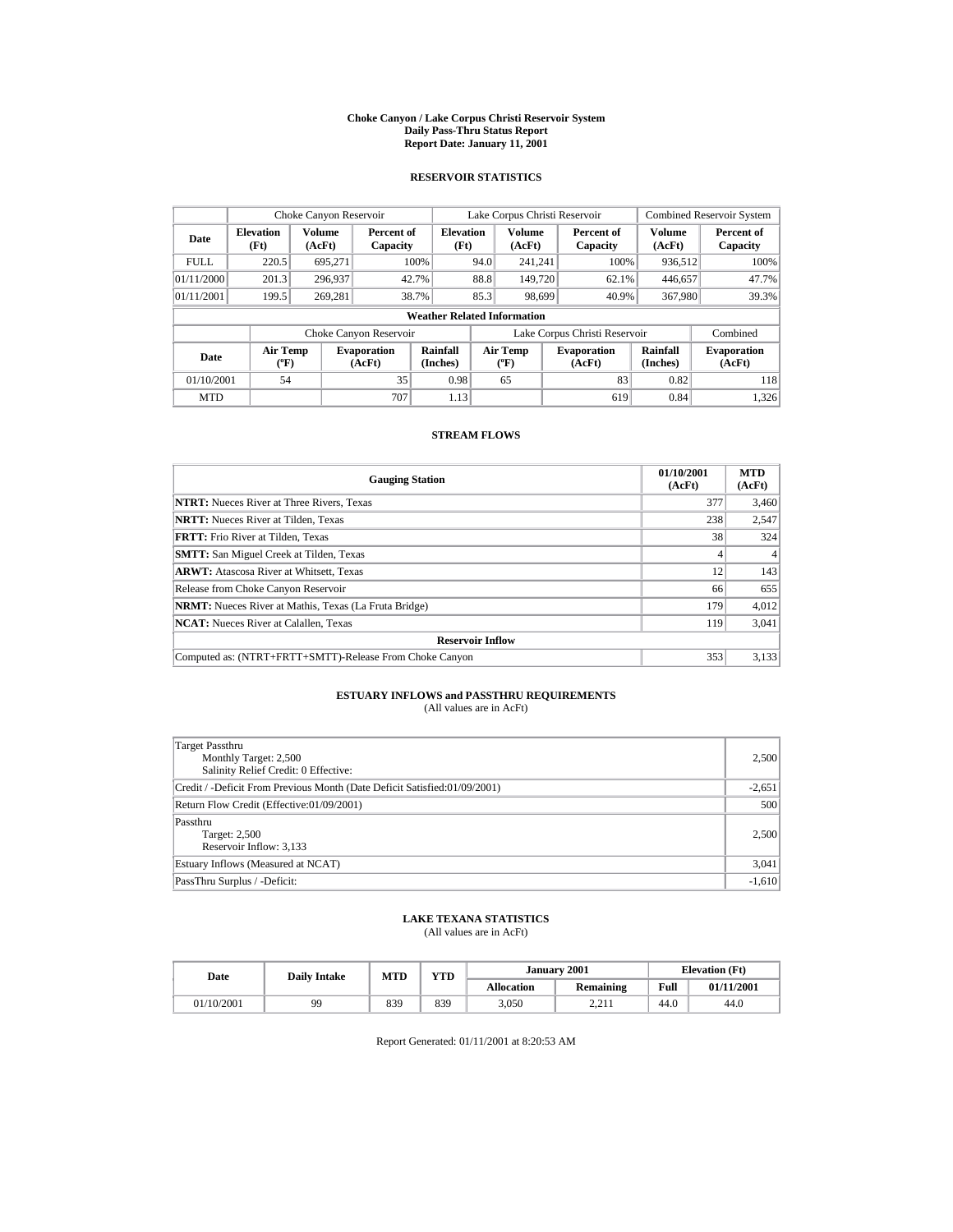#### **Choke Canyon / Lake Corpus Christi Reservoir System Daily Pass-Thru Status Report Report Date: January 12, 2001**

## **RESERVOIR STATISTICS**

|             | Choke Canyon Reservoir             |                         |                              |                          | Lake Corpus Christi Reservoir               |                         |  |                               | <b>Combined Reservoir System</b> |                              |  |  |
|-------------|------------------------------------|-------------------------|------------------------------|--------------------------|---------------------------------------------|-------------------------|--|-------------------------------|----------------------------------|------------------------------|--|--|
| Date        | <b>Elevation</b><br>(Ft)           | <b>Volume</b><br>(AcFt) | Percent of<br>Capacity       | <b>Elevation</b><br>(Ft) |                                             | <b>Volume</b><br>(AcFt) |  | Percent of<br>Capacity        | Volume<br>(AcFt)                 | Percent of<br>Capacity       |  |  |
| <b>FULL</b> | 220.5                              | 695.271                 |                              | 100%                     | 94.0                                        | 241.241                 |  | 100%                          | 936.512                          | 100%                         |  |  |
| 01/12/2000  | 201.3                              | 297,410                 | 42.8%                        |                          | 88.8                                        | 149.561                 |  | 62.0%                         | 446,971                          | 47.7%                        |  |  |
| 01/12/2001  | 199.5                              | 269,429                 |                              | 38.8%                    | 85.4                                        | 99,218                  |  | 41.1%                         | 368,647                          | 39.4%                        |  |  |
|             | <b>Weather Related Information</b> |                         |                              |                          |                                             |                         |  |                               |                                  |                              |  |  |
|             |                                    |                         | Choke Canyon Reservoir       |                          |                                             |                         |  | Lake Corpus Christi Reservoir |                                  | Combined                     |  |  |
| Date        | <b>Air Temp</b><br>$(^{\circ}F)$   |                         | <b>Evaporation</b><br>(AcFt) | Rainfall<br>(Inches)     | <b>Air Temp</b><br>$({}^{\circ}\mathbf{F})$ |                         |  | <b>Evaporation</b><br>(AcFt)  | <b>Rainfall</b><br>(Inches)      | <b>Evaporation</b><br>(AcFt) |  |  |
| 01/11/2001  | 67                                 |                         | 35                           | 0.00                     |                                             | 66                      |  | 38                            | 0.00                             | 73                           |  |  |
| <b>MTD</b>  |                                    |                         | 742                          | 1.13                     |                                             |                         |  | 657                           | 0.84                             | 1.399                        |  |  |

## **STREAM FLOWS**

| <b>Gauging Station</b>                                       | 01/12/2001<br>(AcFt) | <b>MTD</b><br>(AcFt) |
|--------------------------------------------------------------|----------------------|----------------------|
| <b>NTRT:</b> Nueces River at Three Rivers, Texas             | 351                  | 3,811                |
| <b>NRTT:</b> Nueces River at Tilden, Texas                   | 236                  | 2,783                |
| <b>FRTT:</b> Frio River at Tilden, Texas                     | 40                   | 364                  |
| <b>SMTT:</b> San Miguel Creek at Tilden, Texas               | Q                    | 13                   |
| <b>ARWT:</b> Atascosa River at Whitsett, Texas               | 71                   | 215                  |
| Release from Choke Canyon Reservoir                          | 66                   | 721                  |
| <b>NRMT:</b> Nueces River at Mathis, Texas (La Fruta Bridge) | 161                  | 4,172                |
| <b>NCAT:</b> Nueces River at Calallen, Texas                 | 109                  | 3.128                |
| <b>Reservoir Inflow</b>                                      |                      |                      |
| Computed as: (NTRT+FRTT+SMTT)-Release From Choke Canyon      | 334                  | 3,467                |

# **ESTUARY INFLOWS and PASSTHRU REQUIREMENTS**<br>(All values are in AcFt)

| Target Passthru<br>Monthly Target: 2,500<br>Salinity Relief Credit: 0 Effective: | 2,500    |
|----------------------------------------------------------------------------------|----------|
| Credit / -Deficit From Previous Month (Date Deficit Satisfied: 01/09/2001)       | $-2,651$ |
| Return Flow Credit (Effective: 01/09/2001)                                       | 500      |
| Passthru<br>Target: 2,500<br>Reservoir Inflow: 3,467                             | 2,500    |
| Estuary Inflows (Measured at NCAT)                                               | 3,128    |
| PassThru Surplus / -Deficit:                                                     | $-1,523$ |

## **LAKE TEXANA STATISTICS**

(All values are in AcFt)

| Date       | <b>Daily Intake</b> | <b>MTD</b> | YTD |                   | January 2001 | <b>Elevation</b> (Ft) |            |
|------------|---------------------|------------|-----|-------------------|--------------|-----------------------|------------|
|            |                     |            |     | <b>Allocation</b> | Remaining    | Full                  | 01/12/2001 |
| 01/11/2001 | 100                 | 938        | 938 | 3,050             | 2.112        | 44.0                  | 44.2       |

Report Generated: 01/12/2001 at 7:48:06 AM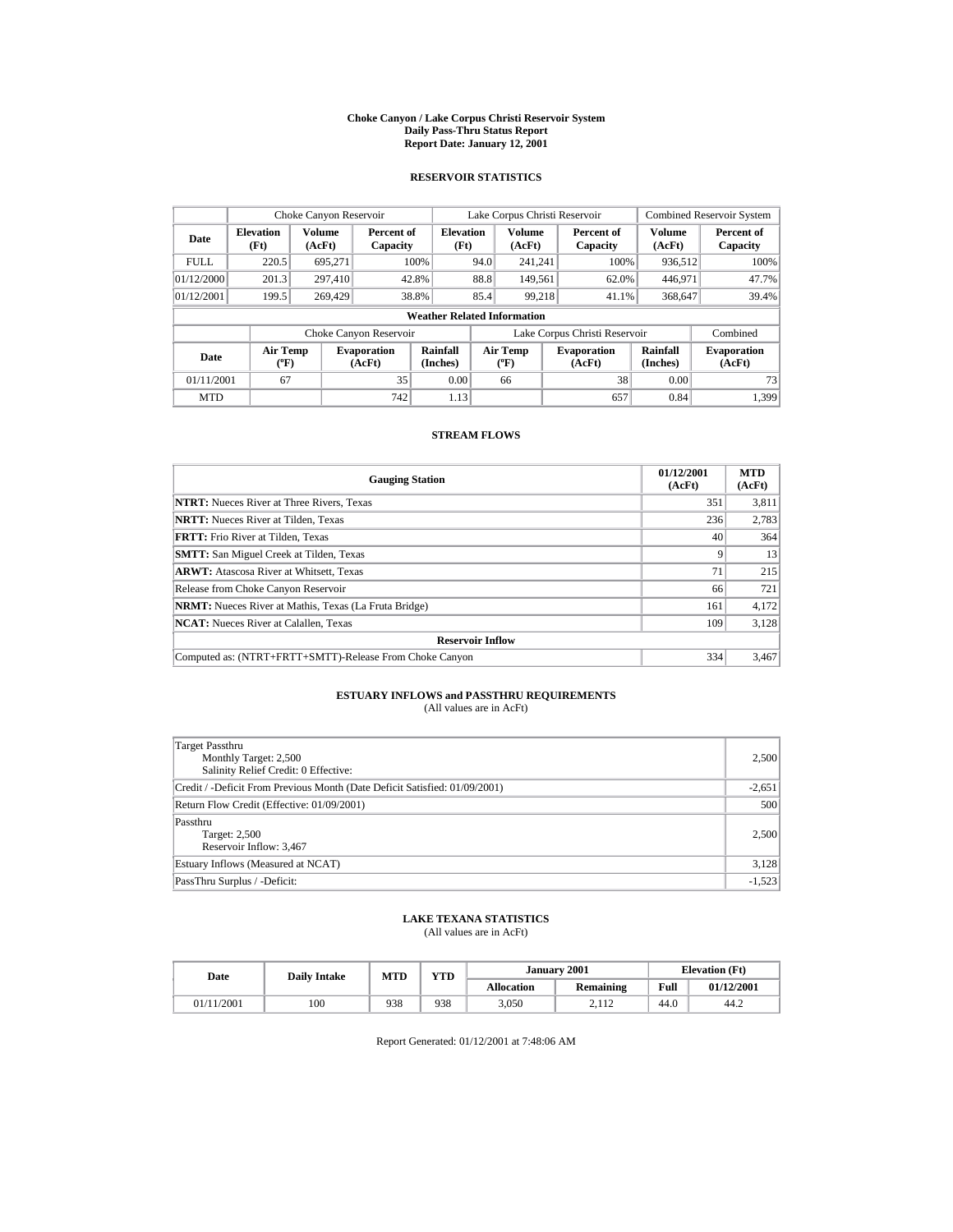#### **Choke Canyon / Lake Corpus Christi Reservoir System Daily Pass-Thru Status Report Report Date: January 13, 2001**

## **RESERVOIR STATISTICS**

|             | Choke Canyon Reservoir                |                         |                              |                          | Lake Corpus Christi Reservoir |                                                  |  |                               |                         | <b>Combined Reservoir System</b> |  |  |
|-------------|---------------------------------------|-------------------------|------------------------------|--------------------------|-------------------------------|--------------------------------------------------|--|-------------------------------|-------------------------|----------------------------------|--|--|
| Date        | <b>Elevation</b><br>(Ft)              | <b>Volume</b><br>(AcFt) | Percent of<br>Capacity       | <b>Elevation</b><br>(Ft) |                               | <b>Volume</b><br>(AcFt)                          |  | Percent of<br>Capacity        | <b>Volume</b><br>(AcFt) | Percent of<br>Capacity           |  |  |
| <b>FULL</b> | 220.5                                 | 695.271                 |                              | 100%                     | 94.0                          | 241.241                                          |  | 100%                          | 936,512                 | 100%                             |  |  |
| 01/13/2000  | 201.3                                 | 297.252                 |                              | 42.8%                    | 88.8                          | 149.561                                          |  | 62.0%                         | 446,813                 | 47.7%                            |  |  |
| 01/13/2001  | 199.5                                 | 268,985                 |                              | 38.7%                    | 85.4                          | 99,348                                           |  | 41.2%                         | 368,333                 | 39.3%                            |  |  |
|             | <b>Weather Related Information</b>    |                         |                              |                          |                               |                                                  |  |                               |                         |                                  |  |  |
|             |                                       |                         | Choke Canyon Reservoir       |                          |                               |                                                  |  | Lake Corpus Christi Reservoir |                         | Combined                         |  |  |
| Date        | <b>Air Temp</b><br>$({}^o\mathrm{F})$ |                         | <b>Evaporation</b><br>(AcFt) | Rainfall<br>(Inches)     |                               | <b>Air Temp</b><br>$({}^{\mathrm{o}}\mathrm{F})$ |  | <b>Evaporation</b><br>(AcFt)  | Rainfall<br>(Inches)    | <b>Evaporation</b><br>(AcFt)     |  |  |
| 01/12/2001  | 55                                    |                         | 34                           | 0.00                     |                               | 63                                               |  | 8                             | 0.05                    | 42                               |  |  |
| <b>MTD</b>  |                                       |                         | 776                          | 1.13                     |                               |                                                  |  | 665                           | 0.89                    | 1.441                            |  |  |

## **STREAM FLOWS**

| <b>Gauging Station</b>                                       | 01/12/2001<br>(AcFt) | <b>MTD</b><br>(AcFt) |
|--------------------------------------------------------------|----------------------|----------------------|
| <b>NTRT:</b> Nueces River at Three Rivers, Texas             | 617                  | 4,429                |
| <b>NRTT:</b> Nueces River at Tilden. Texas                   | 228                  | 3,011                |
| <b>FRTT:</b> Frio River at Tilden. Texas                     | 44                   | 407                  |
| <b>SMTT:</b> San Miguel Creek at Tilden, Texas               |                      | 14                   |
| <b>ARWT:</b> Atascosa River at Whitsett, Texas               | 560                  | 774                  |
| Release from Choke Canyon Reservoir                          | 66                   | 786                  |
| <b>NRMT:</b> Nueces River at Mathis, Texas (La Fruta Bridge) | 161                  | 4,333                |
| <b>NCAT:</b> Nueces River at Calallen, Texas                 | 44                   | 3.172                |
| <b>Reservoir Inflow</b>                                      |                      |                      |
| Computed as: (NTRT+FRTT+SMTT)-Release From Choke Canyon      | 596                  | 4,063                |

# **ESTUARY INFLOWS and PASSTHRU REQUIREMENTS**<br>(All values are in AcFt)

| Target Passthru<br>Monthly Target: 2,500<br>Salinity Relief Credit: 0 Effective: | 2,500    |
|----------------------------------------------------------------------------------|----------|
| Credit / -Deficit From Previous Month (Date Deficit Satisfied: 01/09/2001)       | $-2,651$ |
| Return Flow Credit (Effective: 01/09/2001)                                       | 500      |
| Passthru<br>Target: 2,500<br>Reservoir Inflow: 4,063                             | 2,500    |
| Estuary Inflows (Measured at NCAT)                                               | 3,172    |
| PassThru Surplus / -Deficit:                                                     | $-1,479$ |

## **LAKE TEXANA STATISTICS**

(All values are in AcFt)

| Date       | <b>Daily Intake</b> | <b>MTD</b> | VTD- |                   | <b>January 2001</b> | <b>Elevation</b> (Ft) |            |
|------------|---------------------|------------|------|-------------------|---------------------|-----------------------|------------|
|            |                     |            |      | <b>Allocation</b> | Remaining           | Full                  | 01/13/2001 |
| 01/12/2001 | 99                  | .037       | .037 | 3,050             | 2.013               | 44.0                  | 44.1       |

Report Generated: 01/13/2001 at 7:47:14 AM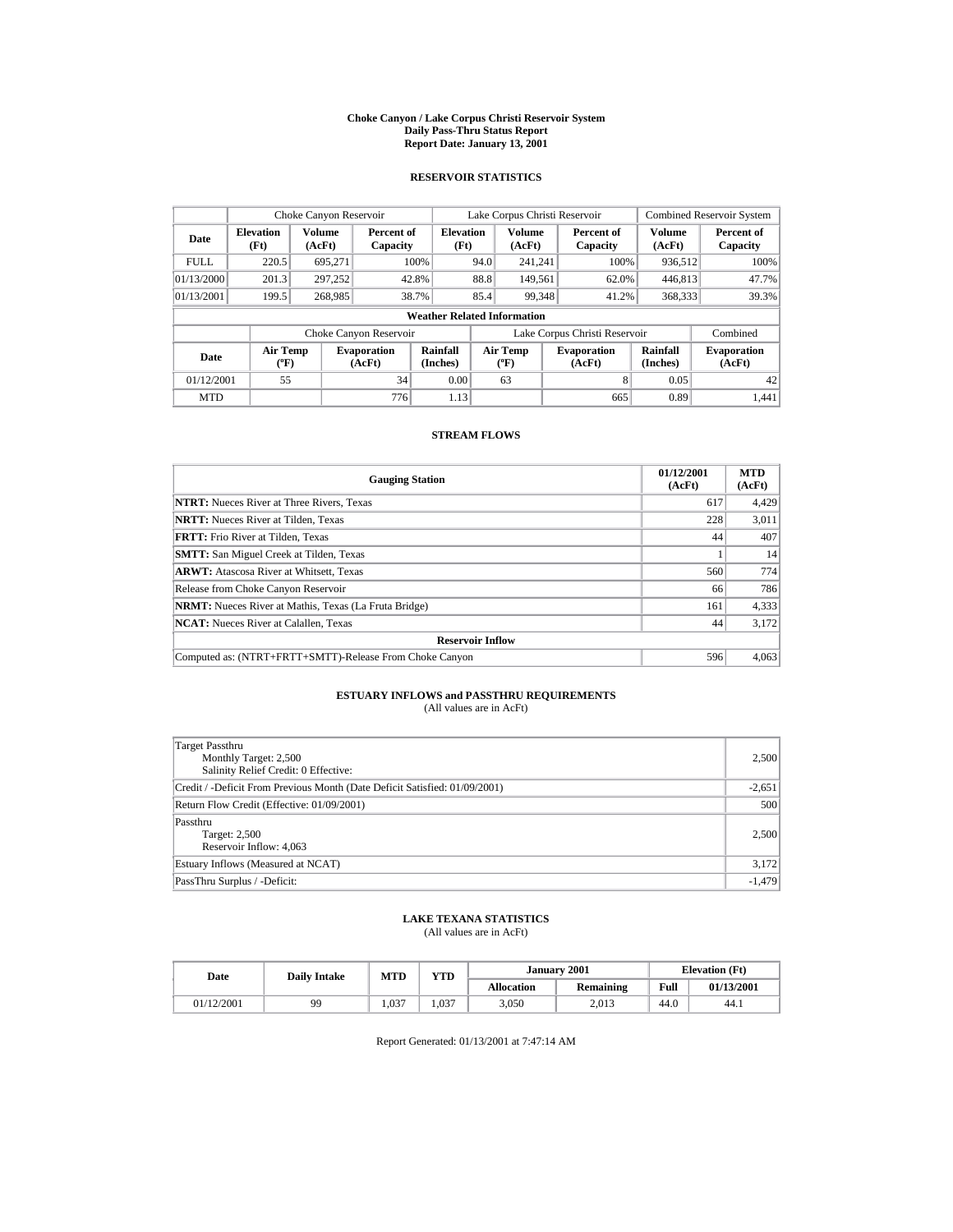#### **Choke Canyon / Lake Corpus Christi Reservoir System Daily Pass-Thru Status Report Report Date: January 14, 2001**

## **RESERVOIR STATISTICS**

|             | Choke Canyon Reservoir                      |                  |                              |                          | Lake Corpus Christi Reservoir            |                         |  |                               | <b>Combined Reservoir System</b> |                              |  |  |
|-------------|---------------------------------------------|------------------|------------------------------|--------------------------|------------------------------------------|-------------------------|--|-------------------------------|----------------------------------|------------------------------|--|--|
| Date        | <b>Elevation</b><br>(Ft)                    | Volume<br>(AcFt) | Percent of<br>Capacity       | <b>Elevation</b><br>(Ft) |                                          | <b>Volume</b><br>(AcFt) |  | Percent of<br>Capacity        | <b>Volume</b><br>(AcFt)          | Percent of<br>Capacity       |  |  |
| <b>FULL</b> | 220.5                                       | 695.271          |                              | 100%                     | 94.0                                     | 241.241                 |  | 100%                          | 936.512                          | 100%                         |  |  |
| 01/14/2000  | 201.3                                       | 297,095          |                              | 42.7%                    | 88.8                                     | 149.402                 |  | 61.9%                         | 446,497                          | 47.7%                        |  |  |
| 01/14/2001  | 199.5                                       | 268,837          |                              | 38.7%                    | 85.4                                     | 100.130                 |  | 41.5%                         | 368,967                          | 39.4%                        |  |  |
|             | <b>Weather Related Information</b>          |                  |                              |                          |                                          |                         |  |                               |                                  |                              |  |  |
|             |                                             |                  | Choke Canyon Reservoir       |                          |                                          |                         |  | Lake Corpus Christi Reservoir |                                  | Combined                     |  |  |
| Date        | <b>Air Temp</b><br>$({}^{\circ}\mathrm{F})$ |                  | <b>Evaporation</b><br>(AcFt) | Rainfall<br>(Inches)     | <b>Air Temp</b><br>$({}^{\circ}{\rm F})$ |                         |  | <b>Evaporation</b><br>(AcFt)  | Rainfall<br>(Inches)             | <b>Evaporation</b><br>(AcFt) |  |  |
| 01/13/2001  | 62                                          |                  | 17                           | 0.00                     |                                          | 71                      |  | 15                            | 0.00                             | 32                           |  |  |
| <b>MTD</b>  |                                             |                  | 793                          | 1.13                     |                                          |                         |  | 680                           | 0.89                             | 1.473                        |  |  |

## **STREAM FLOWS**

| <b>Gauging Station</b>                                       | 01/13/2001<br>(AcFt) | <b>MTD</b><br>(AcFt) |
|--------------------------------------------------------------|----------------------|----------------------|
| <b>NTRT:</b> Nueces River at Three Rivers, Texas             | 764                  | 5,193                |
| <b>NRTT:</b> Nueces River at Tilden. Texas                   | 222                  | 3,234                |
| <b>FRTT:</b> Frio River at Tilden. Texas                     | 50                   | 457                  |
| <b>SMTT:</b> San Miguel Creek at Tilden, Texas               | 125                  | 139                  |
| <b>ARWT:</b> Atascosa River at Whitsett, Texas               | 187                  | 961                  |
| Release from Choke Canyon Reservoir                          | 66                   | 852                  |
| <b>NRMT:</b> Nueces River at Mathis, Texas (La Fruta Bridge) | 159                  | 4,492                |
| <b>NCAT:</b> Nueces River at Calallen, Texas                 | 66                   | 3,238                |
| <b>Reservoir Inflow</b>                                      |                      |                      |
| Computed as: (NTRT+FRTT+SMTT)-Release From Choke Canyon      | 873                  | 4,937                |

# **ESTUARY INFLOWS and PASSTHRU REQUIREMENTS**<br>(All values are in AcFt)

| Target Passthru<br>Monthly Target: 2,500<br>Salinity Relief Credit: 0 Effective: | 2,500    |
|----------------------------------------------------------------------------------|----------|
| Credit / -Deficit From Previous Month (Date Deficit Satisfied: 01/09/2001)       | $-2,651$ |
| Return Flow Credit (Effective: 01/09/2001)                                       | 500      |
| Passthru<br>Target: 2,500<br>Reservoir Inflow: 4,937                             | 2,500    |
| Estuary Inflows (Measured at NCAT)                                               | 3,238    |
| PassThru Surplus / -Deficit:                                                     | $-1,413$ |

## **LAKE TEXANA STATISTICS**

(All values are in AcFt)

| Date       | <b>Daily Intake</b> | <b>MTD</b> | VTD   |                   | January 2001 | <b>Elevation</b> (Ft) |            |
|------------|---------------------|------------|-------|-------------------|--------------|-----------------------|------------|
|            |                     |            |       | <b>Allocation</b> | Remaining    | Full                  | 01/14/2001 |
| 01/13/2001 | gg                  | 1.136      | . 136 | 3,050             | .914         | 44.0                  | 44.1       |

Report Generated: 01/14/2001 at 7:43:29 AM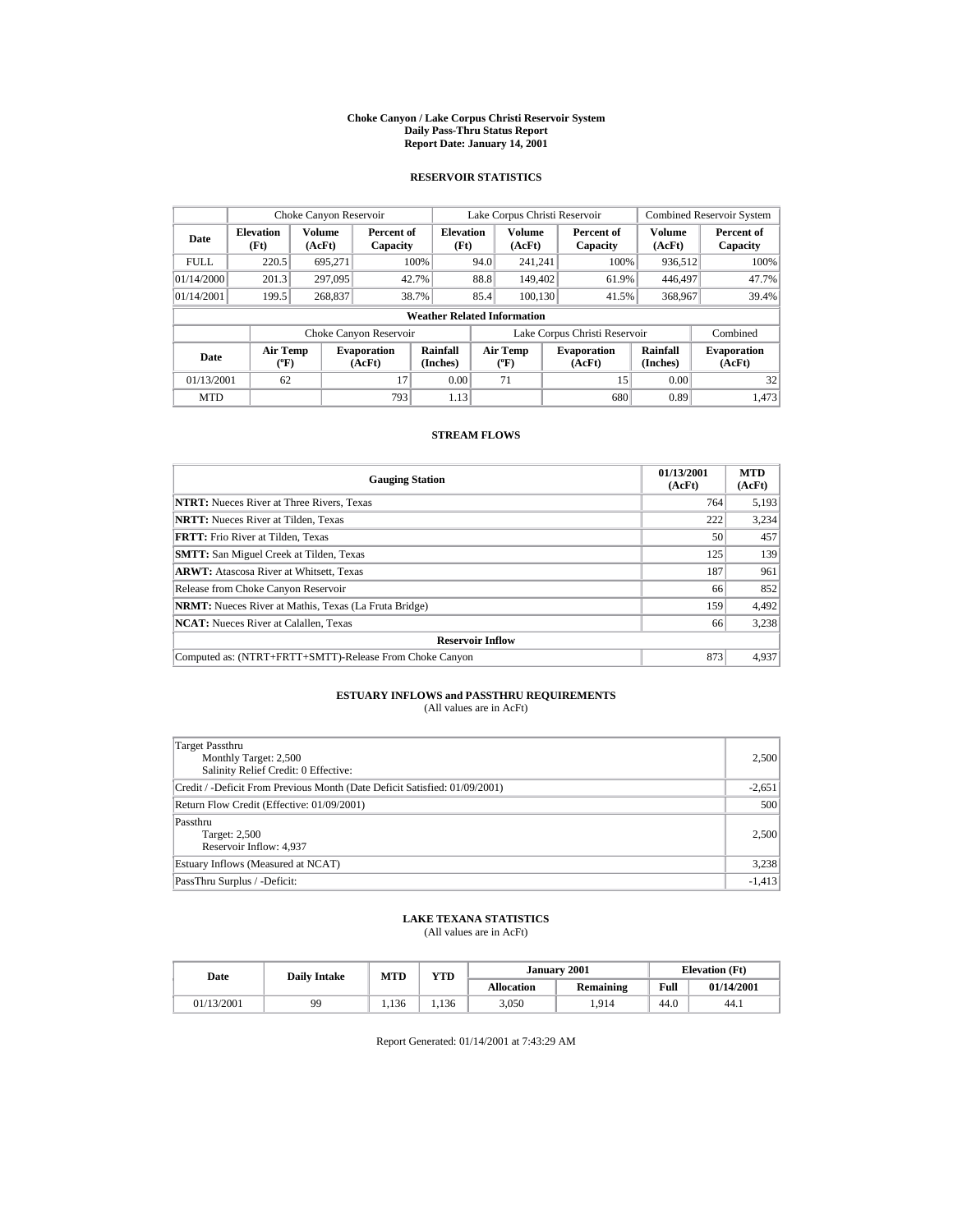#### **Choke Canyon / Lake Corpus Christi Reservoir System Daily Pass-Thru Status Report Report Date: January 15, 2001**

## **RESERVOIR STATISTICS**

|             | Choke Canyon Reservoir             |                         |                              |                          | Lake Corpus Christi Reservoir |                                  |  |                               | <b>Combined Reservoir System</b> |                              |  |  |
|-------------|------------------------------------|-------------------------|------------------------------|--------------------------|-------------------------------|----------------------------------|--|-------------------------------|----------------------------------|------------------------------|--|--|
| Date        | <b>Elevation</b><br>(Ft)           | <b>Volume</b><br>(AcFt) | Percent of<br>Capacity       | <b>Elevation</b><br>(Ft) |                               | <b>Volume</b><br>(AcFt)          |  | Percent of<br>Capacity        | Volume<br>(AcFt)                 | Percent of<br>Capacity       |  |  |
| <b>FULL</b> | 220.5                              | 695.271                 |                              | 100%                     | 94.0                          | 241.241                          |  | 100%                          | 936.512                          | 100%                         |  |  |
| 01/15/2000  | 201.3                              | 296,780                 |                              | 42.7%                    | 88.8                          | 149,243                          |  | 61.9%                         | 446,023                          | 47.6%                        |  |  |
| 01/15/2001  | 199.5                              | 269,726                 |                              | 38.8%                    | 85.4                          | 100.261                          |  | 41.6%                         | 369,987                          | 39.5%                        |  |  |
|             | <b>Weather Related Information</b> |                         |                              |                          |                               |                                  |  |                               |                                  |                              |  |  |
|             |                                    |                         | Choke Canyon Reservoir       |                          |                               |                                  |  | Lake Corpus Christi Reservoir |                                  | Combined                     |  |  |
| Date        | <b>Air Temp</b><br>$(^{\circ}F)$   |                         | <b>Evaporation</b><br>(AcFt) | Rainfall<br>(Inches)     |                               | <b>Air Temp</b><br>$(^{\circ}F)$ |  | <b>Evaporation</b><br>(AcFt)  | <b>Rainfall</b><br>(Inches)      | <b>Evaporation</b><br>(AcFt) |  |  |
| 01/14/2001  | 69                                 |                         | 52                           | 0.00                     |                               | 65                               |  | 38                            | 0.00                             | 90                           |  |  |
| <b>MTD</b>  |                                    |                         | 845                          | 1.13                     |                               |                                  |  | 718                           | 0.89                             | 1.563                        |  |  |

## **STREAM FLOWS**

| <b>Gauging Station</b>                                       | 01/14/2001<br>(AcFt) | <b>MTD</b><br>(AcFt) |
|--------------------------------------------------------------|----------------------|----------------------|
| <b>NTRT:</b> Nueces River at Three Rivers, Texas             | 510                  | 5,703                |
| <b>NRTT:</b> Nueces River at Tilden, Texas                   | 216                  | 3,450                |
| <b>FRTT:</b> Frio River at Tilden, Texas                     | 48                   | 505                  |
| <b>SMTT:</b> San Miguel Creek at Tilden, Texas               | 149                  | 287                  |
| <b>ARWT:</b> Atascosa River at Whitsett, Texas               | 77                   | 1,038                |
| Release from Choke Canyon Reservoir                          | 66                   | 917                  |
| <b>NRMT:</b> Nueces River at Mathis, Texas (La Fruta Bridge) | 161                  | 4,653                |
| <b>NCAT:</b> Nueces River at Calallen, Texas                 | 77                   | 3,315                |
| <b>Reservoir Inflow</b>                                      |                      |                      |
| Computed as: (NTRT+FRTT+SMTT)-Release From Choke Canyon      | 641                  | 5,578                |

# **ESTUARY INFLOWS and PASSTHRU REQUIREMENTS**<br>(All values are in AcFt)

| Target Passthru<br>Monthly Target: 2,500<br>Salinity Relief Credit: 0 Effective: | 2,500    |
|----------------------------------------------------------------------------------|----------|
| Credit / -Deficit From Previous Month (Date Deficit Satisfied: 01/09/2001)       | $-2,651$ |
| Return Flow Credit (Effective: 01/09/2001)                                       | 500      |
| Passthru<br>Target: 2,500<br>Reservoir Inflow: 5,578                             | 2,500    |
| Estuary Inflows (Measured at NCAT)                                               | 3,315    |
| PassThru Surplus / -Deficit:                                                     | $-1,336$ |

## **LAKE TEXANA STATISTICS**

(All values are in AcFt)

| Date       | <b>Daily Intake</b> | <b>MTD</b> | VTD- |                   | January 2001 | <b>Elevation</b> (Ft) |            |
|------------|---------------------|------------|------|-------------------|--------------|-----------------------|------------|
|            |                     |            |      | <b>Allocation</b> | Remaining    | Full                  | 01/15/2001 |
| 01/14/2001 | 98                  | . 234      | .234 | 3,050             | .816         | 44.0                  | 44.1       |

Report Generated: 01/15/2001 at 8:55:27 AM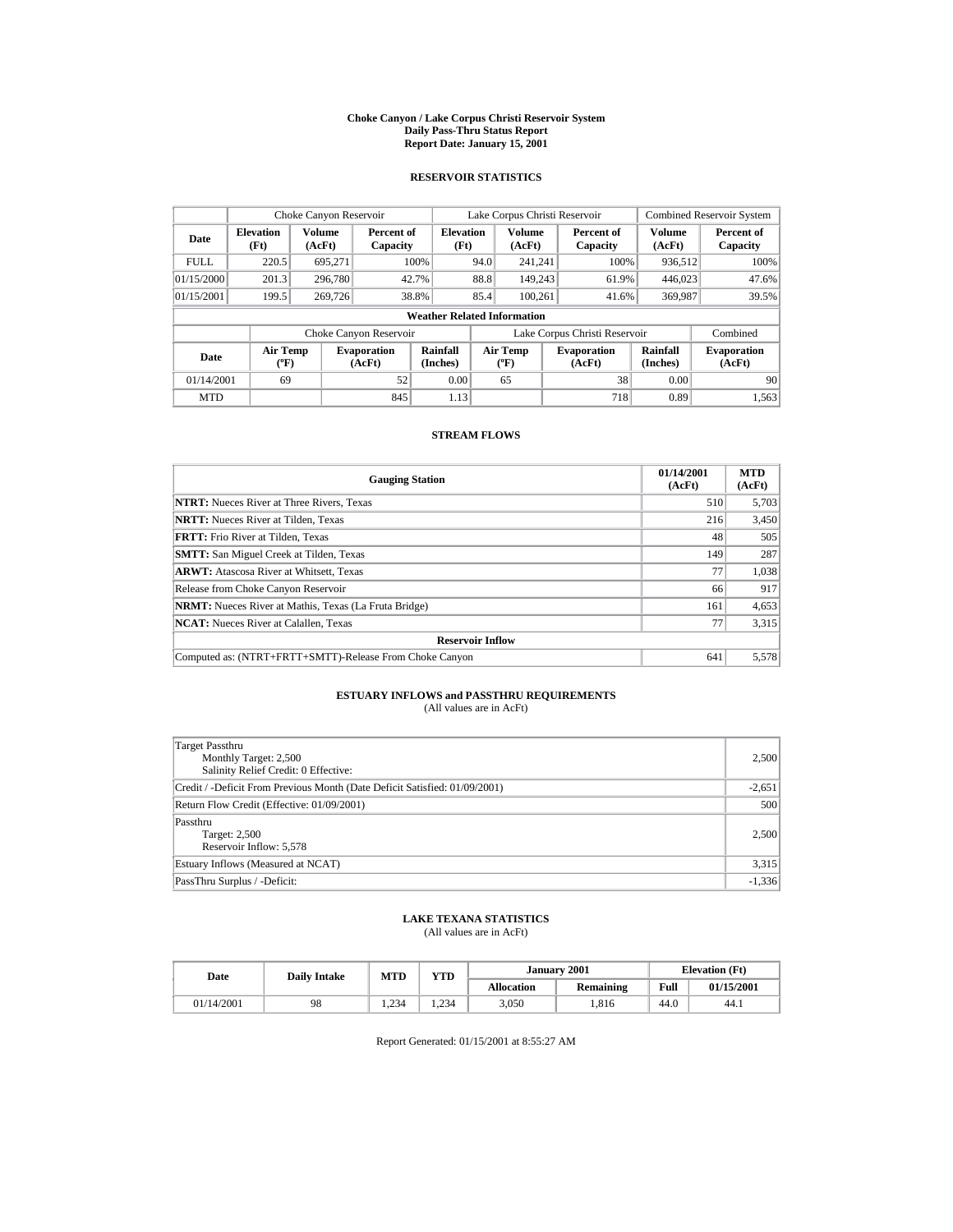#### **Choke Canyon / Lake Corpus Christi Reservoir System Daily Pass-Thru Status Report Report Date: January 16, 2001**

## **RESERVOIR STATISTICS**

|                                                                                          | Choke Canyon Reservoir |                  |                        |                                    |      | Lake Corpus Christi Reservoir             |                               |                         | <b>Combined Reservoir System</b> |
|------------------------------------------------------------------------------------------|------------------------|------------------|------------------------|------------------------------------|------|-------------------------------------------|-------------------------------|-------------------------|----------------------------------|
| <b>Elevation</b><br>Date<br>(Ft)                                                         |                        | Volume<br>(AcFt) | Percent of<br>Capacity | <b>Elevation</b><br>(Ft)           |      | <b>Volume</b><br>(AcFt)                   | Percent of<br>Capacity        | <b>Volume</b><br>(AcFt) | Percent of<br>Capacity           |
| <b>FULL</b>                                                                              | 220.5                  | 695.271          |                        | 100%                               | 94.0 | 241.241                                   | 100%                          | 936.512                 | 100%                             |
| 01/16/2000                                                                               | 201.3                  | 296.623          |                        | 42.7%                              | 88.8 | 149,084                                   | 61.8%                         | 445,707                 | 47.6%                            |
| 01/16/2001                                                                               | 199.5                  | 269,578          |                        | 38.8%                              | 85.5 | 100.786                                   | 41.8%                         | 370,364                 | 39.5%                            |
|                                                                                          |                        |                  |                        | <b>Weather Related Information</b> |      |                                           |                               |                         |                                  |
|                                                                                          |                        |                  | Choke Canyon Reservoir |                                    |      |                                           | Lake Corpus Christi Reservoir |                         | Combined                         |
| <b>Air Temp</b><br><b>Evaporation</b><br>Date<br>(AcFt)<br>$({}^{\mathrm{o}}\mathbf{F})$ |                        |                  |                        | Rainfall<br>(Inches)               |      | Air Temp<br>$({}^{\mathrm{o}}\mathrm{F})$ | <b>Evaporation</b><br>(AcFt)  | Rainfall<br>(Inches)    | <b>Evaporation</b><br>(AcFt)     |
| 01/15/2001                                                                               | 56                     |                  | 43                     | 0.40                               |      | 58                                        | 15                            | 0.16                    | 58                               |
| <b>MTD</b>                                                                               |                        |                  | 888                    | 1.53                               |      |                                           | 733                           | 1.05                    | 1.621                            |

## **STREAM FLOWS**

| <b>Gauging Station</b>                                       | 01/15/2001<br>(AcFt) | <b>MTD</b><br>(AcFt) |
|--------------------------------------------------------------|----------------------|----------------------|
| <b>NTRT:</b> Nueces River at Three Rivers, Texas             | 429                  | 6,132                |
| <b>NRTT:</b> Nueces River at Tilden. Texas                   | 206                  | 3,656                |
| <b>FRTT:</b> Frio River at Tilden. Texas                     | 46                   | 550                  |
| <b>SMTT:</b> San Miguel Creek at Tilden, Texas               | 77                   | 365                  |
| <b>ARWT:</b> Atascosa River at Whitsett, Texas               | 58                   | 1,096                |
| Release from Choke Canyon Reservoir                          | 66                   | 983                  |
| <b>NRMT:</b> Nueces River at Mathis, Texas (La Fruta Bridge) | 161                  | 4,814                |
| <b>NCAT:</b> Nueces River at Calallen, Texas                 | 50                   | 3,365                |
| <b>Reservoir Inflow</b>                                      |                      |                      |
| Computed as: (NTRT+FRTT+SMTT)-Release From Choke Canyon      | 486                  | 6,064                |

# **ESTUARY INFLOWS and PASSTHRU REQUIREMENTS**<br>(All values are in AcFt)

| Target Passthru<br>Monthly Target: 2,500<br>Salinity Relief Credit: 0 Effective: | 2,500    |
|----------------------------------------------------------------------------------|----------|
| Credit / -Deficit From Previous Month (Date Deficit Satisfied: 01/09/2001)       | $-2,651$ |
| Return Flow Credit (Effective: 01/09/2001)                                       | 500      |
| Passthru<br>Target: 2,500<br>Reservoir Inflow: 6,064                             | 2,500    |
| Estuary Inflows (Measured at NCAT)                                               | 3,365    |
| PassThru Surplus / -Deficit:                                                     | $-1,286$ |

## **LAKE TEXANA STATISTICS**

(All values are in AcFt)

| Date       | <b>Daily Intake</b> | MTD  | <b>YTD</b> | January 2001      |           |      | <b>Elevation</b> (Ft) |
|------------|---------------------|------|------------|-------------------|-----------|------|-----------------------|
|            |                     |      |            | <b>Allocation</b> | Remaining | Full | 01/16/2001            |
| 01/15/2001 | 98                  | .333 | 1.333      | 3,050             | 717       | 44.0 | 44.0                  |

Report Generated: 01/16/2001 at 8:18:54 AM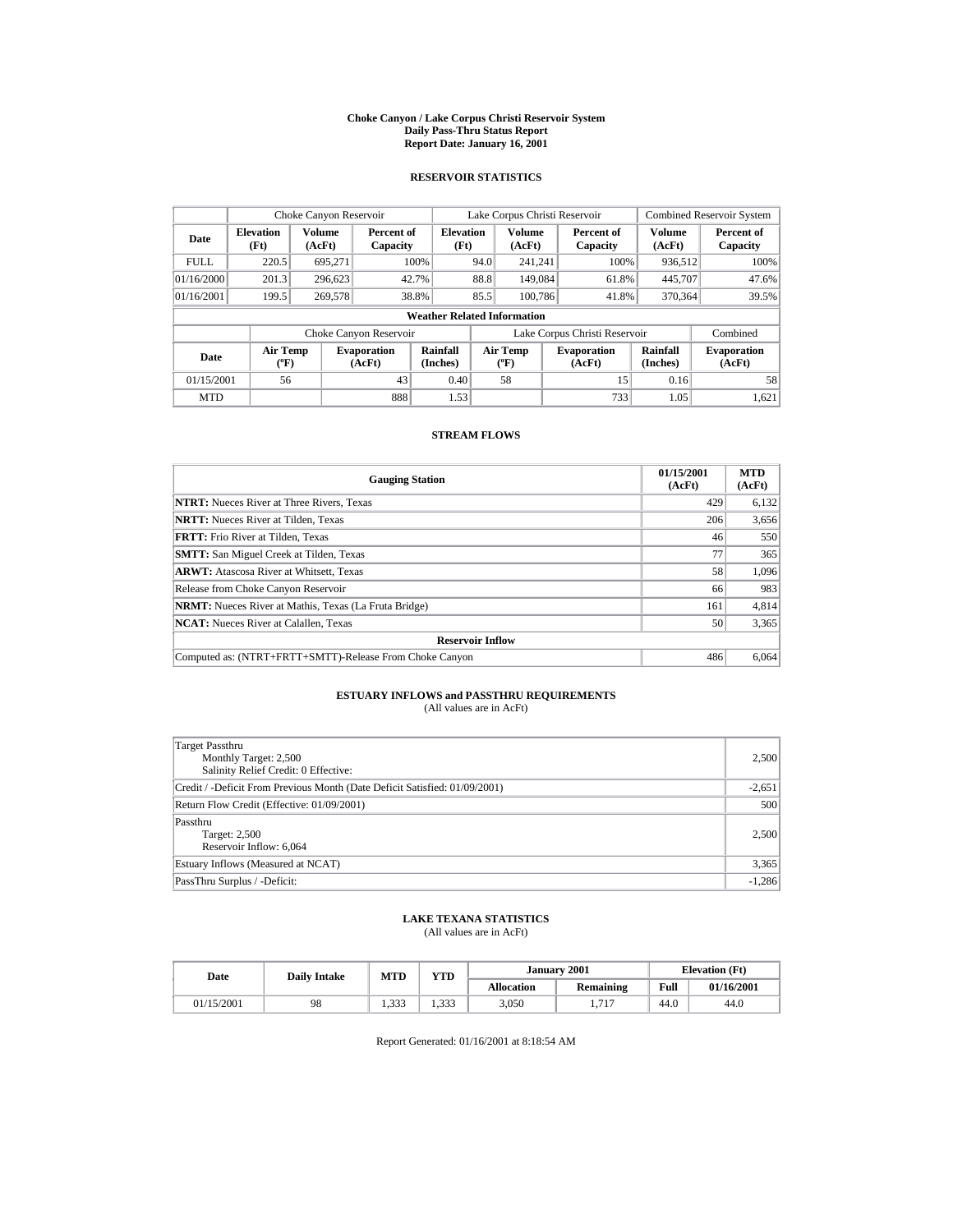#### **Choke Canyon / Lake Corpus Christi Reservoir System Daily Pass-Thru Status Report Report Date: January 17, 2001**

## **RESERVOIR STATISTICS**

|                                                                                          | Choke Canyon Reservoir |                  |                        |                                    |                                           | Lake Corpus Christi Reservoir |                               |                              | <b>Combined Reservoir System</b> |
|------------------------------------------------------------------------------------------|------------------------|------------------|------------------------|------------------------------------|-------------------------------------------|-------------------------------|-------------------------------|------------------------------|----------------------------------|
| <b>Elevation</b><br>Date<br>(Ft)                                                         |                        | Volume<br>(AcFt) | Percent of<br>Capacity | <b>Elevation</b><br>(Ft)           |                                           | <b>Volume</b><br>(AcFt)       | Percent of<br>Capacity        | <b>Volume</b><br>(AcFt)      | Percent of<br>Capacity           |
| <b>FULL</b>                                                                              | 220.5                  | 695.271          |                        | 100%                               | 94.0                                      | 241.241                       | 100%                          | 936.512                      | 100%                             |
| 01/17/2000                                                                               | 201.3                  | 296,780          |                        | 42.7%                              | 88.8                                      | 148.925                       | 61.7%                         | 445,705                      | 47.6%                            |
| 01/17/2001                                                                               | 199.5                  | 269,429          |                        | 38.8%                              | 85.5                                      | 101,049                       | 41.9%                         | 370,478                      | 39.6%                            |
|                                                                                          |                        |                  |                        | <b>Weather Related Information</b> |                                           |                               |                               |                              |                                  |
|                                                                                          |                        |                  | Choke Canyon Reservoir |                                    |                                           |                               | Lake Corpus Christi Reservoir |                              | Combined                         |
| <b>Air Temp</b><br><b>Evaporation</b><br>Date<br>(AcFt)<br>$({}^{\mathrm{o}}\mathbf{F})$ |                        |                  | Rainfall<br>(Inches)   |                                    | Air Temp<br>$({}^{\mathrm{o}}\mathrm{F})$ | <b>Evaporation</b><br>(AcFt)  | Rainfall<br>(Inches)          | <b>Evaporation</b><br>(AcFt) |                                  |
| 01/16/2001                                                                               | 57                     |                  | 43                     | 0.07                               |                                           | 62                            | 38                            | 0.05                         | 81                               |
| <b>MTD</b>                                                                               |                        |                  | 931                    | 1.60                               |                                           |                               | 771                           | 1.10                         | 1.702                            |

## **STREAM FLOWS**

| <b>Gauging Station</b>                                       | 01/16/2001<br>(AcFt) | <b>MTD</b><br>(AcFt) |
|--------------------------------------------------------------|----------------------|----------------------|
| <b>NTRT:</b> Nueces River at Three Rivers, Texas             | 411                  | 6,543                |
| <b>NRTT:</b> Nueces River at Tilden. Texas                   | 220                  | 3,877                |
| <b>FRTT:</b> Frio River at Tilden. Texas                     | 46                   | 596                  |
| <b>SMTT:</b> San Miguel Creek at Tilden, Texas               | 46                   | 411                  |
| <b>ARWT:</b> Atascosa River at Whitsett, Texas               | 46                   | 1.142                |
| Release from Choke Canyon Reservoir                          | 66                   | 1,048                |
| <b>NRMT:</b> Nueces River at Mathis, Texas (La Fruta Bridge) | 202                  | 5,016                |
| <b>NCAT:</b> Nueces River at Calallen, Texas                 | 30                   | 3,394                |
| <b>Reservoir Inflow</b>                                      |                      |                      |
| Computed as: (NTRT+FRTT+SMTT)-Release From Choke Canyon      | 437                  | 6,501                |

# **ESTUARY INFLOWS and PASSTHRU REQUIREMENTS**<br>(All values are in AcFt)

| Target Passthru<br>Monthly Target: 2,500<br>Salinity Relief Credit: 0 Effective: | 2,500    |
|----------------------------------------------------------------------------------|----------|
| Credit / -Deficit From Previous Month (Date Deficit Satisfied: 01/09/2001)       | $-2,651$ |
| Return Flow Credit (Effective: 01/09/2001)                                       | 500      |
| Passthru<br>Target: 2,500<br>Reservoir Inflow: 6,501                             | 2,500    |
| Estuary Inflows (Measured at NCAT)                                               | 3,394    |
| PassThru Surplus / -Deficit:                                                     | $-1,257$ |

## **LAKE TEXANA STATISTICS**

(All values are in AcFt)

| Date |            | <b>Daily Intake</b> | MTD  | VTD   |                   | January 2001 |      | <b>Elevation</b> (Ft) |
|------|------------|---------------------|------|-------|-------------------|--------------|------|-----------------------|
|      |            |                     |      |       | <b>Allocation</b> | Remaining    | Full | 01/17/2001            |
|      | 01/16/2001 | 98                  | .431 | l.431 | 3,050             | .619         | 44.0 | 44.)                  |

Report Generated: 01/17/2001 at 7:42:05 AM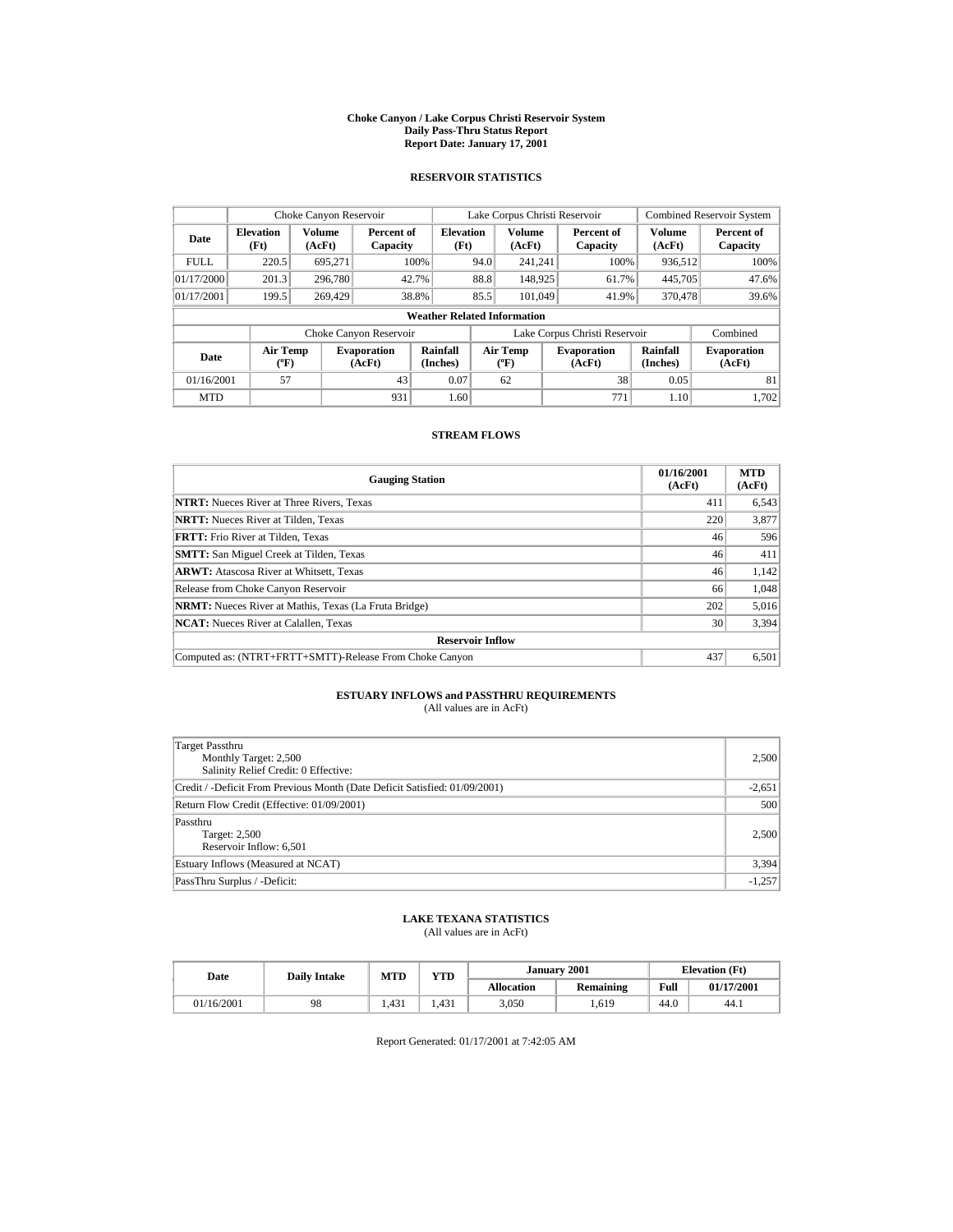#### **Choke Canyon / Lake Corpus Christi Reservoir System Daily Pass-Thru Status Report Report Date: January 18, 2001**

## **RESERVOIR STATISTICS**

|                                                                                          | Choke Canyon Reservoir |                  |                        |                                    |                               | Lake Corpus Christi Reservoir             |  |                              |                         | <b>Combined Reservoir System</b> |
|------------------------------------------------------------------------------------------|------------------------|------------------|------------------------|------------------------------------|-------------------------------|-------------------------------------------|--|------------------------------|-------------------------|----------------------------------|
| <b>Elevation</b><br>Date<br>(Ft)                                                         |                        | Volume<br>(AcFt) | Percent of<br>Capacity | <b>Elevation</b><br>(Ft)           |                               | <b>Volume</b><br>(AcFt)                   |  | Percent of<br>Capacity       | <b>Volume</b><br>(AcFt) | Percent of<br>Capacity           |
| <b>FULL</b>                                                                              | 220.5                  | 695.271          |                        | 100%                               | 94.0                          | 241.241                                   |  | 100%                         | 936.512                 | 100%                             |
| 01/18/2000                                                                               | 201.3                  | 296,780          |                        | 42.7%                              | 88.7                          | 148,608                                   |  | 61.6%                        | 445,388                 | 47.6%                            |
| 01/18/2001                                                                               | 199.5                  | 269,726          |                        | 38.8%                              | 85.5                          | 101.180                                   |  | 41.9%                        | 370,906                 | 39.6%                            |
|                                                                                          |                        |                  |                        | <b>Weather Related Information</b> |                               |                                           |  |                              |                         |                                  |
|                                                                                          |                        |                  | Choke Canyon Reservoir |                                    | Lake Corpus Christi Reservoir |                                           |  |                              |                         | Combined                         |
| <b>Air Temp</b><br><b>Evaporation</b><br>Date<br>(AcFt)<br>$({}^{\mathrm{o}}\mathbf{F})$ |                        |                  |                        | Rainfall<br>(Inches)               |                               | Air Temp<br>$({}^{\mathrm{o}}\mathrm{F})$ |  | <b>Evaporation</b><br>(AcFt) | Rainfall<br>(Inches)    | <b>Evaporation</b><br>(AcFt)     |
| 01/17/2001                                                                               | 50                     |                  | 35                     | 0.24                               |                               | 59                                        |  | 23                           | 0.15                    | 58                               |
| <b>MTD</b>                                                                               |                        |                  | 966                    | 1.84                               |                               |                                           |  | 794                          | 1.25                    | 1.760                            |

## **STREAM FLOWS**

| <b>Gauging Station</b>                                       | 01/17/2001<br>(AcFt) | <b>MTD</b><br>(AcFt) |
|--------------------------------------------------------------|----------------------|----------------------|
| <b>NTRT:</b> Nueces River at Three Rivers, Texas             | 403                  | 6,946                |
| <b>NRTT:</b> Nueces River at Tilden, Texas                   | 256                  | 4,133                |
| <b>FRTT:</b> Frio River at Tilden, Texas                     | 50                   | 646                  |
| <b>SMTT:</b> San Miguel Creek at Tilden, Texas               | 30                   | 440                  |
| <b>ARWT:</b> Atascosa River at Whitsett, Texas               | 36                   | 1,177                |
| Release from Choke Canyon Reservoir                          | 66                   | 1,114                |
| <b>NRMT:</b> Nueces River at Mathis, Texas (La Fruta Bridge) | 169                  | 5,185                |
| <b>NCAT:</b> Nueces River at Calallen, Texas                 | 71                   | 3,466                |
| <b>Reservoir Inflow</b>                                      |                      |                      |
| Computed as: (NTRT+FRTT+SMTT)-Release From Choke Canyon      | 417                  | 6,918                |

# **ESTUARY INFLOWS and PASSTHRU REQUIREMENTS**<br>(All values are in AcFt)

| Target Passthru<br>Monthly Target: 2,500<br>Salinity Relief Credit: 0 Effective: | 2,500    |
|----------------------------------------------------------------------------------|----------|
| Credit / -Deficit From Previous Month (Date Deficit Satisfied: 01/09/2001)       | $-2,651$ |
| Return Flow Credit (Effective: 01/09/2001)                                       | 500      |
| Passthru<br>Target: 2,500<br>Reservoir Inflow: 6,918                             | 2,500    |
| Estuary Inflows (Measured at NCAT)                                               | 3,466    |
| PassThru Surplus / -Deficit:                                                     | $-1,185$ |

## **LAKE TEXANA STATISTICS**

(All values are in AcFt)

| Date       | <b>Daily Intake</b> | MTD   | <b>YTD</b> |                   | January 2001 | <b>Elevation</b> (Ft) |            |
|------------|---------------------|-------|------------|-------------------|--------------|-----------------------|------------|
|            |                     |       |            | <b>Allocation</b> | Remaining    | Full                  | 01/18/2001 |
| 01/17/2001 | 98                  | 1.529 | . 529      | 3,050             | 1.521        | 44.0                  | 44.1       |

Report Generated: 01/18/2001 at 8:03:50 AM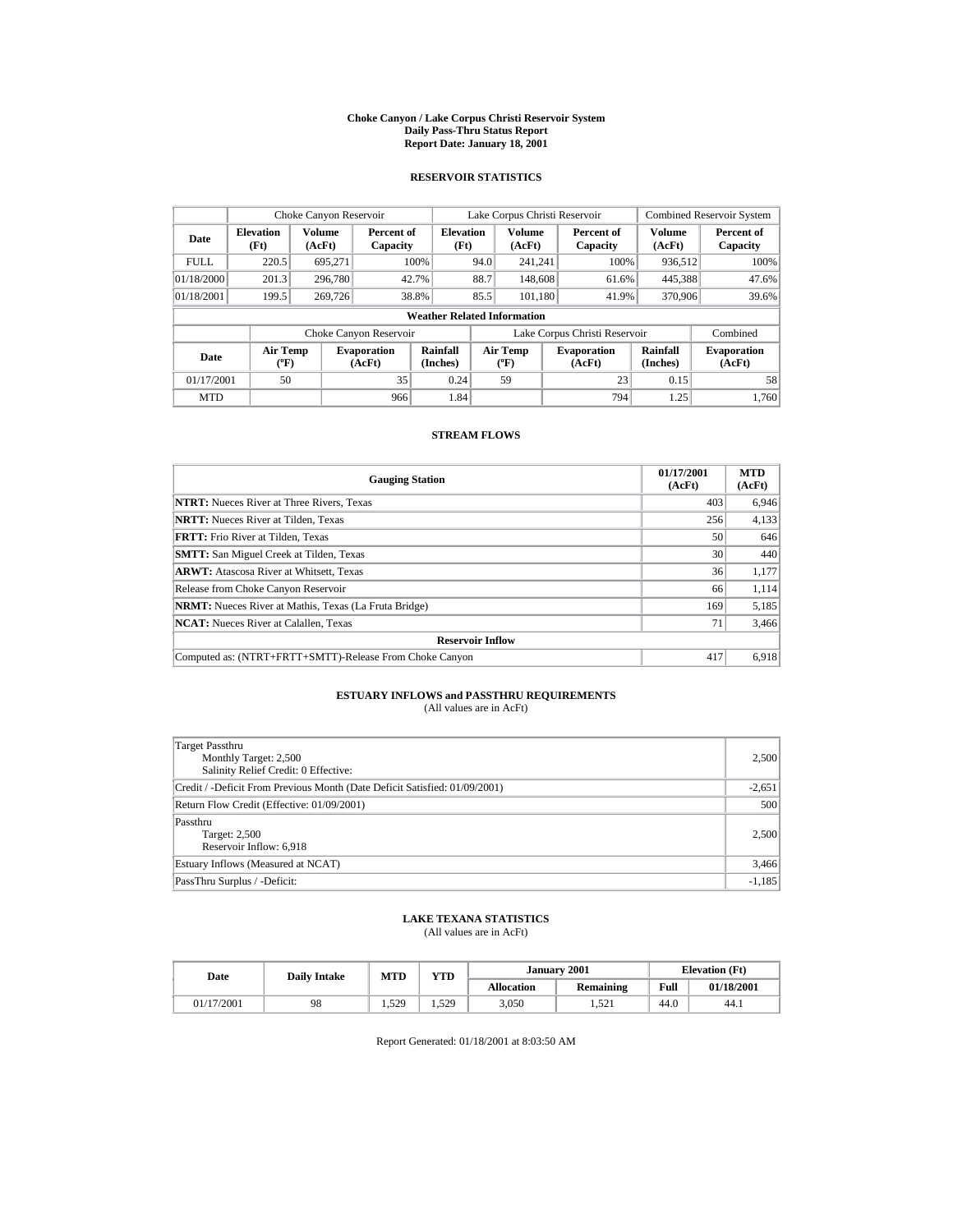#### **Choke Canyon / Lake Corpus Christi Reservoir System Daily Pass-Thru Status Report Report Date: January 19, 2001**

## **RESERVOIR STATISTICS**

|                                  | Choke Canyon Reservoir         |                         |                              |                                    |      | Lake Corpus Christi Reservoir        |                               |                      | <b>Combined Reservoir System</b> |
|----------------------------------|--------------------------------|-------------------------|------------------------------|------------------------------------|------|--------------------------------------|-------------------------------|----------------------|----------------------------------|
| <b>Elevation</b><br>Date<br>(Ft) |                                | <b>Volume</b><br>(AcFt) | Percent of<br>Capacity       | <b>Elevation</b><br>(Ft)           |      | <b>Volume</b><br>(AcFt)              | Percent of<br>Capacity        | Volume<br>(AcFt)     | Percent of<br>Capacity           |
| <b>FULL</b>                      | 220.5                          | 695,271                 |                              | 100%                               | 94.0 | 241.241                              | 100%                          | 936,512              | 100%                             |
| 01/19/2000                       | 201.3                          | 296,466                 |                              | 42.6%                              | 88.7 | 148,450                              | 61.5%                         | 444.916              | 47.5%                            |
| 01/19/2001                       | 199.5                          | 269,874                 |                              | 38.8%                              | 85.5 | 101,180                              | 41.9%                         | 371,054              | 39.6%                            |
|                                  |                                |                         |                              | <b>Weather Related Information</b> |      |                                      |                               |                      |                                  |
|                                  |                                |                         | Choke Canyon Reservoir       |                                    |      |                                      | Lake Corpus Christi Reservoir |                      | Combined                         |
| Date                             | Air Temp<br>$({}^o\mathrm{F})$ |                         | <b>Evaporation</b><br>(AcFt) | Rainfall<br>(Inches)               |      | Air Temp<br>$({}^{\circ}\mathbf{F})$ | <b>Evaporation</b><br>(AcFt)  | Rainfall<br>(Inches) | <b>Evaporation</b><br>(AcFt)     |
| 01/18/2001                       | 43                             |                         | 52                           | 0.55                               |      | 45                                   | 92                            | 0.24                 | 144                              |
| <b>MTD</b>                       |                                |                         | 1.018                        | 2.39                               |      |                                      | 886                           | 1.49                 | 1.904                            |

## **STREAM FLOWS**

| <b>Gauging Station</b>                                       | 01/18/2001<br>(AcFt) | <b>MTD</b><br>(AcFt) |
|--------------------------------------------------------------|----------------------|----------------------|
| <b>NTRT:</b> Nueces River at Three Rivers, Texas             | 421                  | 7,366                |
| <b>NRTT:</b> Nueces River at Tilden, Texas                   | 266                  | 4,399                |
| <b>FRTT:</b> Frio River at Tilden, Texas                     | 67                   | 713                  |
| <b>SMTT:</b> San Miguel Creek at Tilden, Texas               | 22                   | 462                  |
| <b>ARWT:</b> Atascosa River at Whitsett, Texas               | 30                   | 1,207                |
| Release from Choke Canyon Reservoir                          | 66                   | 1,179                |
| <b>NRMT:</b> Nueces River at Mathis, Texas (La Fruta Bridge) | 155                  | 5,340                |
| <b>NCAT:</b> Nueces River at Calallen, Texas                 | 95                   | 3,561                |
| <b>Reservoir Inflow</b>                                      |                      |                      |
| Computed as: (NTRT+FRTT+SMTT)-Release From Choke Canyon      | 445                  | 7,362                |

# **ESTUARY INFLOWS and PASSTHRU REQUIREMENTS**<br>(All values are in AcFt)

| Target Passthru<br>Monthly Target: 2,500<br>Salinity Relief Credit: 0 Effective: | 2,500    |
|----------------------------------------------------------------------------------|----------|
| Credit / -Deficit From Previous Month (Date Deficit Satisfied: 01/09/2001)       | $-2,651$ |
| Return Flow Credit (Effective: 01/09/2001)                                       | 500      |
| Passthru<br>Target: 2,500<br>Reservoir Inflow: 7,362                             | 2,500    |
| Estuary Inflows (Measured at NCAT)                                               | 3,561    |
| PassThru Surplus / -Deficit:                                                     | $-1,090$ |

## **LAKE TEXANA STATISTICS**

(All values are in AcFt)

| Date       | <b>Daily Intake</b> | <b>MTD</b> | <b>YTD</b> |                   | January 2001 | <b>Elevation</b> (Ft) |            |
|------------|---------------------|------------|------------|-------------------|--------------|-----------------------|------------|
|            |                     |            |            | <b>Allocation</b> | Remaining    | Full                  | 01/19/2001 |
| 01/18/2001 | 101                 | .630       | 630        | 3,050             | .,420        | 44.0                  | 44.1       |

Report Generated: 01/19/2001 at 7:50:48 AM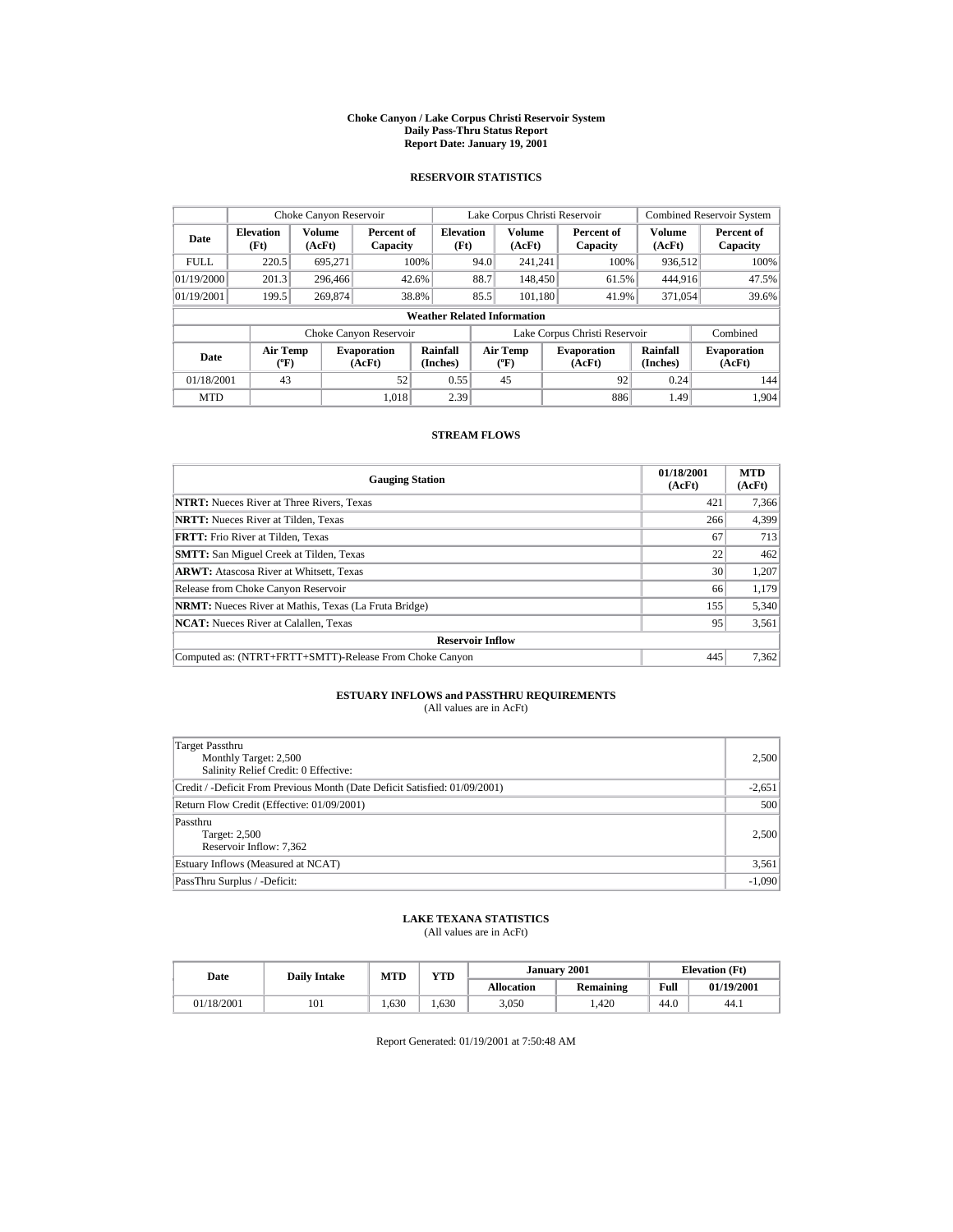#### **Choke Canyon / Lake Corpus Christi Reservoir System Daily Pass-Thru Status Report Report Date: January 20, 2001**

## **RESERVOIR STATISTICS**

| Choke Canyon Reservoir |                                             |                  |                              |                                    |      | Lake Corpus Christi Reservoir            |                               |                      | <b>Combined Reservoir System</b> |
|------------------------|---------------------------------------------|------------------|------------------------------|------------------------------------|------|------------------------------------------|-------------------------------|----------------------|----------------------------------|
| Date                   | <b>Elevation</b><br>(Ft)                    | Volume<br>(AcFt) | Percent of<br>Capacity       | <b>Elevation</b><br>(Ft)           |      | <b>Volume</b><br>(AcFt)                  | Percent of<br>Capacity        | Volume<br>(AcFt)     | Percent of<br>Capacity           |
| <b>FULL</b>            | 220.5                                       | 695.271          |                              | 100%                               | 94.0 | 241.241                                  | 100%                          | 936,512              | 100%                             |
| 01/20/2000             | 201.3                                       | 296,308          |                              | 42.6%                              | 88.7 | 148.133                                  | 61.4%                         | 444,441              | 47.5%                            |
| 01/20/2001             | 199.6                                       | 271.062          |                              | 39.0%                              | 85.6 | 101.841                                  | 42.2%                         | 372,903              | 39.8%                            |
|                        |                                             |                  |                              | <b>Weather Related Information</b> |      |                                          |                               |                      |                                  |
|                        |                                             |                  | Choke Canyon Reservoir       |                                    |      |                                          | Lake Corpus Christi Reservoir |                      | Combined                         |
| Date                   | <b>Air Temp</b><br>$({}^{\circ}\mathrm{F})$ |                  | <b>Evaporation</b><br>(AcFt) | Rainfall<br>(Inches)               |      | <b>Air Temp</b><br>$({}^{\circ}{\rm F})$ | <b>Evaporation</b><br>(AcFt)  | Rainfall<br>(Inches) | <b>Evaporation</b><br>(AcFt)     |
| 01/19/2001             | 54                                          |                  | 69                           | 0.00                               |      | 53                                       | 177                           | 0.00                 | 246                              |
| <b>MTD</b>             |                                             |                  | 1.087                        | 2.39                               |      |                                          | 1.063                         | 1.49                 | 2.150                            |

## **STREAM FLOWS**

| <b>Gauging Station</b>                                       | 01/19/2001<br>(AcFt) | <b>MTD</b><br>(AcFt) |
|--------------------------------------------------------------|----------------------|----------------------|
| <b>NTRT:</b> Nueces River at Three Rivers, Texas             | 459                  | 7,825                |
| <b>NRTT:</b> Nueces River at Tilden. Texas                   | 274                  | 4,673                |
| <b>FRTT:</b> Frio River at Tilden. Texas                     | 66                   | 779                  |
| <b>SMTT:</b> San Miguel Creek at Tilden, Texas               | 28                   | 490                  |
| <b>ARWT:</b> Atascosa River at Whitsett, Texas               | 42                   | 1,249                |
| Release from Choke Canyon Reservoir                          | 66                   | 1,245                |
| <b>NRMT:</b> Nueces River at Mathis, Texas (La Fruta Bridge) | 153                  | 5,492                |
| <b>NCAT:</b> Nueces River at Calallen, Texas                 | 52                   | 3,613                |
| <b>Reservoir Inflow</b>                                      |                      |                      |
| Computed as: (NTRT+FRTT+SMTT)-Release From Choke Canyon      | 486                  | 7.849                |

# **ESTUARY INFLOWS and PASSTHRU REQUIREMENTS**<br>(All values are in AcFt)

| Target Passthru<br>Monthly Target: 2,500<br>Salinity Relief Credit: 0 Effective: | 2,500    |
|----------------------------------------------------------------------------------|----------|
| Credit / -Deficit From Previous Month (Date Deficit Satisfied: 01/09/2001)       | $-2,651$ |
| Return Flow Credit (Effective: 01/09/2001)                                       | 500      |
| Passthru<br>Target: 2,500<br>Reservoir Inflow: 7,849                             | 2,500    |
| Estuary Inflows (Measured at NCAT)                                               | 3,613    |
| PassThru Surplus / -Deficit:                                                     | $-1,038$ |

## **LAKE TEXANA STATISTICS**

(All values are in AcFt)

| Date |            | <b>Daily Intake</b> | <b>MTD</b> | VTD- |                   | January 2001 |      | <b>Elevation</b> (Ft) |
|------|------------|---------------------|------------|------|-------------------|--------------|------|-----------------------|
|      |            |                     |            |      | <b>Allocation</b> | Remaining    | Full | 01/20/2001            |
|      | 01/19/2001 | 114                 | .744       | .744 | 3,050             | ,306         | 44.0 | 44.1                  |

Report Generated: 01/20/2001 at 7:53:11 AM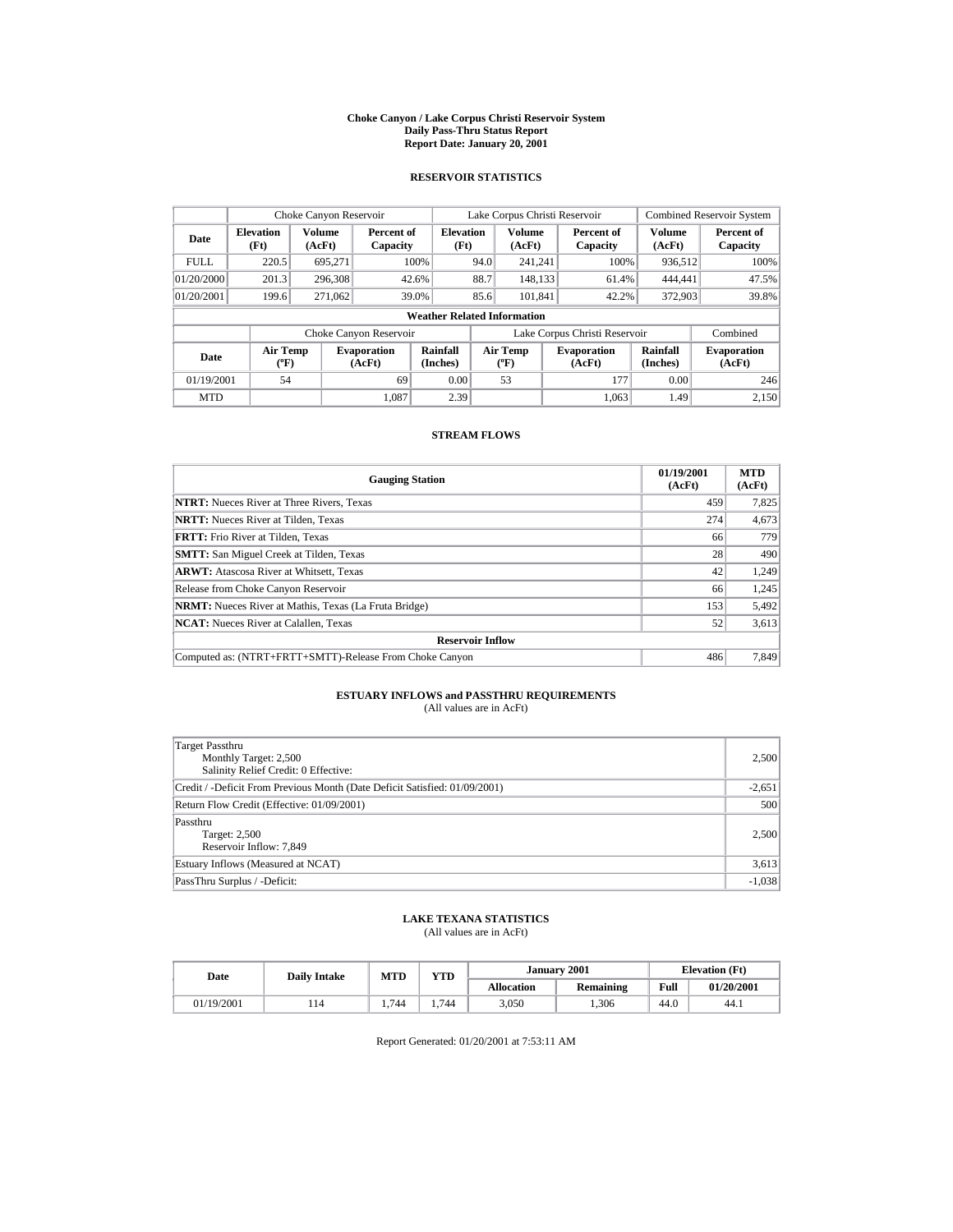#### **Choke Canyon / Lake Corpus Christi Reservoir System Daily Pass-Thru Status Report Report Date: January 21, 2001**

## **RESERVOIR STATISTICS**

|                                  | Choke Canyon Reservoir                      |                  |                                                    |                                    |                               | Lake Corpus Christi Reservoir    |  |                              |                      | <b>Combined Reservoir System</b> |
|----------------------------------|---------------------------------------------|------------------|----------------------------------------------------|------------------------------------|-------------------------------|----------------------------------|--|------------------------------|----------------------|----------------------------------|
| <b>Elevation</b><br>Date<br>(Ft) |                                             | Volume<br>(AcFt) | <b>Elevation</b><br>Percent of<br>(Ft)<br>Capacity |                                    |                               | <b>Volume</b><br>(AcFt)          |  | Percent of<br>Capacity       | Volume<br>(AcFt)     | Percent of<br>Capacity           |
| <b>FULL</b>                      | 220.5                                       | 695.271          |                                                    | 100%                               | 94.0                          | 241.241                          |  | 100%                         | 936,512              | 100%                             |
| 01/21/2000                       | 201.2                                       | 296.151          |                                                    | 42.6%                              | 88.7                          | 147,974                          |  | 61.3%                        | 444,125              | 47.4%                            |
| 01/21/2001                       | 199.6                                       | 270.765          |                                                    | 38.9%                              | 85.6                          | 102.106                          |  | 42.3%                        | 372,871              | 39.8%                            |
|                                  |                                             |                  |                                                    | <b>Weather Related Information</b> |                               |                                  |  |                              |                      |                                  |
|                                  |                                             |                  | Choke Canyon Reservoir                             |                                    | Lake Corpus Christi Reservoir |                                  |  |                              | Combined             |                                  |
| Date                             | <b>Air Temp</b><br>$({}^{\circ}\mathrm{F})$ |                  | <b>Evaporation</b><br>(AcFt)                       | Rainfall<br>(Inches)               |                               | Air Temp<br>$(^{\circ}\text{F})$ |  | <b>Evaporation</b><br>(AcFt) | Rainfall<br>(Inches) | <b>Evaporation</b><br>(AcFt)     |
| 01/20/2001                       | 56                                          |                  | 52                                                 | 0.00                               |                               | 56                               |  | 108                          | 0.00                 | 160                              |
| <b>MTD</b>                       |                                             |                  | 1.139                                              | 2.39                               |                               |                                  |  | 1.171                        | 1.49                 | 2.310                            |

## **STREAM FLOWS**

| <b>Gauging Station</b>                                       | 01/20/2001<br>(AcFt) | <b>MTD</b><br>(AcFt) |
|--------------------------------------------------------------|----------------------|----------------------|
| <b>NTRT:</b> Nueces River at Three Rivers, Texas             | 464                  | 8,289                |
| <b>NRTT:</b> Nueces River at Tilden. Texas                   | 270                  | 4,943                |
| <b>FRTT:</b> Frio River at Tilden. Texas                     | 62                   | 840                  |
| <b>SMTT:</b> San Miguel Creek at Tilden, Texas               | 22                   | 512                  |
| <b>ARWT:</b> Atascosa River at Whitsett, Texas               | 93                   | 1,342                |
| Release from Choke Canyon Reservoir                          | 66                   | 1,310                |
| <b>NRMT:</b> Nueces River at Mathis, Texas (La Fruta Bridge) | 155                  | 5,647                |
| <b>NCAT:</b> Nueces River at Calallen, Texas                 | 42                   | 3,654                |
| <b>Reservoir Inflow</b>                                      |                      |                      |
| Computed as: (NTRT+FRTT+SMTT)-Release From Choke Canyon      | 482                  | 8,331                |

# **ESTUARY INFLOWS and PASSTHRU REQUIREMENTS**<br>(All values are in AcFt)

| Target Passthru<br>Monthly Target: 2,500<br>Salinity Relief Credit: 0 Effective: | 2,500    |
|----------------------------------------------------------------------------------|----------|
| Credit / -Deficit From Previous Month (Date Deficit Satisfied: 01/09/2001)       | $-2,651$ |
| Return Flow Credit (Effective: 01/09/2001)                                       | 500      |
| Passthru<br>Target: 2,500<br>Reservoir Inflow: 8,331                             | 2,500    |
| Estuary Inflows (Measured at NCAT)                                               | 3,654    |
| PassThru Surplus / -Deficit:                                                     | $-997$   |

## **LAKE TEXANA STATISTICS**

(All values are in AcFt)

| Date       | <b>Daily Intake</b> | <b>MTD</b> | <b>YTD</b> |                   | <b>January 2001</b> |      | <b>Elevation</b> (Ft) |
|------------|---------------------|------------|------------|-------------------|---------------------|------|-----------------------|
|            |                     |            |            | <b>Allocation</b> | Remaining           | Full | 01/21/2001            |
| 01/20/2001 | .                   | 857        | .,857      | 3,050             | 1,193               | 44.0 | 44.1                  |

Report Generated: 01/21/2001 at 7:47:31 AM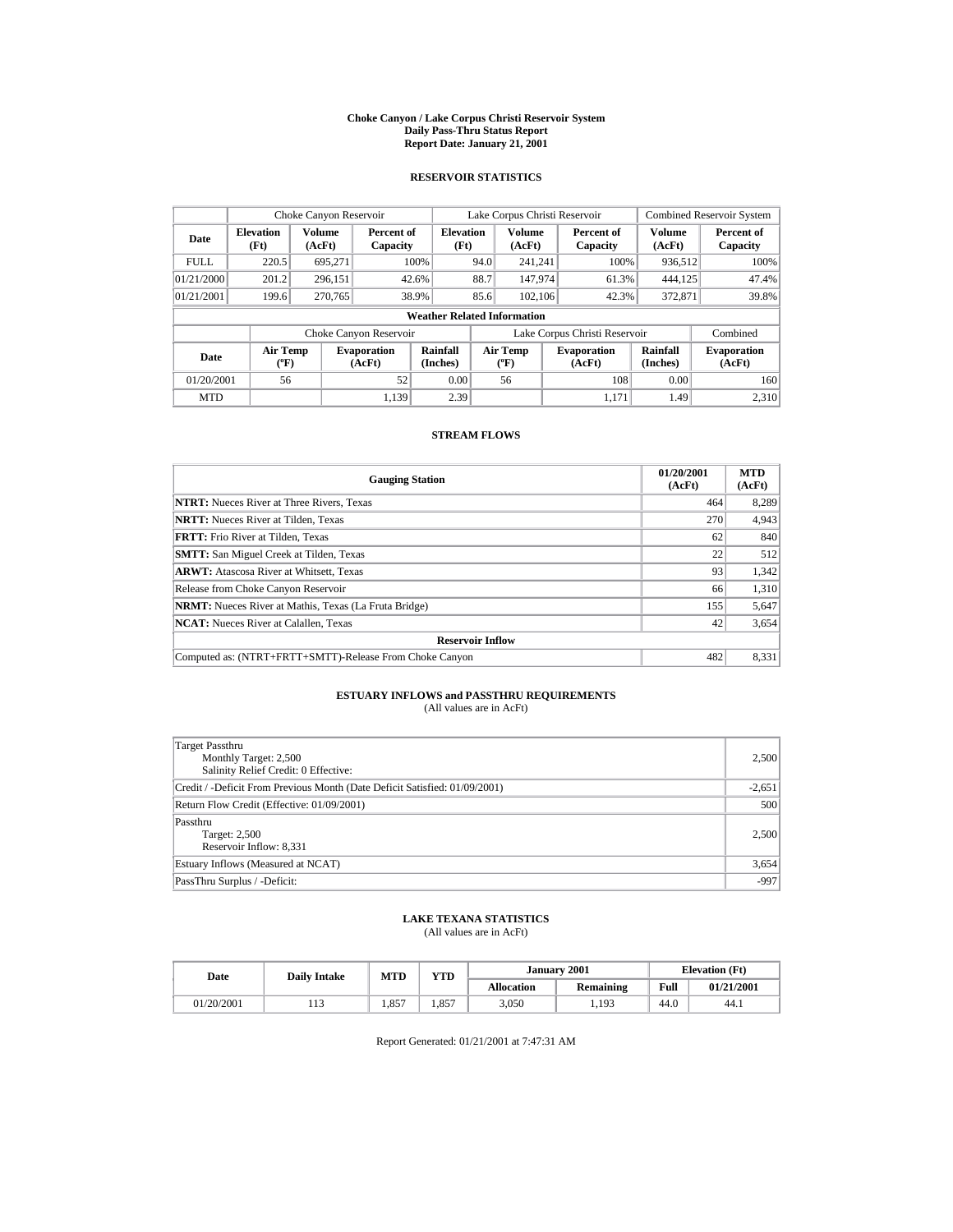#### **Choke Canyon / Lake Corpus Christi Reservoir System Daily Pass-Thru Status Report Report Date: January 22, 2001**

## **RESERVOIR STATISTICS**

|                                            | Choke Canyon Reservoir               |               |                              |                                    |      | Lake Corpus Christi Reservoir        |                               |                         | <b>Combined Reservoir System</b> |
|--------------------------------------------|--------------------------------------|---------------|------------------------------|------------------------------------|------|--------------------------------------|-------------------------------|-------------------------|----------------------------------|
| <b>Elevation</b><br>Date<br>(AcFt)<br>(Ft) |                                      | <b>Volume</b> | Percent of<br>Capacity       | <b>Elevation</b><br>(Ft)           |      | <b>Volume</b><br>(AcFt)              | Percent of<br>Capacity        | <b>Volume</b><br>(AcFt) | Percent of<br>Capacity           |
| <b>FULL</b>                                | 220.5                                | 695,271       |                              | 100%                               | 94.0 | 241.241                              | 100%                          | 936,512                 | 100%                             |
| 01/22/2000                                 | 201.2                                | 295.994       |                              | 42.6%                              | 88.7 | 147,658                              | 61.2%                         | 443,652                 | 47.4%                            |
| 01/22/2001                                 | 199.6                                | 270,616       |                              | 38.9%                              | 85.6 | 102,505                              | 42.5%                         | 373,121                 | 39.8%                            |
|                                            |                                      |               |                              | <b>Weather Related Information</b> |      |                                      |                               |                         |                                  |
|                                            |                                      |               | Choke Canyon Reservoir       |                                    |      |                                      | Lake Corpus Christi Reservoir |                         | Combined                         |
| Date                                       | Air Temp<br>$({}^{\circ}\mathrm{F})$ |               | <b>Evaporation</b><br>(AcFt) | Rainfall<br>(Inches)               |      | Air Temp<br>$({}^{\circ}\mathbf{F})$ | <b>Evaporation</b><br>(AcFt)  | Rainfall<br>(Inches)    | <b>Evaporation</b><br>(AcFt)     |
| 01/21/2001                                 | 63                                   |               | 113                          | 0.00                               |      | 62                                   | 62                            | 0.00                    | 175                              |
| <b>MTD</b>                                 |                                      |               | 1.252                        | 2.39                               |      |                                      | 1.233                         | 1.49                    | 2,485                            |

## **STREAM FLOWS**

| <b>Gauging Station</b>                                       | 01/21/2001<br>(AcFt) | <b>MTD</b><br>(AcFt) |
|--------------------------------------------------------------|----------------------|----------------------|
| <b>NTRT:</b> Nueces River at Three Rivers, Texas             | 516                  | 8,805                |
| <b>NRTT:</b> Nueces River at Tilden, Texas                   | 262                  | 5,205                |
| <b>FRTT:</b> Frio River at Tilden, Texas                     | 58                   | 898                  |
| <b>SMTT:</b> San Miguel Creek at Tilden, Texas               | 75                   | 587                  |
| <b>ARWT:</b> Atascosa River at Whitsett, Texas               | 87                   | 1,429                |
| Release from Choke Canyon Reservoir                          | 66                   | 1,376                |
| <b>NRMT:</b> Nueces River at Mathis, Texas (La Fruta Bridge) | 155                  | 5,802                |
| <b>NCAT:</b> Nueces River at Calallen, Texas                 | 60                   | 3,714                |
| <b>Reservoir Inflow</b>                                      |                      |                      |
| Computed as: (NTRT+FRTT+SMTT)-Release From Choke Canyon      | 584                  | 8,915                |

# **ESTUARY INFLOWS and PASSTHRU REQUIREMENTS**<br>(All values are in AcFt)

| Target Passthru<br>Monthly Target: 2,500<br>Salinity Relief Credit: 0 Effective: | 2,500    |
|----------------------------------------------------------------------------------|----------|
| Credit / -Deficit From Previous Month (Date Deficit Satisfied: 01/09/2001)       | $-2,651$ |
| Return Flow Credit (Effective: 01/09/2001)                                       | 500      |
| Passthru<br>Target: 2,500<br>Reservoir Inflow: 8,915                             | 2,500    |
| Estuary Inflows (Measured at NCAT)                                               | 3,714    |
| PassThru Surplus / -Deficit:                                                     | $-937$   |

## **LAKE TEXANA STATISTICS**

(All values are in AcFt)

| Date |            | <b>Daily Intake</b> | <b>MTD</b> | VTD- |                   | January 2001 |      | <b>Elevation</b> (Ft) |
|------|------------|---------------------|------------|------|-------------------|--------------|------|-----------------------|
|      |            |                     |            |      | <b>Allocation</b> | Remaining    | Full | 01/22/2001            |
|      | 01/21/2001 | 1 I J               | .970       | .970 | 3,050             | ,080         | 44.0 | 44.1                  |

Report Generated: 01/22/2001 at 7:40:21 AM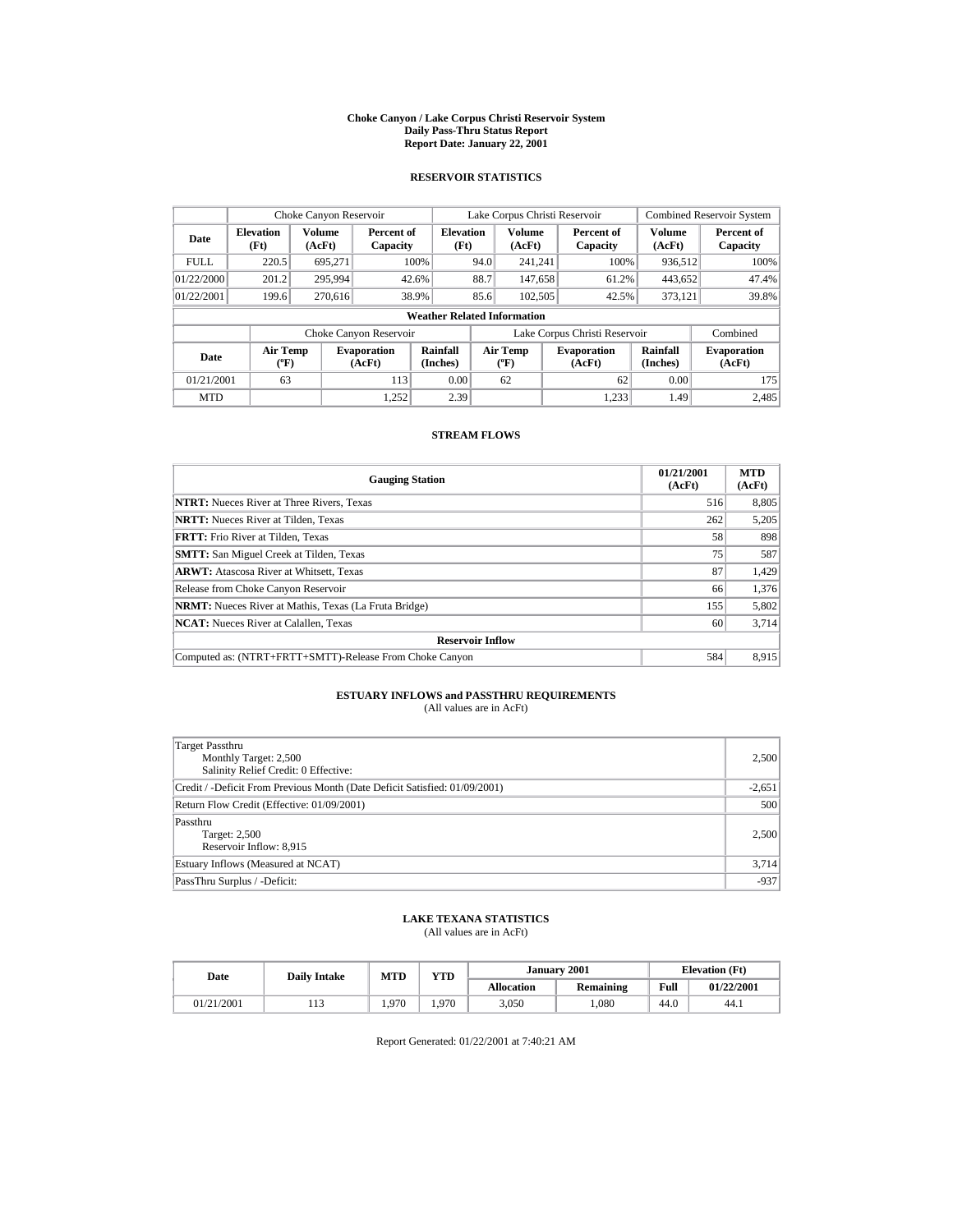#### **Choke Canyon / Lake Corpus Christi Reservoir System Daily Pass-Thru Status Report Report Date: January 23, 2001**

## **RESERVOIR STATISTICS**

| Choke Canyon Reservoir |                                             |                  |                              |                                    |      | Lake Corpus Christi Reservoir            |                               |                      | <b>Combined Reservoir System</b> |
|------------------------|---------------------------------------------|------------------|------------------------------|------------------------------------|------|------------------------------------------|-------------------------------|----------------------|----------------------------------|
| Date                   | <b>Elevation</b><br>(Ft)                    | Volume<br>(AcFt) | Percent of<br>Capacity       | <b>Elevation</b><br>(Ft)           |      | <b>Volume</b><br>(AcFt)                  | Percent of<br>Capacity        | Volume<br>(AcFt)     | Percent of<br>Capacity           |
| <b>FULL</b>            | 220.5                                       | 695.271          |                              | 100%                               | 94.0 | 241.241                                  | 100%                          | 936.512              | 100%                             |
| 01/23/2000             | 201.2                                       | 295,837          |                              | 42.5%                              | 88.7 | 147.342                                  | 61.1%                         | 443,179              | 47.3%                            |
| 01/23/2001             | 199.6                                       | 270,468          |                              | 38.9%                              | 85.6 | 102,638                                  | 42.5%                         | 373,106              | 39.8%                            |
|                        |                                             |                  |                              | <b>Weather Related Information</b> |      |                                          |                               |                      |                                  |
|                        |                                             |                  | Choke Canyon Reservoir       |                                    |      |                                          | Lake Corpus Christi Reservoir |                      | Combined                         |
| Date                   | <b>Air Temp</b><br>$({}^{\circ}\mathrm{F})$ |                  | <b>Evaporation</b><br>(AcFt) | Rainfall<br>(Inches)               |      | <b>Air Temp</b><br>$({}^{\circ}{\rm F})$ | <b>Evaporation</b><br>(AcFt)  | Rainfall<br>(Inches) | <b>Evaporation</b><br>(AcFt)     |
| 01/22/2001             | 60                                          |                  | 78                           | 0.00                               |      | 59                                       | 85                            | 0.00                 | 163                              |
| <b>MTD</b>             |                                             |                  | 1.330                        | 2.39                               |      |                                          | 1.318                         | 1.49                 | 2.648                            |

## **STREAM FLOWS**

| <b>Gauging Station</b>                                       | 01/22/2001<br>(AcFt) | <b>MTD</b><br>(AcFt) |
|--------------------------------------------------------------|----------------------|----------------------|
| <b>NTRT:</b> Nueces River at Three Rivers, Texas             | 484                  | 9,290                |
| <b>NRTT:</b> Nueces River at Tilden, Texas                   | 254                  | 5,459                |
| <b>FRTT:</b> Frio River at Tilden. Texas                     | 56                   | 953                  |
| <b>SMTT:</b> San Miguel Creek at Tilden, Texas               | 60                   | 647                  |
| <b>ARWT:</b> Atascosa River at Whitsett, Texas               | 56                   | 1,485                |
| Release from Choke Canyon Reservoir                          | 66                   | 1,441                |
| <b>NRMT:</b> Nueces River at Mathis, Texas (La Fruta Bridge) | 157                  | 5,959                |
| <b>NCAT:</b> Nueces River at Calallen, Texas                 | 75                   | 3,789                |
| <b>Reservoir Inflow</b>                                      |                      |                      |
| Computed as: (NTRT+FRTT+SMTT)-Release From Choke Canyon      | 534                  | 9.449                |

# **ESTUARY INFLOWS and PASSTHRU REQUIREMENTS**<br>(All values are in AcFt)

| Target Passthru<br>Monthly Target: 2,500<br>Salinity Relief Credit: 0 Effective: | 2,500    |
|----------------------------------------------------------------------------------|----------|
| Credit / -Deficit From Previous Month (Date Deficit Satisfied: 01/09/2001)       | $-2,651$ |
| Return Flow Credit (Effective: 01/09/2001)                                       | 500      |
| Passthru<br>Target: 2,500<br>Reservoir Inflow: 9,449                             | 2,500    |
| Estuary Inflows (Measured at NCAT)                                               | 3,789    |
| PassThru Surplus / -Deficit:                                                     | $-862$   |

## **LAKE TEXANA STATISTICS**

(All values are in AcFt)

| Date       | <b>Daily Intake</b> | <b>MTD</b> | <b>YTD</b> |                   | January 2001 | <b>Elevation</b> (Ft) |            |
|------------|---------------------|------------|------------|-------------------|--------------|-----------------------|------------|
|            |                     |            |            | <b>Allocation</b> | Remaining    | Full                  | 01/23/2001 |
| 01/22/2001 | .                   | 2.083      | 2.083      | 3,050             | 967          | 44.0                  | 44.0       |

Report Generated: 01/23/2001 at 7:42:28 AM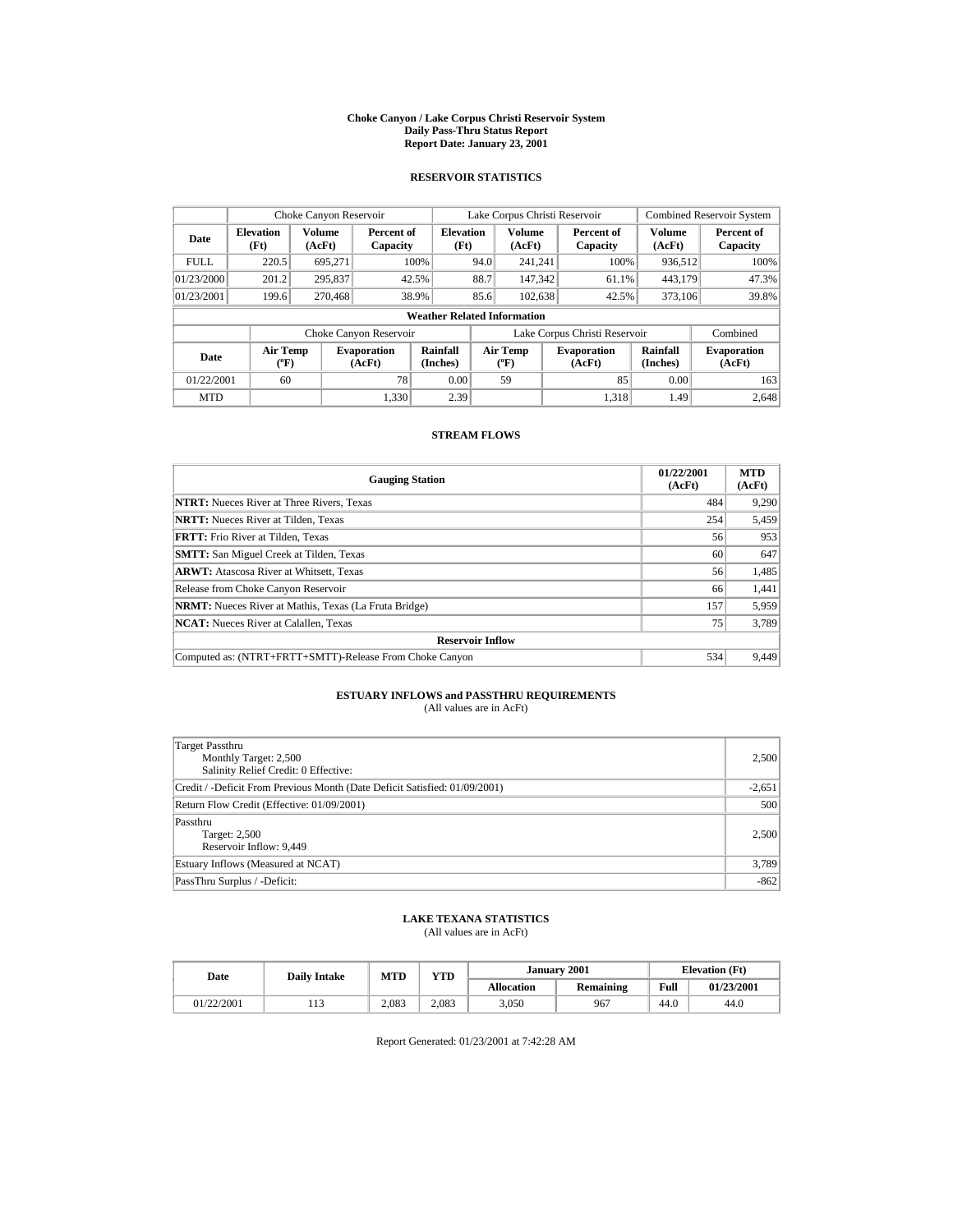#### **Choke Canyon / Lake Corpus Christi Reservoir System Daily Pass-Thru Status Report Report Date: January 24, 2001**

## **RESERVOIR STATISTICS**

| Choke Canyon Reservoir                     |                                             |         |                              |                                    |      | Lake Corpus Christi Reservoir            |                               |                      | <b>Combined Reservoir System</b> |
|--------------------------------------------|---------------------------------------------|---------|------------------------------|------------------------------------|------|------------------------------------------|-------------------------------|----------------------|----------------------------------|
| <b>Elevation</b><br>Date<br>(AcFt)<br>(Ft) |                                             | Volume  | Percent of<br>Capacity       | <b>Elevation</b><br>(Ft)           |      | <b>Volume</b><br>(AcFt)                  | Percent of<br>Capacity        | Volume<br>(AcFt)     | Percent of<br>Capacity           |
| <b>FULL</b>                                | 220.5                                       | 695.271 |                              | 100%                               | 94.0 | 241.241                                  | 100%                          | 936.512              | 100%                             |
| 01/24/2000                                 | 201.2                                       | 295,680 |                              | 42.5%                              | 88.7 | 147.184                                  | 61.0%                         | 442,864              | 47.3%                            |
| 01/24/2001                                 | 199.6                                       | 270,616 |                              | 38.9%                              | 85.6 | 102,772                                  | 42.6%                         | 373,388              | 39.9%                            |
|                                            |                                             |         |                              | <b>Weather Related Information</b> |      |                                          |                               |                      |                                  |
|                                            |                                             |         | Choke Canyon Reservoir       |                                    |      |                                          | Lake Corpus Christi Reservoir |                      | Combined                         |
| Date                                       | <b>Air Temp</b><br>$({}^{\circ}\mathrm{F})$ |         | <b>Evaporation</b><br>(AcFt) | Rainfall<br>(Inches)               |      | <b>Air Temp</b><br>$({}^{\circ}{\rm F})$ | <b>Evaporation</b><br>(AcFt)  | Rainfall<br>(Inches) | <b>Evaporation</b><br>(AcFt)     |
| 01/23/2001                                 | 65                                          |         | 43                           | 0.00                               |      | 67                                       | 93                            | 0.00                 | 136                              |
| <b>MTD</b>                                 |                                             |         | 1.373                        | 2.39                               |      |                                          | 1.411                         | 1.49                 | 2.784                            |

## **STREAM FLOWS**

| <b>Gauging Station</b>                                       | 01/23/2001<br>(AcFt) | <b>MTD</b><br>(AcFt) |
|--------------------------------------------------------------|----------------------|----------------------|
| <b>NTRT:</b> Nueces River at Three Rivers, Texas             | 443                  | 9,732                |
| <b>NRTT:</b> Nueces River at Tilden. Texas                   | 252                  | 5,711                |
| <b>FRTT:</b> Frio River at Tilden. Texas                     | 52                   | 1,005                |
| <b>SMTT:</b> San Miguel Creek at Tilden, Texas               | 44                   | 690                  |
| <b>ARWT:</b> Atascosa River at Whitsett, Texas               | 38                   | 1,523                |
| Release from Choke Canyon Reservoir                          | 66                   | 1,507                |
| <b>NRMT:</b> Nueces River at Mathis, Texas (La Fruta Bridge) | 155                  | 6,114                |
| <b>NCAT:</b> Nueces River at Calallen, Texas                 | 50                   | 3,839                |
| <b>Reservoir Inflow</b>                                      |                      |                      |
| Computed as: (NTRT+FRTT+SMTT)-Release From Choke Canyon      | 472                  | 9.921                |

# **ESTUARY INFLOWS and PASSTHRU REQUIREMENTS**<br>(All values are in AcFt)

| Target Passthru<br>Monthly Target: 2,500<br>Salinity Relief Credit: 0 Effective: | 2,500    |
|----------------------------------------------------------------------------------|----------|
| Credit / -Deficit From Previous Month (Date Deficit Satisfied: 01/09/2001)       | $-2,651$ |
| Return Flow Credit (Effective: 01/09/2001)                                       | 500      |
| Passthru<br>Target: 2,500<br>Reservoir Inflow: 9,921                             | 2,500    |
| Estuary Inflows (Measured at NCAT)                                               | 3,839    |
| PassThru Surplus / -Deficit:                                                     | $-812$   |

## **LAKE TEXANA STATISTICS**

(All values are in AcFt)

|            | <b>Daily Intake</b> |       | <b>YTD</b><br>MTD<br>Date |                   |           | January 2001 | <b>Elevation</b> (Ft) |  |
|------------|---------------------|-------|---------------------------|-------------------|-----------|--------------|-----------------------|--|
|            |                     |       |                           | <b>Allocation</b> | Remaining | Full         | 01/24/2001            |  |
| 01/23/2001 | .                   | 2,196 | 2.196                     | 3,050             | 854       | 44.0         | 44.0                  |  |

Report Generated: 01/24/2001 at 7:45:35 AM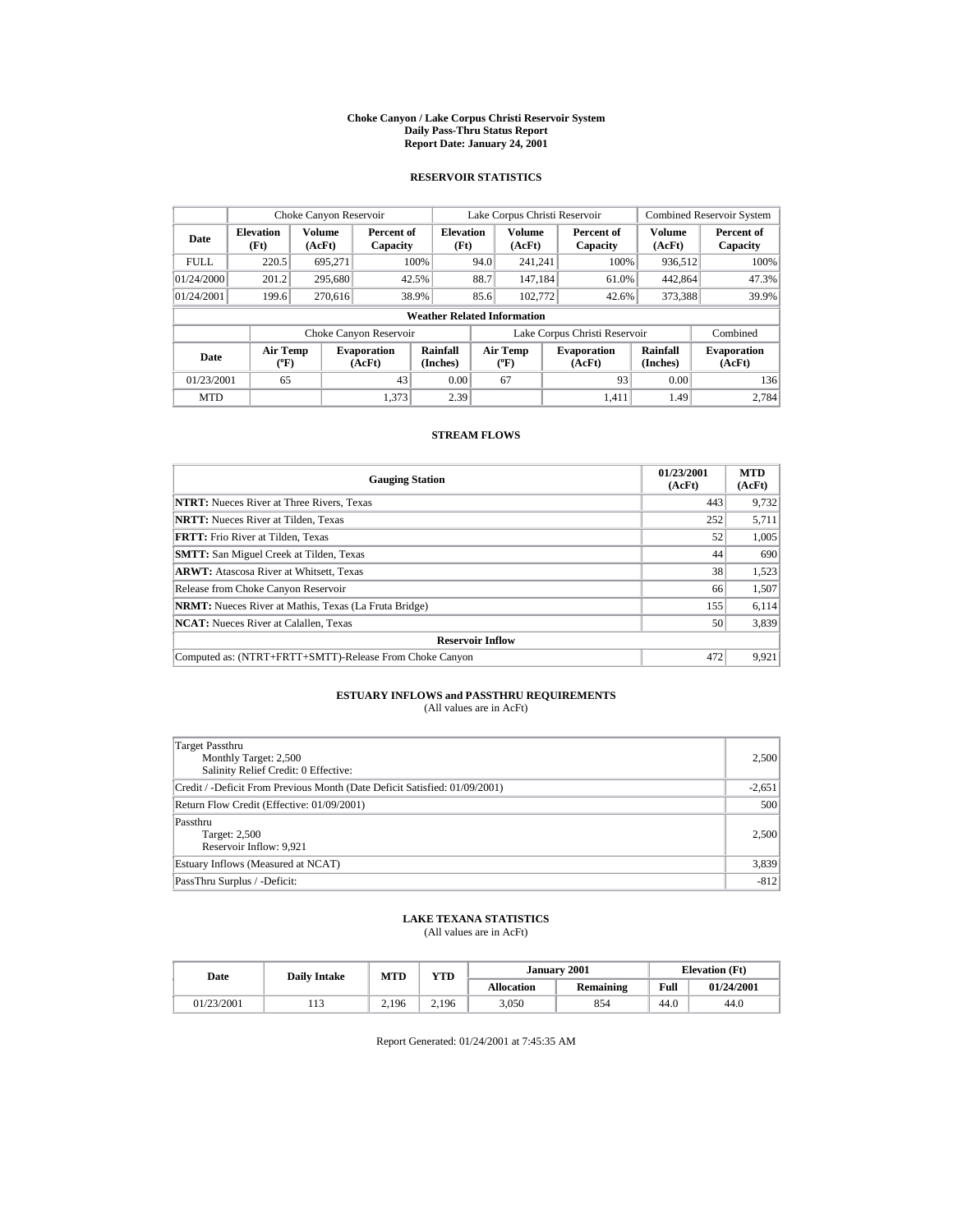#### **Choke Canyon / Lake Corpus Christi Reservoir System Daily Pass-Thru Status Report Report Date: January 25, 2001**

## **RESERVOIR STATISTICS**

|                                                                                     | Choke Canyon Reservoir |                      |                                          |                                    |       | Lake Corpus Christi Reservoir |                      |                               |                  | <b>Combined Reservoir System</b> |  |  |         |  |       |
|-------------------------------------------------------------------------------------|------------------------|----------------------|------------------------------------------|------------------------------------|-------|-------------------------------|----------------------|-------------------------------|------------------|----------------------------------|--|--|---------|--|-------|
| <b>Elevation</b><br>Date<br>(Ft)                                                    |                        | Volume<br>(AcFt)     | Percent of<br>Capacity                   | <b>Elevation</b><br>(Ft)           |       | <b>Volume</b><br>(AcFt)       |                      | Percent of<br>Capacity        | Volume<br>(AcFt) | Percent of<br>Capacity           |  |  |         |  |       |
| <b>FULL</b>                                                                         | 220.5                  | 695.271              |                                          | 100%                               | 94.0  | 241.241                       |                      | 100%                          | 936.512          | 100%                             |  |  |         |  |       |
| 01/25/2000                                                                          | 201.2                  | 295,366              |                                          | 88.6<br>146,869<br>60.9%           | 42.5% |                               |                      |                               |                  |                                  |  |  | 442,235 |  | 47.2% |
| 01/25/2001                                                                          | 199.6                  | 270,319              |                                          | 38.9%                              | 85.6  | 102,772                       |                      | 42.6%                         | 373,091          | 39.8%                            |  |  |         |  |       |
|                                                                                     |                        |                      |                                          | <b>Weather Related Information</b> |       |                               |                      |                               |                  |                                  |  |  |         |  |       |
|                                                                                     |                        |                      | Choke Canyon Reservoir                   |                                    |       |                               |                      | Lake Corpus Christi Reservoir |                  | Combined                         |  |  |         |  |       |
| <b>Air Temp</b><br><b>Evaporation</b><br>Date<br>$({}^{\circ}\mathrm{F})$<br>(AcFt) |                        | Rainfall<br>(Inches) | <b>Air Temp</b><br>$({}^{\circ}{\rm F})$ |                                    |       | <b>Evaporation</b><br>(AcFt)  | Rainfall<br>(Inches) | <b>Evaporation</b><br>(AcFt)  |                  |                                  |  |  |         |  |       |
| 70<br>78<br>01/24/2001                                                              |                        |                      | 0.00                                     |                                    | 69    |                               | 85                   | 0.00                          | 163              |                                  |  |  |         |  |       |
| <b>MTD</b>                                                                          |                        |                      | 1.451                                    | 2.39                               |       |                               |                      | 1.496                         | 1.49             | 2.947                            |  |  |         |  |       |

## **STREAM FLOWS**

| <b>Gauging Station</b>                                       | 01/24/2001<br>(AcFt) | <b>MTD</b><br>(AcFt) |
|--------------------------------------------------------------|----------------------|----------------------|
| <b>NTRT:</b> Nueces River at Three Rivers, Texas             | 437                  | 10,169               |
| <b>NRTT:</b> Nueces River at Tilden, Texas                   | 250                  | 5,961                |
| <b>FRTT:</b> Frio River at Tilden. Texas                     | 50                   | 1,054                |
| <b>SMTT:</b> San Miguel Creek at Tilden, Texas               | 28                   | 718                  |
| <b>ARWT:</b> Atascosa River at Whitsett, Texas               | 30                   | 1,552                |
| Release from Choke Canyon Reservoir                          | 66                   | 1,572                |
| <b>NRMT:</b> Nueces River at Mathis, Texas (La Fruta Bridge) | 155                  | 6,269                |
| <b>NCAT:</b> Nueces River at Calallen, Texas                 | 34                   | 3,873                |
| <b>Reservoir Inflow</b>                                      |                      |                      |
| Computed as: (NTRT+FRTT+SMTT)-Release From Choke Canyon      | 449                  | 10,370               |

# **ESTUARY INFLOWS and PASSTHRU REQUIREMENTS**<br>(All values are in AcFt)

| Target Passthru<br>Monthly Target: 2,500<br>Salinity Relief Credit: 0 Effective: | 2,500    |
|----------------------------------------------------------------------------------|----------|
| Credit / -Deficit From Previous Month (Date Deficit Satisfied: 01/09/2001)       | $-2,651$ |
| Return Flow Credit (Effective: 01/09/2001)                                       | 500      |
| Passthru<br>Target: 2,500<br>Reservoir Inflow: 10,370                            | 2,500    |
| Estuary Inflows (Measured at NCAT)                                               | 3,873    |
| PassThru Surplus / -Deficit:                                                     | $-778$   |

## **LAKE TEXANA STATISTICS**

(All values are in AcFt)

| Date       | <b>Daily Intake</b> | <b>VTD</b><br>MTD |       |                   | January 2001 | <b>Elevation</b> (Ft) |            |
|------------|---------------------|-------------------|-------|-------------------|--------------|-----------------------|------------|
|            |                     |                   |       | <b>Allocation</b> | Remaining    | Full                  | 01/25/2001 |
| 01/24/2001 | .                   | 2.309             | 2.309 | 3,050             | 741          | 44.0                  | 44.0       |

Report Generated: 01/25/2001 at 7:52:54 AM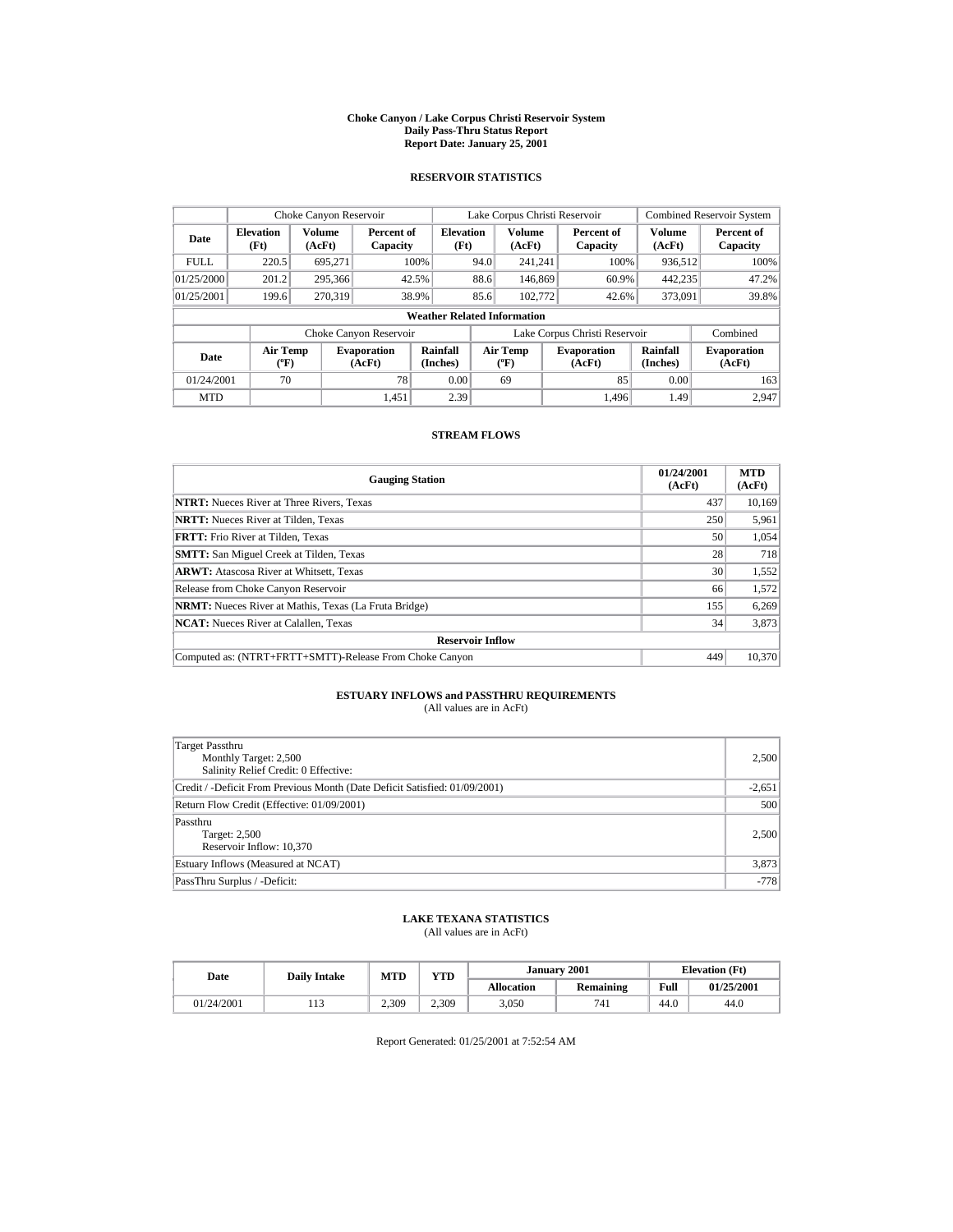#### **Choke Canyon / Lake Corpus Christi Reservoir System Daily Pass-Thru Status Report Report Date: January 26, 2001**

## **RESERVOIR STATISTICS**

|                                                                                     | Choke Canyon Reservoir |                      |                                          |                                    |      | Lake Corpus Christi Reservoir |                      |                               |                  | <b>Combined Reservoir System</b> |
|-------------------------------------------------------------------------------------|------------------------|----------------------|------------------------------------------|------------------------------------|------|-------------------------------|----------------------|-------------------------------|------------------|----------------------------------|
| <b>Elevation</b><br>Date<br>(Ft)                                                    |                        | Volume<br>(AcFt)     | Percent of<br>Capacity                   | <b>Elevation</b><br>(Ft)           |      | <b>Volume</b><br>(AcFt)       |                      | Percent of<br>Capacity        | Volume<br>(AcFt) | Percent of<br>Capacity           |
| <b>FULL</b>                                                                         | 220.5                  | 695.271              |                                          | 100%                               | 94.0 | 241.241                       |                      | 100%                          | 936.512          | 100%                             |
| 01/26/2000                                                                          | 201.2                  | 295,053              |                                          | 42.4%                              | 88.6 | 146,553                       |                      | 60.7%                         | 441,606          | 47.2%                            |
| 01/26/2001                                                                          | 199.5                  | 270.171              |                                          | 38.9%                              | 85.6 | 102,905                       |                      | 42.7%                         | 373,076          | 39.8%                            |
|                                                                                     |                        |                      |                                          | <b>Weather Related Information</b> |      |                               |                      |                               |                  |                                  |
|                                                                                     |                        |                      | Choke Canyon Reservoir                   |                                    |      |                               |                      | Lake Corpus Christi Reservoir |                  | Combined                         |
| <b>Air Temp</b><br><b>Evaporation</b><br>Date<br>$({}^{\circ}\mathrm{F})$<br>(AcFt) |                        | Rainfall<br>(Inches) | <b>Air Temp</b><br>$({}^{\circ}{\rm F})$ |                                    |      | <b>Evaporation</b><br>(AcFt)  | Rainfall<br>(Inches) | <b>Evaporation</b><br>(AcFt)  |                  |                                  |
| 01/25/2001<br>67<br>69                                                              |                        | 0.00                 |                                          | 67                                 |      | 62                            | 0.00                 | 131                           |                  |                                  |
| <b>MTD</b>                                                                          |                        |                      | 1.520                                    | 2.39                               |      |                               |                      | 1.558                         | 1.49             | 3.078                            |

## **STREAM FLOWS**

| <b>Gauging Station</b>                                       | 01/25/2001<br>(AcFt) | <b>MTD</b><br>(AcFt) |
|--------------------------------------------------------------|----------------------|----------------------|
| <b>NTRT:</b> Nueces River at Three Rivers, Texas             | 417                  | 10,586               |
| <b>NRTT:</b> Nueces River at Tilden. Texas                   | 246                  | 6,207                |
| <b>FRTT:</b> Frio River at Tilden. Texas                     | 50                   | 1.104                |
| <b>SMTT:</b> San Miguel Creek at Tilden, Texas               | 17                   | 735                  |
| <b>ARWT:</b> Atascosa River at Whitsett, Texas               | 26                   | 1,578                |
| Release from Choke Canyon Reservoir                          | 66                   | 1,638                |
| <b>NRMT:</b> Nueces River at Mathis, Texas (La Fruta Bridge) | 153                  | 6,421                |
| <b>NCAT:</b> Nueces River at Calallen, Texas                 | 64                   | 3,936                |
| <b>Reservoir Inflow</b>                                      |                      |                      |
| Computed as: (NTRT+FRTT+SMTT)-Release From Choke Canyon      | 418                  | 10.788               |

# **ESTUARY INFLOWS and PASSTHRU REQUIREMENTS**<br>(All values are in AcFt)

| Target Passthru<br>Monthly Target: 2,500<br>Salinity Relief Credit: 0 Effective: | 2,500    |
|----------------------------------------------------------------------------------|----------|
| Credit / -Deficit From Previous Month (Date Deficit Satisfied: 01/09/2001)       | $-2,651$ |
| Return Flow Credit (Effective: 01/09/2001)                                       | 500      |
| Passthru<br>Target: 2,500<br>Reservoir Inflow: 10,788                            | 2,500    |
| Estuary Inflows (Measured at NCAT)                                               | 3,936    |
| PassThru Surplus / -Deficit:                                                     | $-715$   |

## **LAKE TEXANA STATISTICS**

(All values are in AcFt)

| Date       | MTD<br><b>Daily Intake</b> |       | VTD   |                   | January 2001 | <b>Elevation</b> (Ft) |            |
|------------|----------------------------|-------|-------|-------------------|--------------|-----------------------|------------|
|            |                            |       |       | <b>Allocation</b> | Remaining    | Full                  | 01/26/2001 |
| 01/25/2001 | .                          | 2.422 | 2.422 | 3,050             | 628          | 44.0                  | 44.0       |

Report Generated: 01/26/2001 at 7:46:09 AM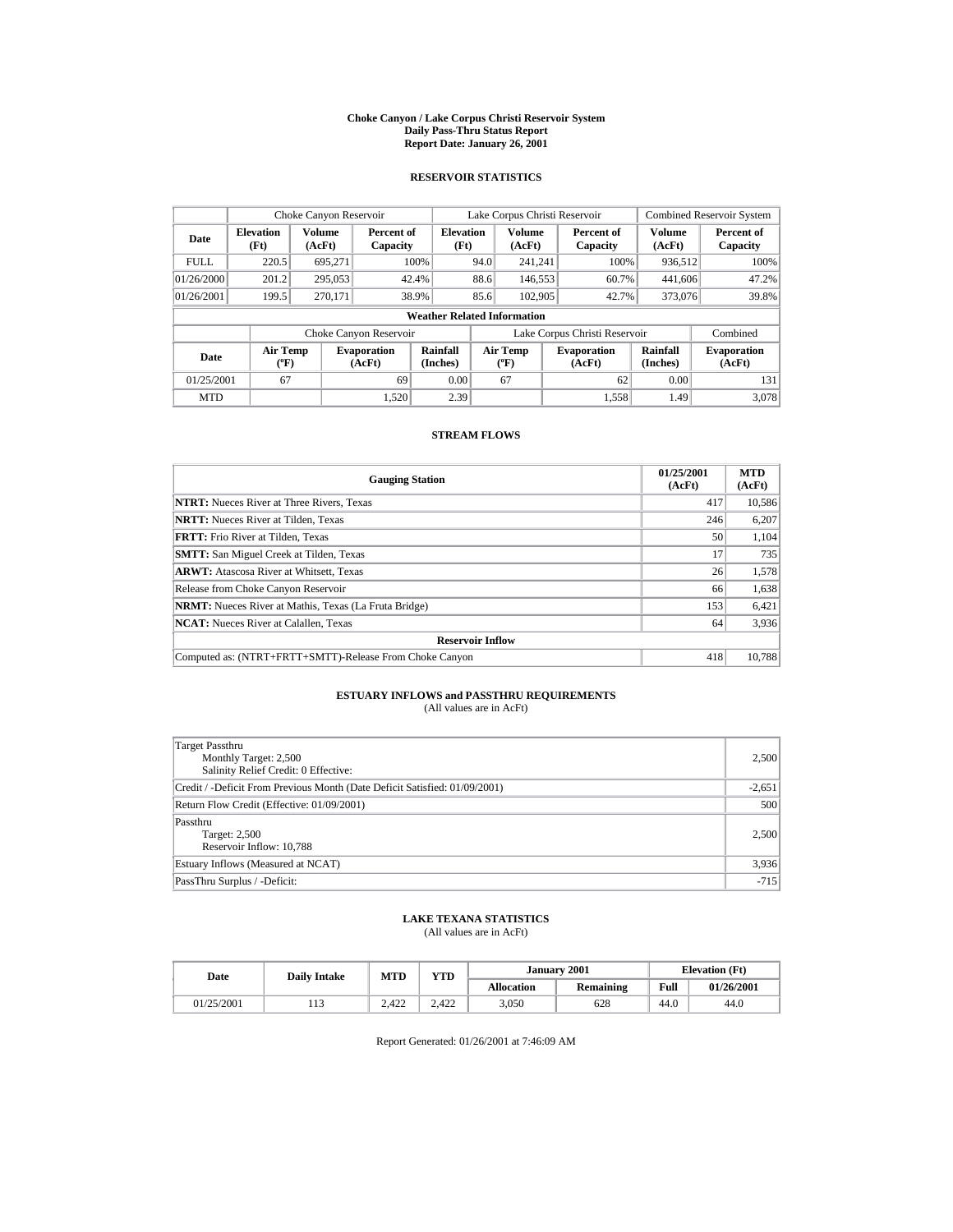#### **Choke Canyon / Lake Corpus Christi Reservoir System Daily Pass-Thru Status Report Report Date: January 27, 2001**

## **RESERVOIR STATISTICS**

|                                  | Choke Canyon Reservoir                           |                  |                              |                          |      |                                           | Lake Corpus Christi Reservoir |       |                      | <b>Combined Reservoir System</b> |
|----------------------------------|--------------------------------------------------|------------------|------------------------------|--------------------------|------|-------------------------------------------|-------------------------------|-------|----------------------|----------------------------------|
| <b>Elevation</b><br>Date<br>(Ft) |                                                  | Volume<br>(AcFt) | Percent of<br>Capacity       | <b>Elevation</b><br>(Ft) |      | <b>Volume</b><br>(AcFt)                   | Percent of<br>Capacity        |       | Volume<br>(AcFt)     | Percent of<br>Capacity           |
| <b>FULL</b>                      | 220.5                                            | 695.271          |                              | 100%                     | 94.0 | 241.241                                   |                               | 100%  | 936.512              | 100%                             |
| 01/27/2000                       | 201.2                                            | 294,739          |                              | 42.4%                    | 88.6 | 145,766                                   |                               | 60.4% | 440,505              | 47.0%                            |
| 01/27/2001                       | 199.5                                            | 270,022          |                              | 38.8%                    | 85.7 | 103.172                                   |                               | 42.8% | 373.194              | 39.8%                            |
|                                  | <b>Weather Related Information</b>               |                  |                              |                          |      |                                           |                               |       |                      |                                  |
|                                  |                                                  |                  | Choke Canyon Reservoir       |                          |      |                                           | Lake Corpus Christi Reservoir |       |                      | Combined                         |
| Date                             | <b>Air Temp</b><br>$({}^{\mathrm{o}}\mathbf{F})$ |                  | <b>Evaporation</b><br>(AcFt) | Rainfall<br>(Inches)     |      | Air Temp<br>$({}^{\mathrm{o}}\mathrm{F})$ | <b>Evaporation</b><br>(AcFt)  |       | Rainfall<br>(Inches) | <b>Evaporation</b><br>(AcFt)     |
| 01/26/2001                       | 76                                               |                  | 86                           | 0.00                     |      | 78                                        |                               | 125   | 0.00                 | 211                              |
| <b>MTD</b>                       |                                                  |                  | 1.606                        | 2.39                     |      |                                           |                               | 1.683 | 1.49                 | 3.289                            |

## **STREAM FLOWS**

| <b>Gauging Station</b>                                       | 01/26/2001<br>(AcFt) | <b>MTD</b><br>(AcFt) |
|--------------------------------------------------------------|----------------------|----------------------|
| <b>NTRT:</b> Nueces River at Three Rivers, Texas             | 395                  | 10,981               |
| <b>NRTT:</b> Nueces River at Tilden, Texas                   | 236                  | 6,443                |
| <b>FRTT:</b> Frio River at Tilden. Texas                     | 50                   | 1.154                |
| <b>SMTT:</b> San Miguel Creek at Tilden, Texas               | 11                   | 746                  |
| <b>ARWT:</b> Atascosa River at Whitsett, Texas               | 26                   | 1,604                |
| Release from Choke Canyon Reservoir                          | 66                   | 1,703                |
| <b>NRMT:</b> Nueces River at Mathis, Texas (La Fruta Bridge) | 153                  | 6,574                |
| <b>NCAT:</b> Nueces River at Calallen, Texas                 | 71                   | 4,008                |
| <b>Reservoir Inflow</b>                                      |                      |                      |
| Computed as: (NTRT+FRTT+SMTT)-Release From Choke Canyon      | 390                  | 11,178               |

# **ESTUARY INFLOWS and PASSTHRU REQUIREMENTS**<br>(All values are in AcFt)

| Target Passthru<br>Monthly Target: 2,500<br>Salinity Relief Credit: 0 Effective: | 2.500    |
|----------------------------------------------------------------------------------|----------|
| Credit / -Deficit From Previous Month (Date Deficit Satisfied: 01/09/2001)       | $-2,651$ |
| Return Flow Credit (Effective: 01/09/2001)                                       | 500      |
| Passthru<br>Target: 2,500<br>Reservoir Inflow: 11,178                            | 2.500    |
| Estuary Inflows (Measured at NCAT)                                               | 4,008    |
| PassThru Surplus / -Deficit:                                                     | $-643$   |

## **LAKE TEXANA STATISTICS**

(All values are in AcFt)

| Date       | <b>Daily Intake</b> | <b>MTD</b>       | YTD   |                   | January 2001 |      | <b>Elevation</b> (Ft) |
|------------|---------------------|------------------|-------|-------------------|--------------|------|-----------------------|
|            |                     |                  |       | <b>Allocation</b> | Remaining    | Full | 01/27/2001            |
| 01/26/2001 | .                   | 535<br>ر ر ر ر ر | 2.535 | 3,050             | 515          | 44.0 | 44.0                  |

Report Generated: 01/27/2001 at 7:41:48 AM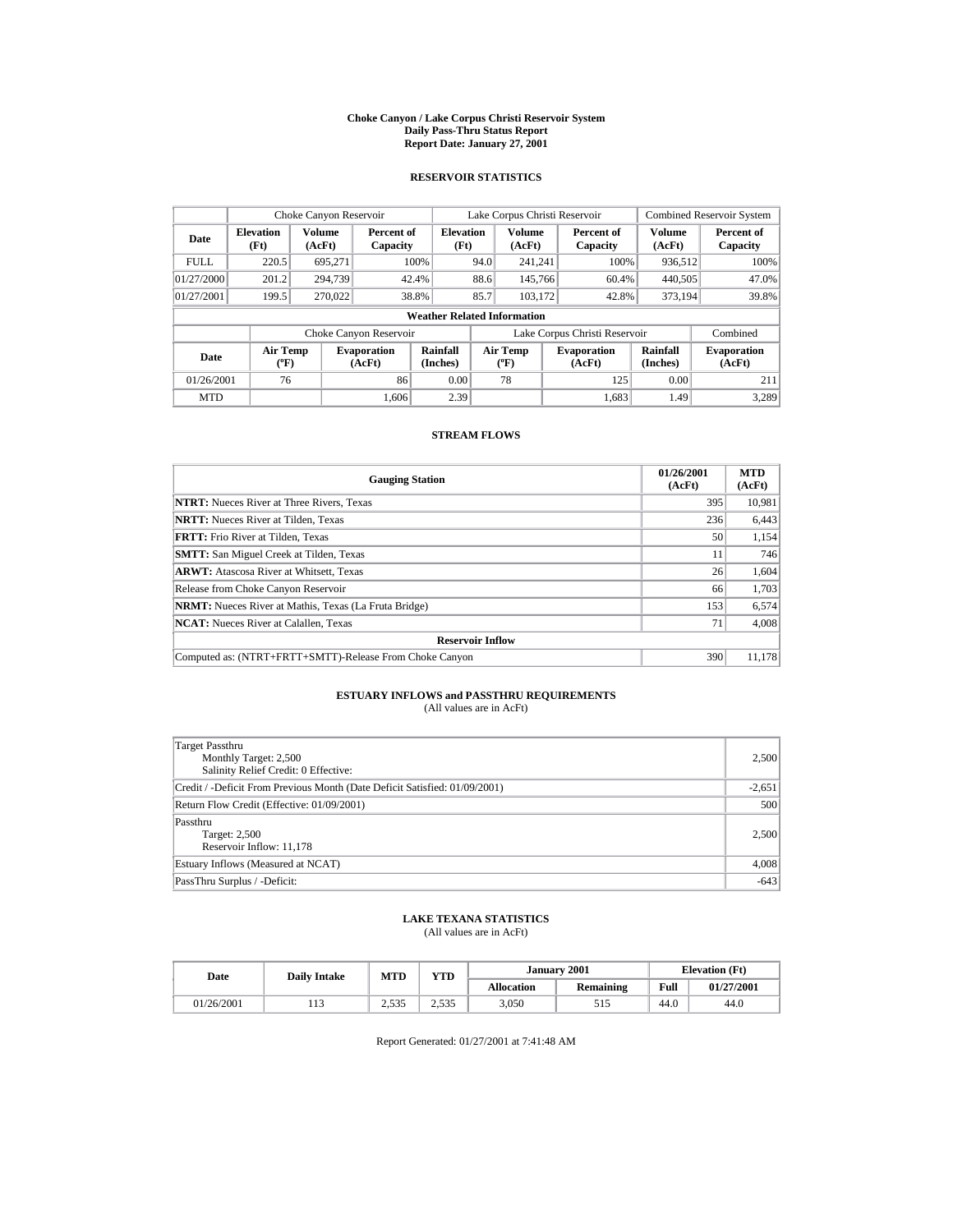#### **Choke Canyon / Lake Corpus Christi Reservoir System Daily Pass-Thru Status Report Report Date: January 28, 2001**

## **RESERVOIR STATISTICS**

|             | Choke Canyon Reservoir               |                         |                              |                          |                               | Lake Corpus Christi Reservoir     |  |                              |                         | <b>Combined Reservoir System</b> |  |
|-------------|--------------------------------------|-------------------------|------------------------------|--------------------------|-------------------------------|-----------------------------------|--|------------------------------|-------------------------|----------------------------------|--|
| Date        | <b>Elevation</b><br>(Ft)             | <b>Volume</b><br>(AcFt) | Percent of<br>Capacity       | <b>Elevation</b><br>(Ft) |                               | <b>Volume</b><br>(AcFt)           |  | Percent of<br>Capacity       | <b>Volume</b><br>(AcFt) | Percent of<br>Capacity           |  |
| <b>FULL</b> | 220.5                                | 695,271                 |                              | 100%                     | 94.0                          | 241.241                           |  | 100%                         | 936,512                 | 100%                             |  |
| 01/28/2000  | 201.1                                | 294,583                 |                              | 42.4%                    | 88.6                          | 146.238                           |  | 60.6%                        | 440,821                 | 47.1%                            |  |
| 01/28/2001  | 199.5                                | 269,874                 |                              | 38.8%                    | 85.7                          | 103,172                           |  | 42.8%                        | 373,046                 | 39.8%                            |  |
|             | <b>Weather Related Information</b>   |                         |                              |                          |                               |                                   |  |                              |                         |                                  |  |
|             |                                      |                         | Choke Canyon Reservoir       |                          | Lake Corpus Christi Reservoir |                                   |  |                              | Combined                |                                  |  |
| Date        | Air Temp<br>$({}^{\circ}\mathrm{F})$ |                         | <b>Evaporation</b><br>(AcFt) | Rainfall<br>(Inches)     |                               | Air Temp<br>$({}^{\circ}{\rm F})$ |  | <b>Evaporation</b><br>(AcFt) | Rainfall<br>(Inches)    | <b>Evaporation</b><br>(AcFt)     |  |
| 01/27/2001  | 73                                   |                         | 69                           | 0.20                     |                               | 73                                |  | 94                           | 0.01                    | 163                              |  |
| <b>MTD</b>  |                                      |                         | 1.675                        | 2.59                     |                               |                                   |  | 1.777                        | 1.50                    | 3.452                            |  |

## **STREAM FLOWS**

| <b>Gauging Station</b>                                       | 01/27/2001<br>(AcFt) | <b>MTD</b><br>(AcFt) |
|--------------------------------------------------------------|----------------------|----------------------|
| <b>NTRT:</b> Nueces River at Three Rivers, Texas             | 387                  | 11,368               |
| <b>NRTT:</b> Nueces River at Tilden. Texas                   | 228                  | 6,672                |
| <b>FRTT:</b> Frio River at Tilden. Texas                     | 52                   | 1.205                |
| <b>SMTT:</b> San Miguel Creek at Tilden, Texas               |                      | 753                  |
| <b>ARWT:</b> Atascosa River at Whitsett, Texas               | 28                   | 1,632                |
| Release from Choke Canyon Reservoir                          | 66                   | 1,769                |
| <b>NRMT:</b> Nueces River at Mathis, Texas (La Fruta Bridge) | 153                  | 6,727                |
| <b>NCAT:</b> Nueces River at Calallen, Texas                 | 24                   | 4,032                |
| <b>Reservoir Inflow</b>                                      |                      |                      |
| Computed as: (NTRT+FRTT+SMTT)-Release From Choke Canyon      | 380                  | 11,558               |

# **ESTUARY INFLOWS and PASSTHRU REQUIREMENTS**<br>(All values are in AcFt)

| Target Passthru<br>Monthly Target: 2,500<br>Salinity Relief Credit: 0 Effective: | 2,500    |
|----------------------------------------------------------------------------------|----------|
| Credit / -Deficit From Previous Month (Date Deficit Satisfied: 01/09/2001)       | $-2,651$ |
| Return Flow Credit (Effective: 01/09/2001)                                       | 500      |
| Passthru<br>Target: 2,500<br>Reservoir Inflow: 11,558                            | 2,500    |
| Estuary Inflows (Measured at NCAT)                                               | 4,032    |
| PassThru Surplus / -Deficit:                                                     | $-619$   |

## **LAKE TEXANA STATISTICS**

(All values are in AcFt)

| Date       | <b>Daily Intake</b> | MTD   | <b>YTD</b> |                   | January 2001 |      | <b>Elevation</b> (Ft) |
|------------|---------------------|-------|------------|-------------------|--------------|------|-----------------------|
|            |                     |       |            | <b>Allocation</b> | Remaining    | Full | 01/28/2001            |
| 01/27/2001 | .                   | 2.648 | 2.648      | 3,050             | 402          | 44.0 | 44.0                  |

Report Generated: 01/28/2001 at 7:45:00 AM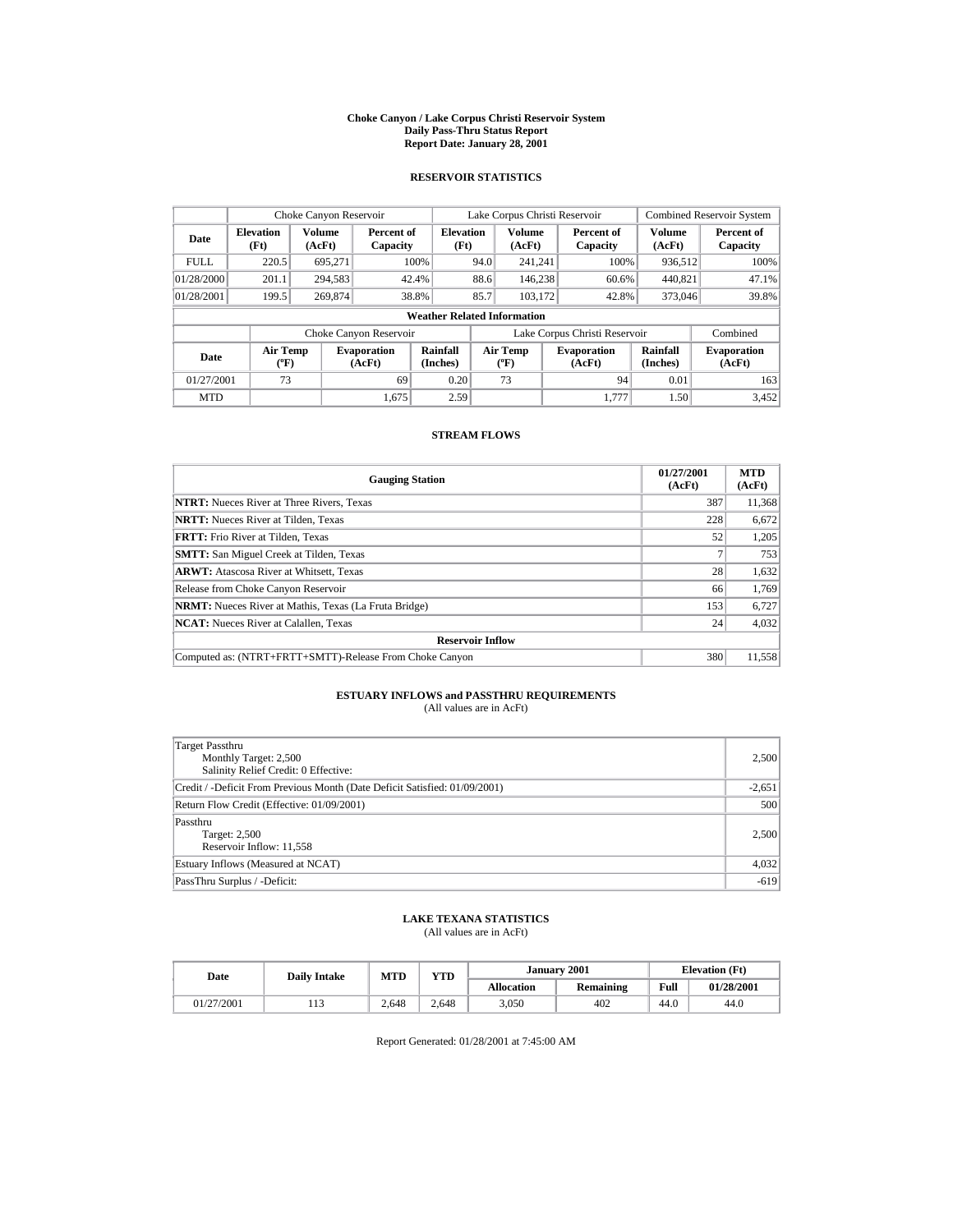#### **Choke Canyon / Lake Corpus Christi Reservoir System Daily Pass-Thru Status Report Report Date: January 29, 2001**

## **RESERVOIR STATISTICS**

| Choke Canyon Reservoir |                                             |                  |                              |                          |                               | Lake Corpus Christi Reservoir            |  |                              |                      | <b>Combined Reservoir System</b> |  |  |
|------------------------|---------------------------------------------|------------------|------------------------------|--------------------------|-------------------------------|------------------------------------------|--|------------------------------|----------------------|----------------------------------|--|--|
| Date                   | <b>Elevation</b><br>(Ft)                    | Volume<br>(AcFt) | Percent of<br>Capacity       | <b>Elevation</b><br>(Ft) |                               | <b>Volume</b><br>(AcFt)                  |  | Percent of<br>Capacity       | Volume<br>(AcFt)     | Percent of<br>Capacity           |  |  |
| <b>FULL</b>            | 220.5                                       | 695.271          |                              | 100%                     | 94.0                          | 241.241                                  |  | 100%                         | 936.512              | 100%                             |  |  |
| 01/29/2000             | 201.1                                       | 294,270          |                              | 42.3%                    | 88.6                          | 146.081                                  |  | 60.6%                        | 440.351              | 47.0%                            |  |  |
| 01/29/2001             | 199.5                                       | 270.171          |                              | 38.9%                    | 85.6                          | 103.039                                  |  | 42.7%                        | 373,210              | 39.9%                            |  |  |
|                        | <b>Weather Related Information</b>          |                  |                              |                          |                               |                                          |  |                              |                      |                                  |  |  |
|                        |                                             |                  | Choke Canyon Reservoir       |                          | Lake Corpus Christi Reservoir |                                          |  |                              |                      | Combined                         |  |  |
| Date                   | <b>Air Temp</b><br>$({}^{\circ}\mathrm{F})$ |                  | <b>Evaporation</b><br>(AcFt) | Rainfall<br>(Inches)     |                               | <b>Air Temp</b><br>$({}^{\circ}{\rm F})$ |  | <b>Evaporation</b><br>(AcFt) | Rainfall<br>(Inches) | <b>Evaporation</b><br>(AcFt)     |  |  |
| 01/28/2001             | 76                                          |                  | 86                           | 0.06                     |                               | 75                                       |  | 148                          | 0.09                 | 234                              |  |  |
| <b>MTD</b>             |                                             |                  | 1.761                        | 2.65                     |                               |                                          |  | 1.925                        | 1.59                 | 3.686                            |  |  |

## **STREAM FLOWS**

| <b>Gauging Station</b>                                       | 01/28/2001<br>(AcFt) | <b>MTD</b><br>(AcFt) |
|--------------------------------------------------------------|----------------------|----------------------|
| <b>NTRT:</b> Nueces River at Three Rivers, Texas             | 383                  | 11,751               |
| <b>NRTT:</b> Nueces River at Tilden, Texas                   | 222                  | 6,894                |
| <b>FRTT:</b> Frio River at Tilden. Texas                     | 52                   | 1,257                |
| <b>SMTT:</b> San Miguel Creek at Tilden, Texas               |                      | 757                  |
| <b>ARWT:</b> Atascosa River at Whitsett, Texas               | 28                   | 1,660                |
| Release from Choke Canyon Reservoir                          | 66                   | 1,834                |
| <b>NRMT:</b> Nueces River at Mathis, Texas (La Fruta Bridge) | 153                  | 6,880                |
| <b>NCAT:</b> Nueces River at Calallen, Texas                 | 48                   | 4.079                |
| <b>Reservoir Inflow</b>                                      |                      |                      |
| Computed as: (NTRT+FRTT+SMTT)-Release From Choke Canyon      | 373                  | 11.931               |

# **ESTUARY INFLOWS and PASSTHRU REQUIREMENTS**<br>(All values are in AcFt)

| Target Passthru<br>Monthly Target: 2,500<br>Salinity Relief Credit: 0 Effective: | 2,500    |
|----------------------------------------------------------------------------------|----------|
| Credit / -Deficit From Previous Month (Date Deficit Satisfied: 01/09/2001)       | $-2,651$ |
| Return Flow Credit (Effective: 01/09/2001)                                       | 500      |
| Passthru<br>Target: 2,500<br>Reservoir Inflow: 11,931                            | 2,500    |
| Estuary Inflows (Measured at NCAT)                                               | 4,079    |
| PassThru Surplus / -Deficit:                                                     | $-572$   |

## **LAKE TEXANA STATISTICS**

(All values are in AcFt)

| Date       | <b>Daily Intake</b>     | MTD   | VTD   | <b>January 2001</b> |           |      | <b>Elevation</b> (Ft) |
|------------|-------------------------|-------|-------|---------------------|-----------|------|-----------------------|
|            |                         |       |       | <b>Allocation</b>   | Remaining | Full | 01/29/2001            |
| 01/28/2001 | 1 <sub>2</sub><br>1 I J | 2.761 | 2.761 | 3,050               | 289       | 44.0 | 44.0                  |

Report Generated: 01/29/2001 at 7:41:10 AM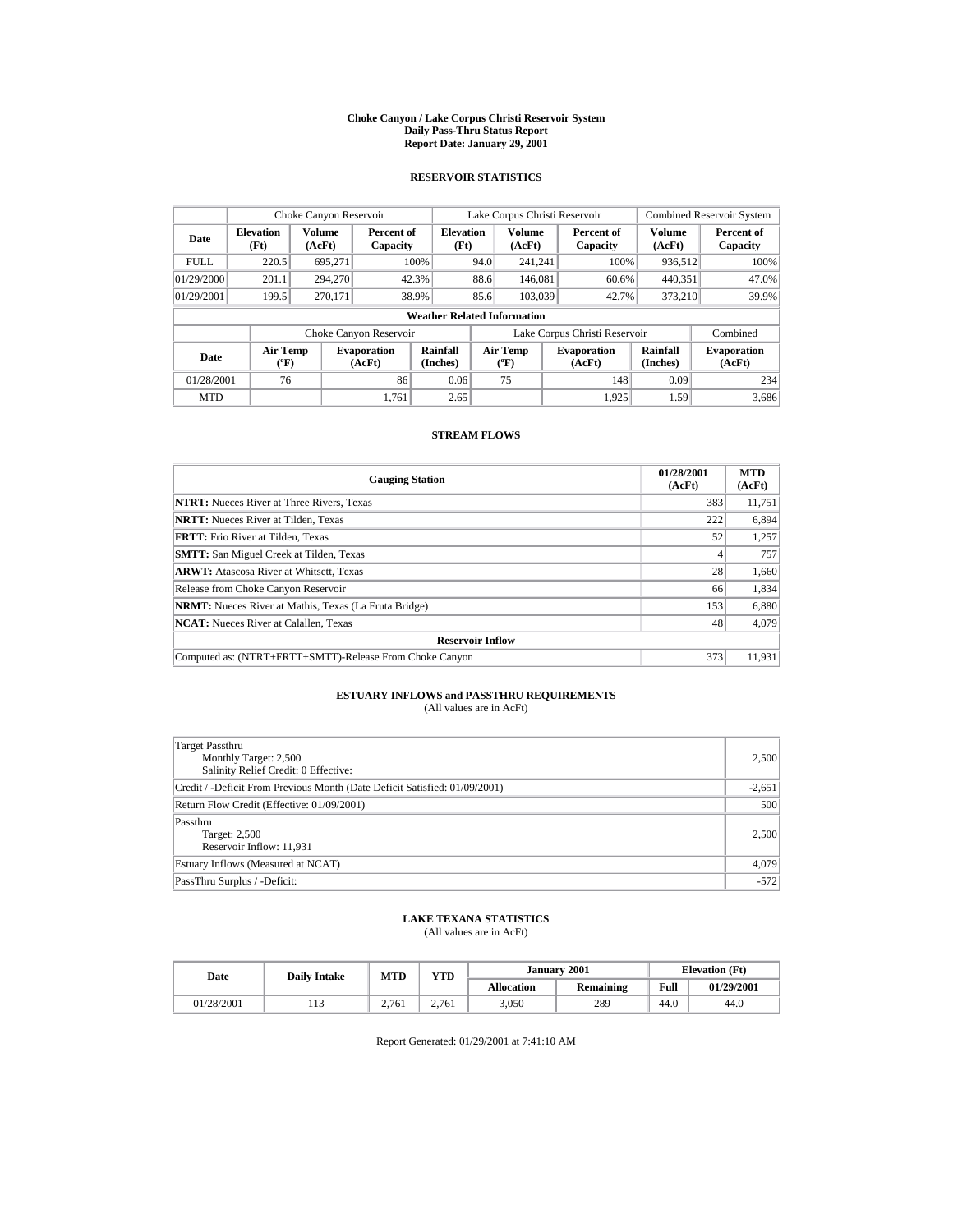#### **Choke Canyon / Lake Corpus Christi Reservoir System Daily Pass-Thru Status Report Report Date: January 30, 2001**

## **RESERVOIR STATISTICS**

|             | Choke Canyon Reservoir                |                         |                              |                          |      | Lake Corpus Christi Reservoir     |  |                               |                      | <b>Combined Reservoir System</b> |  |
|-------------|---------------------------------------|-------------------------|------------------------------|--------------------------|------|-----------------------------------|--|-------------------------------|----------------------|----------------------------------|--|
| Date        | <b>Elevation</b><br>(Ft)              | <b>Volume</b><br>(AcFt) | Percent of<br>Capacity       | <b>Elevation</b><br>(Ft) |      | <b>Volume</b><br>(AcFt)           |  | Percent of<br>Capacity        | Volume<br>(AcFt)     | Percent of<br>Capacity           |  |
| <b>FULL</b> | 220.5                                 | 695,271                 |                              | 100%                     | 94.0 | 241.241                           |  | 100%                          | 936,512              | 100%                             |  |
| 01/30/2000  | 201.1                                 | 294,113                 |                              | 42.3%                    | 88.6 | 145,766                           |  | 60.4%                         | 439,879              | 47.0%                            |  |
| 01/30/2001  | 199.5                                 | 270,022                 |                              | 38.8%                    | 85.7 | 103,843                           |  | 43.0%                         | 373,865              | 39.9%                            |  |
|             | <b>Weather Related Information</b>    |                         |                              |                          |      |                                   |  |                               |                      |                                  |  |
|             |                                       |                         | Choke Canyon Reservoir       |                          |      |                                   |  | Lake Corpus Christi Reservoir |                      | Combined                         |  |
| Date        | <b>Air Temp</b><br>$({}^o\mathrm{F})$ |                         | <b>Evaporation</b><br>(AcFt) | Rainfall<br>(Inches)     |      | Air Temp<br>$({}^{\circ}{\rm F})$ |  | <b>Evaporation</b><br>(AcFt)  | Rainfall<br>(Inches) | <b>Evaporation</b><br>(AcFt)     |  |
| 01/29/2001  | 70                                    |                         | 69                           | 0.00                     |      | 71                                |  | 125                           | 0.00                 | 194                              |  |
| <b>MTD</b>  |                                       |                         | 1.830                        | 2.65                     |      |                                   |  | 2.050                         | 1.59                 | 3,880                            |  |

## **STREAM FLOWS**

| <b>Gauging Station</b>                                       | 01/29/2001<br>(AcFt) | <b>MTD</b><br>(AcFt) |
|--------------------------------------------------------------|----------------------|----------------------|
| <b>NTRT:</b> Nueces River at Three Rivers, Texas             | 375                  | 12,126               |
| <b>NRTT:</b> Nueces River at Tilden. Texas                   | 216                  | 7.110                |
| <b>FRTT:</b> Frio River at Tilden. Texas                     | 52                   | 1.309                |
| <b>SMTT:</b> San Miguel Creek at Tilden, Texas               |                      | 759                  |
| <b>ARWT:</b> Atascosa River at Whitsett, Texas               | 22                   | 1,681                |
| Release from Choke Canyon Reservoir                          | 66                   | 1,900                |
| <b>NRMT:</b> Nueces River at Mathis, Texas (La Fruta Bridge) | 155                  | 7,035                |
| <b>NCAT:</b> Nueces River at Calallen, Texas                 | 73                   | 4,153                |
| <b>Reservoir Inflow</b>                                      |                      |                      |
| Computed as: (NTRT+FRTT+SMTT)-Release From Choke Canyon      | 363                  | 12.294               |

# **ESTUARY INFLOWS and PASSTHRU REQUIREMENTS**<br>(All values are in AcFt)

| Target Passthru<br>Monthly Target: 2,500<br>Salinity Relief Credit: 0 Effective: | 2,500    |
|----------------------------------------------------------------------------------|----------|
| Credit / -Deficit From Previous Month (Date Deficit Satisfied: 01/09/2001)       | $-2,651$ |
| Return Flow Credit (Effective: 01/09/2001)                                       | 500      |
| Passthru<br>Target: 2,500<br>Reservoir Inflow: 12.294                            | 2,500    |
| Estuary Inflows (Measured at NCAT)                                               | 4,153    |
| PassThru Surplus / -Deficit:                                                     | $-498$   |

## **LAKE TEXANA STATISTICS**

(All values are in AcFt)

| Date       | <b>Daily Intake</b> | MTD   | <b>YTD</b> |                   | January 2001 |      | <b>Elevation</b> (Ft) |
|------------|---------------------|-------|------------|-------------------|--------------|------|-----------------------|
|            |                     |       |            | <b>Allocation</b> | Remaining    | Full | 01/30/2001            |
| 01/29/2001 | .                   | 2.874 | 2.874      | 3,050             | '76          | 44.0 | 44.0                  |

Report Generated: 01/30/2001 at 7:43:19 AM